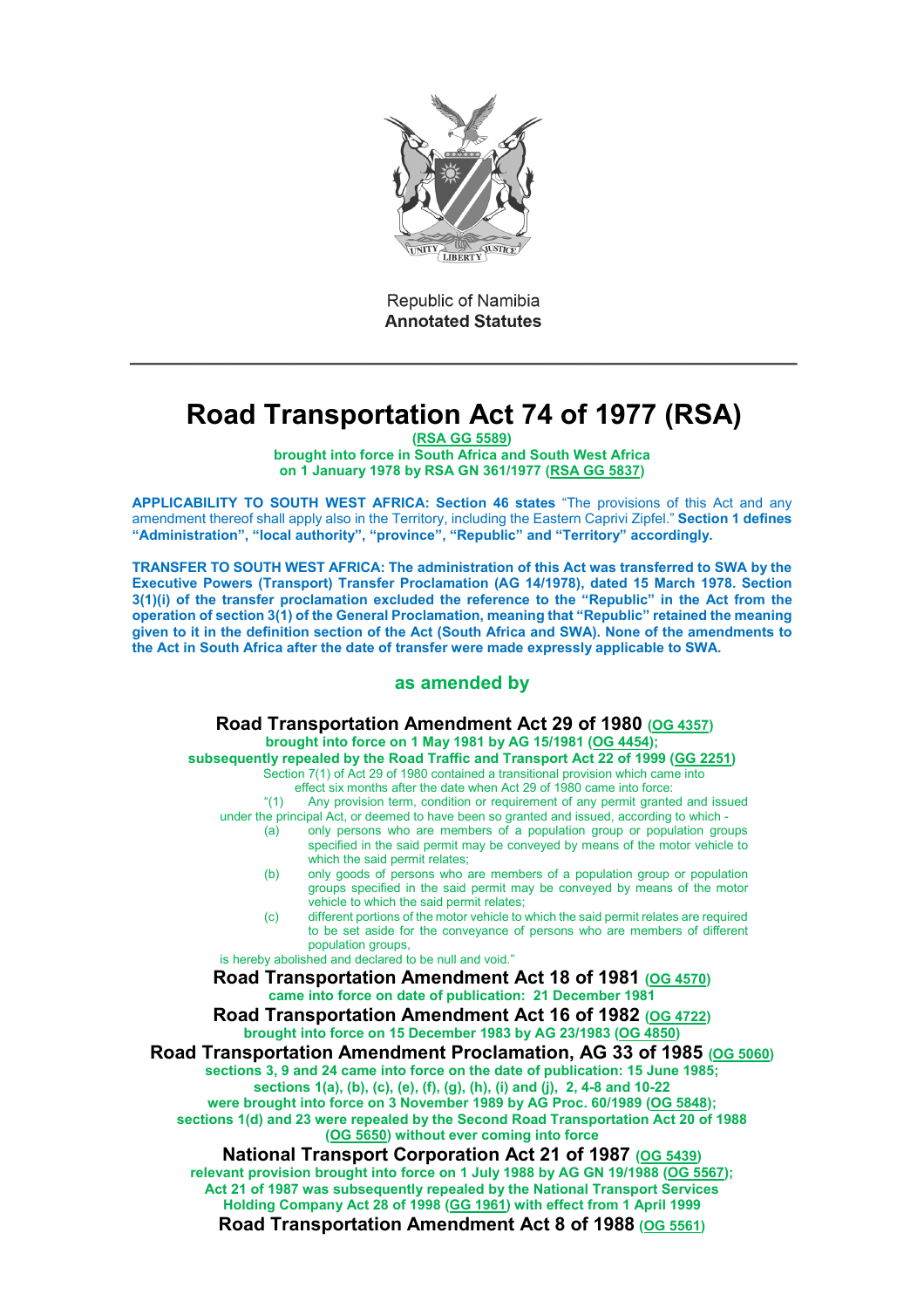# **came into force on date of publication: 21 June 1988 Second Road Transportation Act 20 of 1988 [\(OG 5650\)](http://www.lac.org.na/laws/1988/og5650.pdf)**

**came into force on date of publication: 30 December 1988**

#### **also amends the Road Transportation Amendment Proclamation, AG 33 of 1985** (**[OG 5060](http://www.lac.org.na/laws/1985/og5060.pdf)**) **Road Transportation Amendment Proclamation, AG 61 of 1989 [\(OG 5849\)](http://www.lac.org.na/laws/1989/og5849.pdf)**

**brought into force on 29 November 1989 by AG 69/1989 [\(OG 5870\)](http://www.lac.org.na/laws/1989/og5870.pdf)** 

Section 43 of AG Proc. 61 of 1989 contains the following transitional provisions:

"(1) Anything done under any provision of the Act at any time before the commencement of this Proclamation by the National Transport Commission mentioned in section 3 of the Transport Coordination Act, 1948 (Act No.44 of 1948), shall be deemed to have been done under the corresponding provision .of the Act by the Road Transportation Board of South West Africa established **[sic]** by section 4 of the Act.<br>(2)

Any application for a permit under any provision of the Act submitted to the said National Transport Commission in connection with which there has not yet been decided on the date immediately before the commencement of this Proclamation, shall be continued before the Local Transportation Board of South West Africa as if any such application were submitted to the said Transportation Board on the date of such commencement.

> **Air Services Amendment Act 6 of 1991 [\(GG 216\)](http://www.lac.org.na/laws/1991/216.pdf) came into force on date of publication: 31 May 1991**

**This Act, as amended, is repealed by the Road Traffic and Transport Act 22 of 1999 [\(GG 2251\)](http://www.lac.org.na/laws/1999/2251.pdf). However, the repeal of this Act and its amendments by section 112 of the Road Traffic and Transport Act 22 of 1999 is not yet in force insofar as these laws relate to passenger transport. See GN 52/2001 [\(GG 2503\)](http://www.lac.org.na/laws/2001/2503.pdf). Thus, this Act currently remains in force as it related to passenger transport. The Act is presented here in full to provide context for the aspects that remain in force.** 

# **ACT**

**To provide for the control of certain forms of road transportation and for matters connected therewith.**

> *(Afrikaans text signed by the State President) (Assented to 7 June 1977)*

# **ARRANGEMENT OF SECTIONS**

- 1. Definitions
- 2. General powers of the Administrator-General
- 2A. Establishment and constitution of Road Transportation Commission of South West Africa
- 3. General powers of the commission
- 4. Establishment and constitution of Road Transportation Board of South West Africa
- 5. Disqualifications for office as, and termination of office of, member of the board
- 6. Meetings and decisions of the board
- 7. General powers of the board
- 8. Appeal to the commission against act, direction or decision of the board
- 8*bis*. Coming into operation of certain tariff increases not to be suspended pending judgment in court proceedings in connection with such increases
- 9. Procedure<br>10. Staff of the
- Staff of the board
- 11. Designation of inspectors
- 12. Application in respect of a public permit
- 12*bis*. Increase of certain tariffs prior to application for amendment of relevant public permit
- 13. Disposal of application in respect of a public permit
- 14. Publication of application in respect of a public permit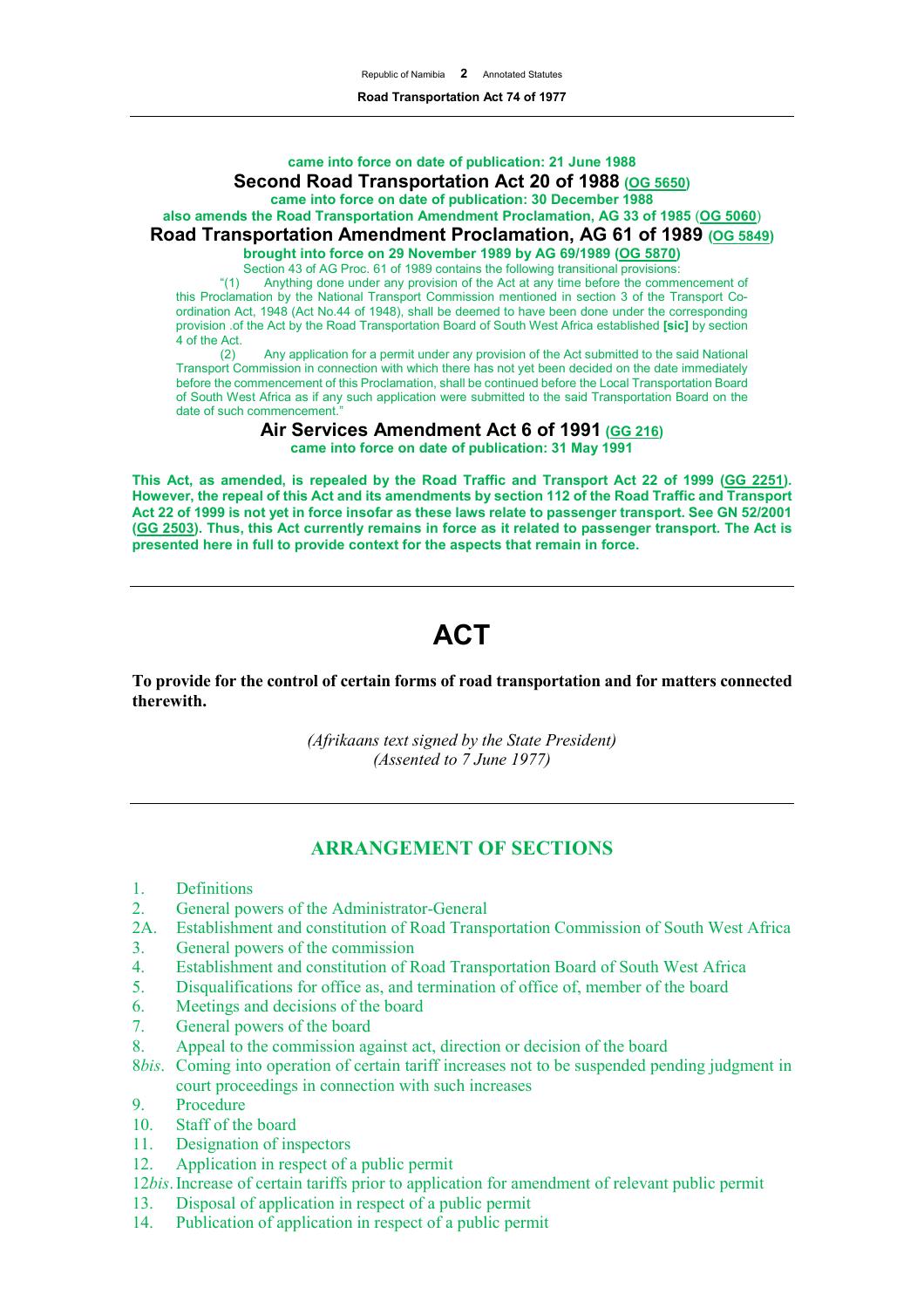- 15. Matters to be taken into consideration in disposing of an application in respect of a public permit
- 16. Period of a public permit
- 17. Application in respect of a private permit
- 18. Disposal of application in respect of a private permit<br>19. Period of a private permit
- 19. Period of a private permit<br>20. Application for a temporary
- Application for a temporary permit and disposal thereof
- 21. Issue of a permit, and provisions thereof<br>22. Records of permits
- Records of permits
- 23. Additional authority conferred by a permit
- 23*bis*.Temporary replacement of motor vehicle to which permit relates
- 24. Duties of the holder of a permit<br>25. Withdrawal, suspension or varial
- Withdrawal, suspension or variation of a permit
- 26. Withdrawal or amendment of a public permit on establishment of railway service
- 26*bis*.Compensation where railway service is established in competition with bus service
- 27. Functions of certain committee<br>28. Withdrawal or substitution of a
- Withdrawal or substitution of a public permit after inquiry
- 29. Lapsing of certain permits
- 30. Regulations<br>31. Offences and
- 31. Offences and prohibitions relating to road transportation<br>32. Offences by persons not authorized to be conveved by the
- 32. Offences by persons not authorized to be conveyed by the holder of a public permit
- 33. Offences generally
- 34. Act or omission of a manager, agent or employee of the holder of a permit
- 35. Penalties
- 36. Forfeiture
- 37. Effect of third or subsequent conviction of certain offences
- 38. Presumptions, and proof of certain facts
- 39. Jurisdiction<br>40. Limitation c
- **Limitation of liability**
- 41. Finance
- 42. Relation of Act to other laws
- 43. Application of Act by proclamation in respect of conveyance to or from a country or territory bordering on the Territory
- 44. Agreement with government of country or territory bordering on the Territory
- 45. **[deleted]**
- 46. Application of Act to South West Africa
- 47. Repeal of laws<br>48. Transitional pro
- 48. Transitional provisions
- 49. Short title and commencement

Schedule

BE IT ENACTED by the State President, the Senate and the House of Assembly of the Republic of South Africa, as follows:-

**[AG Proc. 61 of 1989 makes a number of substitutions to accord with the replacement of multiple local road transportation boards by a single national board. In some cases, minor discrepancies in the directions for such substitutions have been ignored where the intention is clear; examples are where the substitution directions refer to "a" instead of "the" in respect of the phrase which is to be substituted, or where a word in the phrase to be substituted was misspelt in the original**  *Gazette***. Where the intention is not clear, annotation notes have been added.]**

# **Definitions**

**1.** (1) In this Act, unless the context otherwise indicates -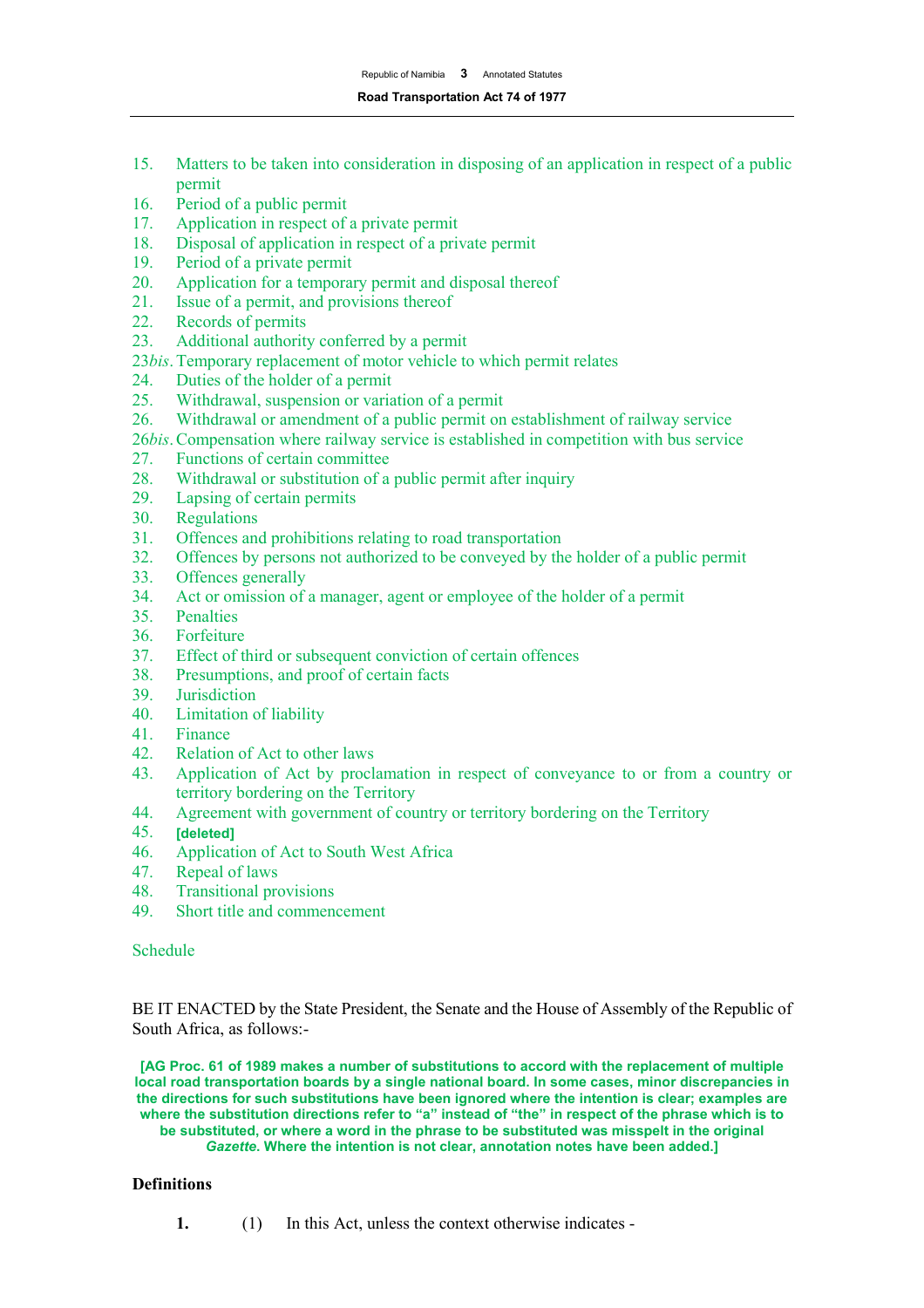## **[definition of "Administrator" deleted by AG Proc. 61 of 1989]**

"authorized officer" means an inspector, any member of the South West African Police, any member of the South African Police serving as such a member in the Territory, or any person in the service of a local authority whose duty it is to inspect motor vehicles or licences for motor vehicles or to control traffic;

#### **[definition of "authorised officer" substituted by AG Proc. 33 of 1985 and amended by AG Proc. 61 of 1989]**

"board" means the Road Transportation Board of South West Africa established by section 4;

## **[definition of "board" substituted by AG Proc. 61 of 1989]**

"bus" means a motor vehicle designed or adapted for the conveyance of more than nine persons (including the driver);

"carrier" means a person whose business it is to convey persons or goods for reward;

#### **[definition of "class" deleted by Act 29 of 1980]**

"commission" means the Transportation Commission of Namibia referred to in section 2A;

#### **[definition of "commission" substituted by AG Proc. 61 of 1989 and substituted with amendment markings by Act 6 of 1991]**

#### **[definition of "competent board" deleted by AG Proc. 61 of 1989]**

"decentralized industry" means a factory or workshop situated within an area declared to be a decentralized industrial area under section 2(c);

"distinguishing mark" means a distinguishing mark contemplated in section  $24(1)(e)$ ;

"exempted area" means an area declared to be an exempted area under section 2(b);

"exempted goods" means goods declared to be exempted goods under section 2(d);

"goods" includes livestock;

"goods vehicle" means a motor vehicle designed or adapted for the conveyance of goods;

## **[definition of "hired motor vehicle" deleted by AG Proc. 33 of 1985]**

"holder", in relation to a permit, means the person in whose favour such permit was issued;

"inspector" means a road transportation inspector designated as such under section 11;

"local authority" means a municipality established under the Municipal Ordinance, 1963 (Ordinance No. 13 of 1963), village management board established under the Village Management Boards Ordinance, 1963 (Ordinance No. 14 of 1963), and the Peri-Urban Development Board established by section 2 of the Peri-Urban Development Board Ordinance, 1970 (Ordinance No. 19 of 1970)·

**[The definition of "local authority" is substituted by AG Proc. 61 of 1989. The Local Authorities Act 23 of 1992 repealed the Municipal Ordinance 13 of 1963, the Village Management Boards Ordinance 14 of 1963 and the Peri-Urban Development Board Ordinance 19 of 1970.]**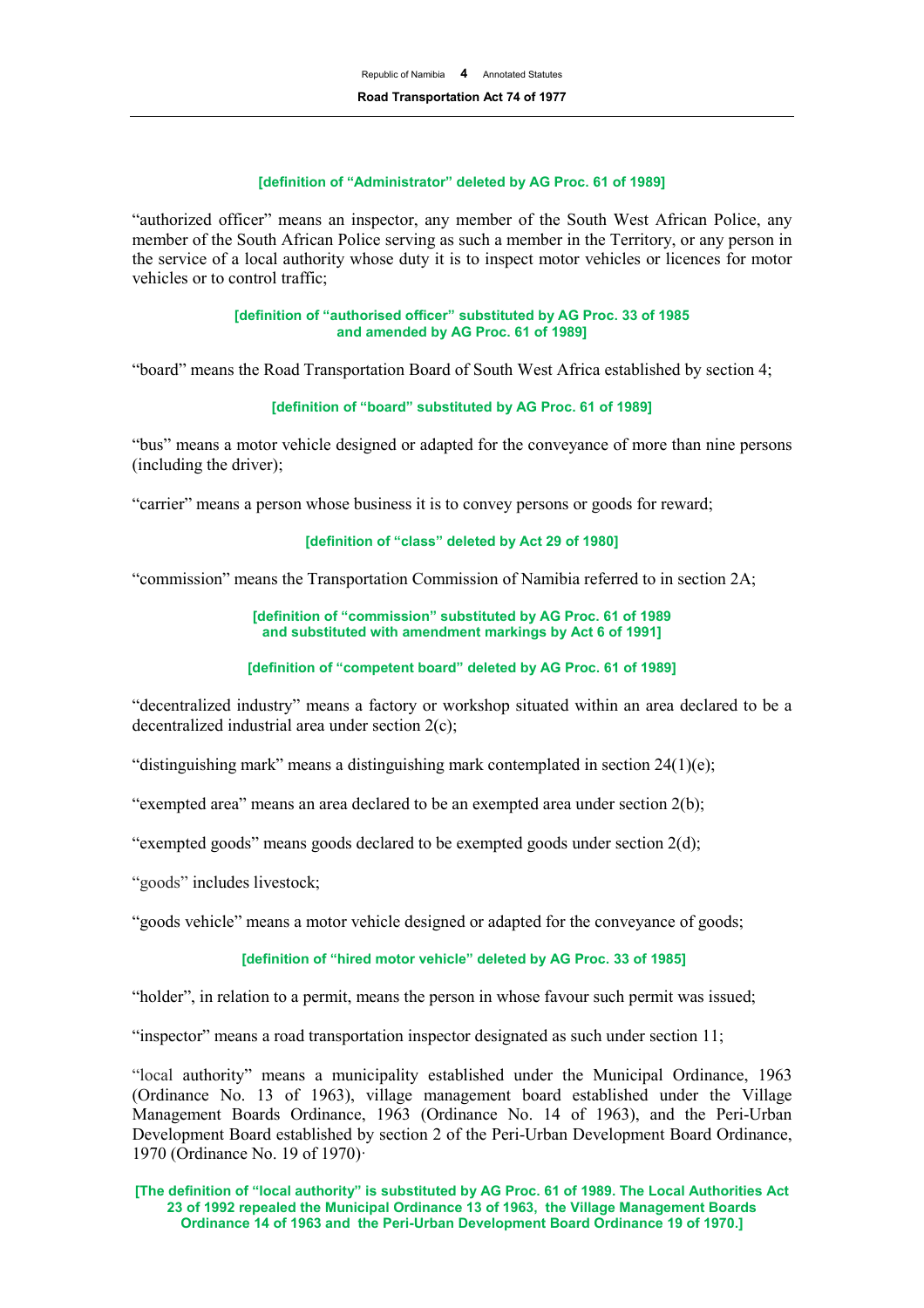## **[definition of "Minister" deleted by AG Proc. 61 of 1989]**

"motor-car" means a motor vehicle designed or adapted for the conveyance of not more than nine persons (including the driver);

"motor vehicle" means any vehicle (other than a motor bicycle) designed or adapted for propulsion or haulage on a road by means of any power other than human or animal power and without the aid of rails, and includes any trailer, but does not include such vehicle also designed or adapted exclusively for towing another vehicle, and not used for the conveyance of goods;

"owner", in relation to a motor vehicle registered in any area under the law governing the registration of motor vehicles in force in that area, means the person who for the purposes of that law is its owner;

"permit" means a public permit, private permit or temporary permit;

"private permit" means a private road carrier permit granted under section 18;

## **[definition of "province" deleted by AG Proc. 61 of 1989]**

"public permit" means a public road carrier permit granted under section 13;

"public road" means any road declared or recognized as a public road under any law, and includes any road, street or thoroughfare or other place (whether a thoroughfare or not) to which the public or any section of the public has a right of access;

"railway service" means a transportation service operated over any line of railway by or on behalf of TransNamib Limited or any private person or any juristic person;

#### **[definition of "railway service" amended by Act 21 of 1987 and substituted by AG Proc. 61 of 1989]**

"regulation" means a regulation made under section 30;

**[definition of "Republic" deleted by AG Proc. 61 of 1989]**

"road transportation" means, subject to the provisions of subsection (2) -

- (a) the conveyance of persons or goods on a public road by means of a motor vehicle for reward;
- (b) the conveyance of persons or goods on a public road by means of a motor vehicle in the course of any industry or trade or business;
- (c) the conveyance of persons on a public road by means of a hired bus;

**[paragraph (c) of the definition of "road transportation" substituted by AG Proc. 33 of 1985]**

- (d) the conveyance of goods on a public road by means of a hired motor vehicle;
- (e) in the case of persons or goods which are conveyed from any neighbouring country, including the Republic of South Africa or Walvis Bay, outside the Territory to or through the Territory, the conveyance as referred to in paragraph  $(a)$ ,  $(b)$ ,  $(c)$  or  $(d)$  from any point on a public road on the border between the Territory and any such neighbouring country,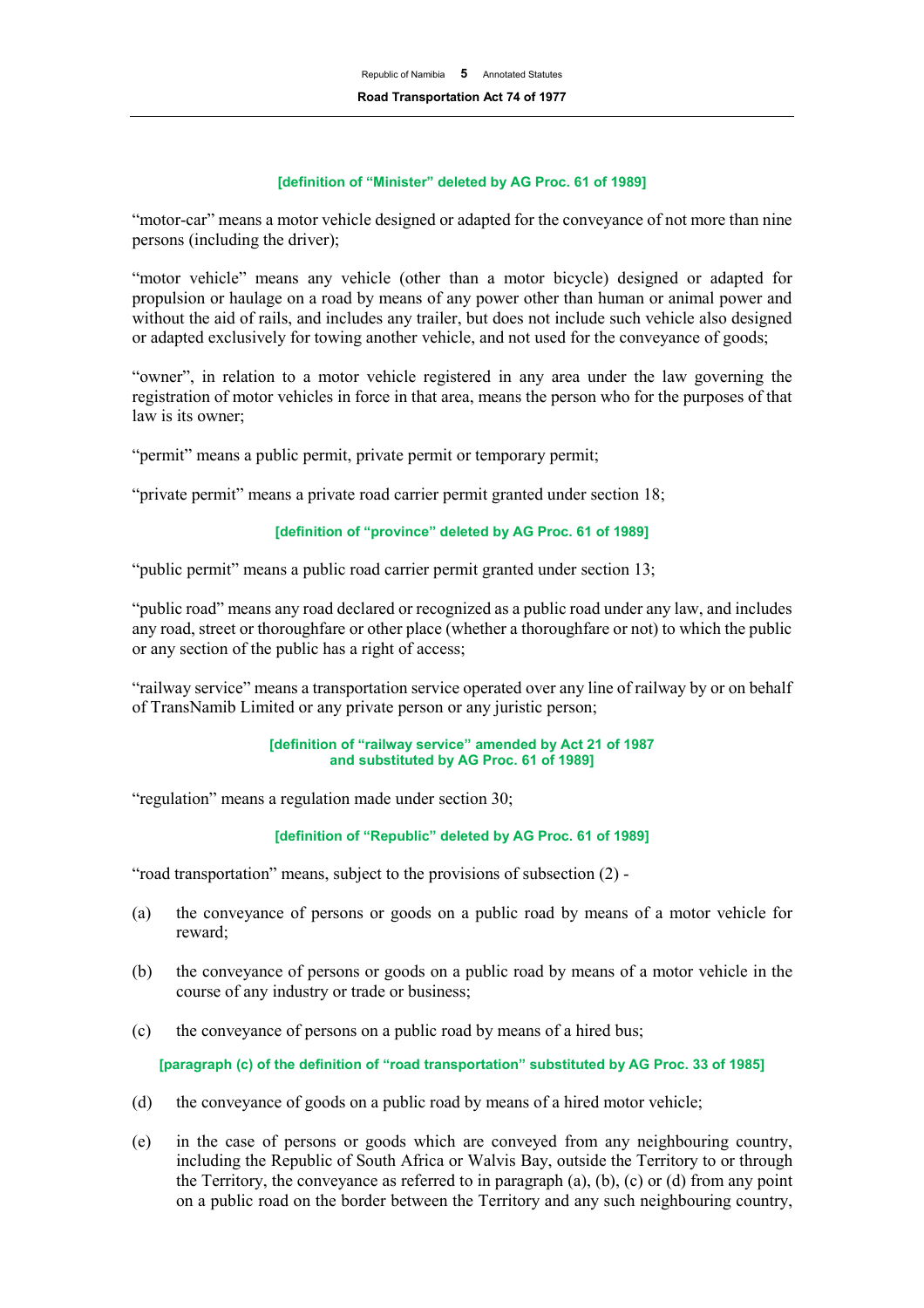including the Republic of South Africa or Walvis Bay, to any place in the Territory or through the Territory to any or the same point on any such border;

#### **[paragraph (e) of the definition of "road transportation" inserted by AG Proc. 61 of 1989]**

"road transportation service" means a transportation service operated over a public road, by means of a motor vehicle and for reward, under a public permit;

"temporary permit" means a temporary road carrier permit granted under section 20;

"Territory" means the territory of South West Africa;

"this Act" includes the regulations;

"trailer" means a vehicle designed or adapted for the conveyance of persons or goods;

## **[definition of "transportation area" deleted by AG Proc. 61 of 1989]**

"transportation facilities" means a railway service or road transportation service;

"unauthorized road transportation" means road transportation not authorized by any permit and includes road transportation undertaken by the holder of a permit otherwise than in accordance with the provisions of such permit.

(2) For the purposes of this Act, the conveyance of persons or goods contemplated in the definition of "road transportation" in subsection (1) shall be deemed not to include the following, namely -

- (a) the conveyance of farm products (excluding processed farm products of which the conveyance has been prohibited under section  $2(e)$ ) by the producer thereof who is a farmer, by means of a motor vehicle of which he is the sole owner;
- (b) the conveyance by an individual farmer (including a partnership or company carrying on farming operations) by means of a motor vehicle of which he is the sole owner, of such farmer's requisites to a place situated within the Republic where he carries on farming operations and where he intends using them, or his farm labourers, including their families -

**[introductory phrase in paragraph (b) substituted by Act 16 of 1982]**

- (i) from any place where they have been recruited to any place where he may require them in his farming operations; or
- (ii) from any place where they are or have been employed in his farming operations to any other place where he may require them in his farming operations or where another farmer may require them in his farming operations, or to the place where they have been recruited; or
- (iii) between any place where they have been or are to be so employed and the railway station or bus stop most convenient for their conveyance to any other place to which they are to be conveyed by rail or by bus or to the place where they are to be so employed; or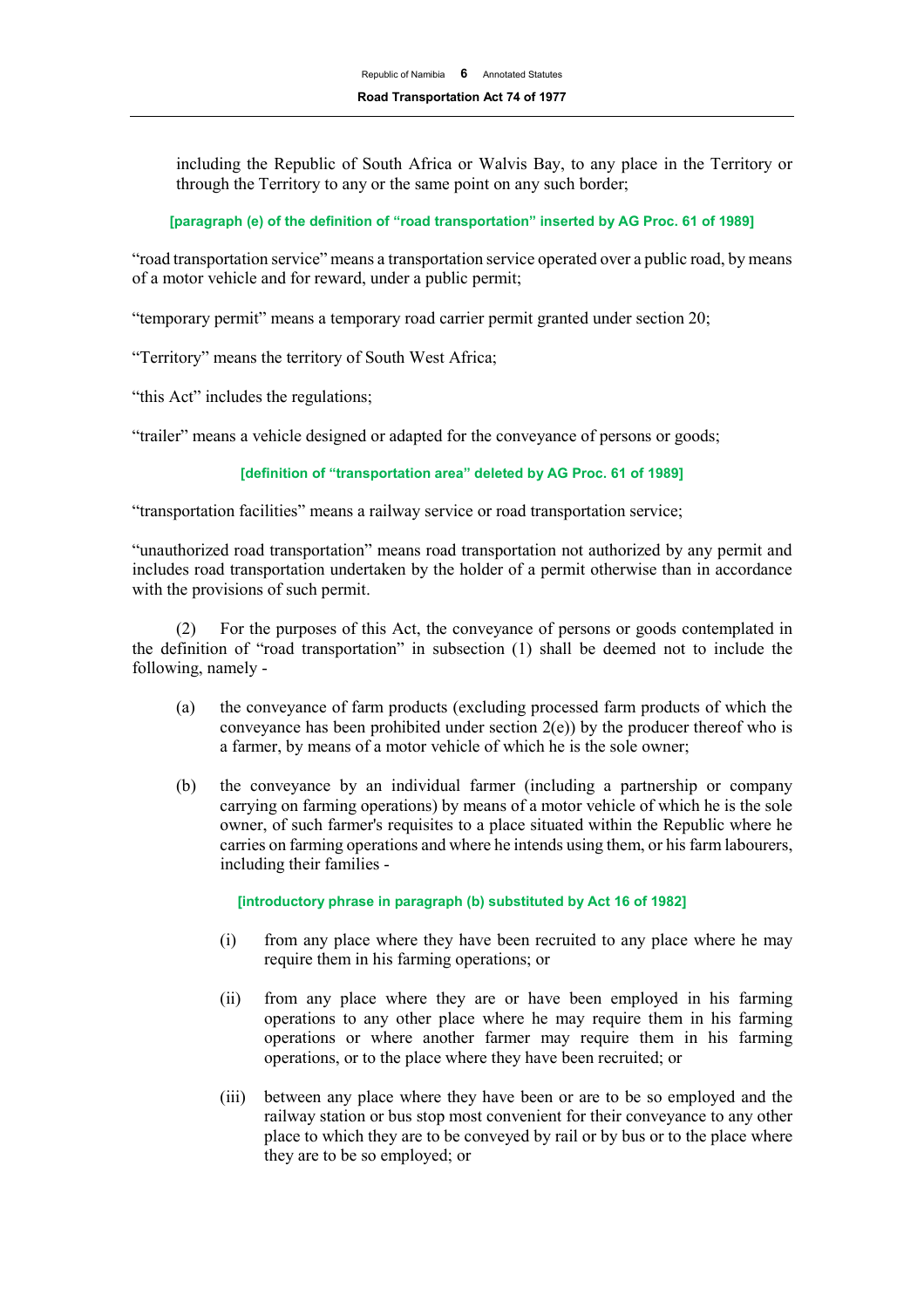(iii)*bis* between any place where they are so employed and any other place within the Territory to do any shopping or to attend any church service or funeral or for purposes of any sports or recreational meeting; or

#### **[subparagraph (iii)***bis* **inserted by Act 18 of 1981]**

(iv) between any place where they have been recruited and the railway station or bus stop most convenient for their conveyance to any other place to which they are to be conveyed by rail or by bus,

and for the purposes of this paragraph labourers employed by a co-operative society, registered as such under the law relating to co-operative societies, of which such farmer is a member, or prisoners as defined in section 1 of the Prisons Act, 1959 (Act No. 8 of 1959), who are or have been or are to be employed by a farmer in his farming operations, shall be deemed to be such farmer's farm labourers;

#### **[The Prisons Act 8 of 1959 was replaced by the Prisons Act 17 of 1998, which was replaced in turn by the Correctional Service Act 9 of 2012.]**

- (c) any conveyance (other than the conveyance of persons or goods for reward) by a local authority by means of a motor vehicle of which such local authority is the owner, within the area of its jurisdiction and between such area and any other area controlled by such local authority or in which it provides any public service or carries on any undertaking;
- (d) the conveyance by a local authority, by means of a motor vehicle of which such local authority is the owner, of prisoners as defined in section 1 of the Prisons Act, 1959, who are or have been or are to be employed by such local authority;
- (e) the conveyance, by means of a motor vehicle, of a patient to any place where he is to receive medical treatment from a person authorized to administer such treatment in terms of any law relating to the medical profession, or from any place where he has received such treatment;
- (f) the conveyance (including the towing), by means of a motor vehicle, of another motor vehicle which has become defective, to a place for its repair or storage, or of persons or goods who or which were being conveyed by means of such other motor vehicle at the time when it became defective, to that place or any other place, provided, if the conveyance of such persons or goods by means of such other motor vehicle at the time when it became defective constituted road transportation, such conveyance was authorized by a permit, and their conveyance by means of the firstmentioned motor vehicle is undertaken in accordance with the provisions of such permit and such permit is carried on such first-mentioned motor vehicle for production on demand to any authorized officer;
- (g) the conveyance by any person, by means of a motor vehicle of which he is the owner, of goods belonging to any other person, as a consideration for a similar reciprocal conveyance performed or to be performed by such other person, where the conveyance, if done by either party by means of a motor vehicle of which he is the owner, and in respect of his own goods, would not constitute road transportation;
- (h) the conveyance of persons as contemplated in the definition of "lift club" in section 1(1) of the Compulsory Motor Vehicle Insurance Act, 1972 (Act 56 of 1972);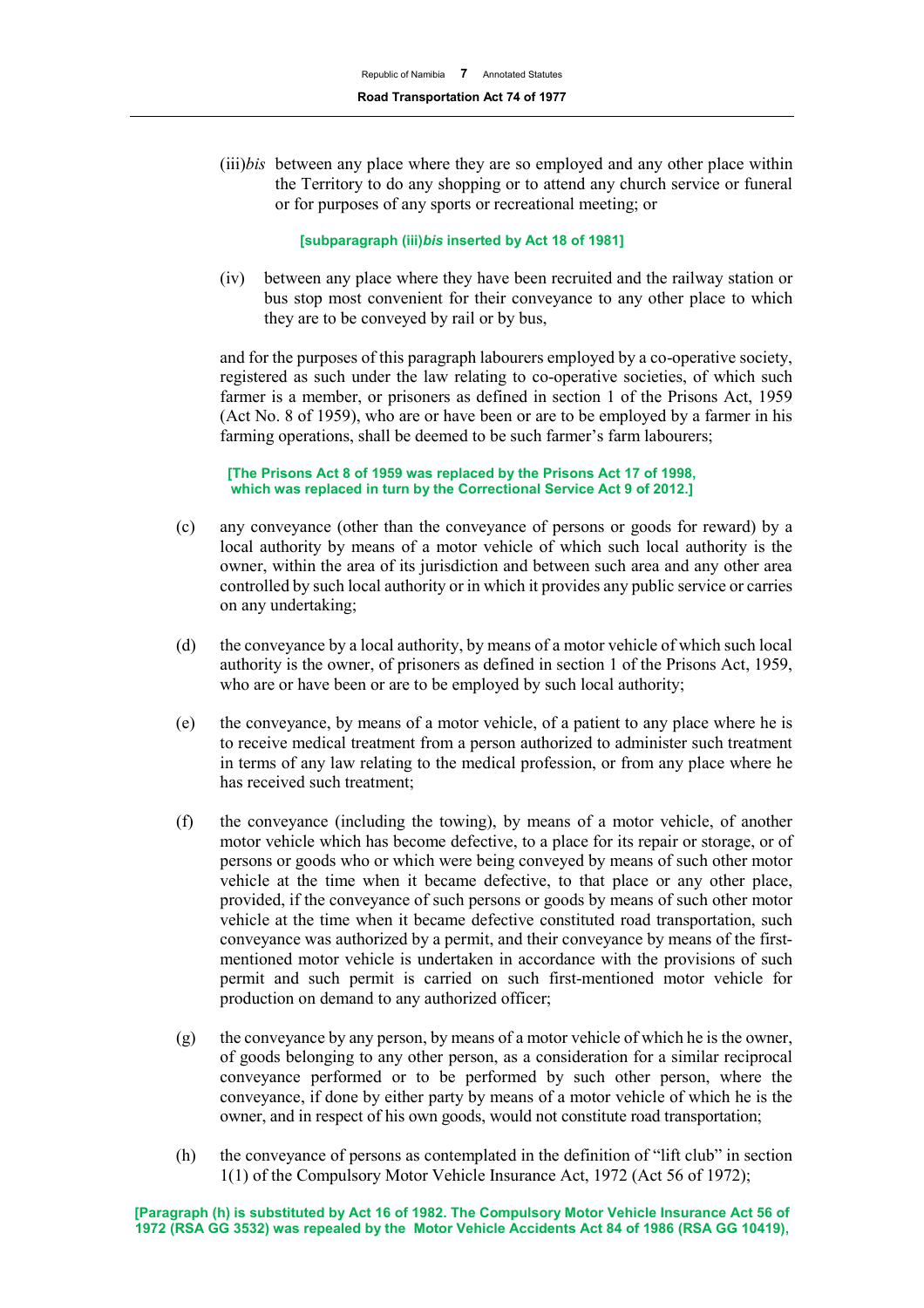#### **which applied to South West Africa. After Independence, Act 84 of 1956 was repealed by the Motor Vehicle Accidents Act 30 of 1990 (GG 132), which was repealed by the Motor Vehicle Accidents Fund Act 4 of 2001 (GG 2547), which was repealed in turn by the Motor Vehicle Accident Fund Act 10 of 2007 (GG 3970).**

(i)

## **[paragraph (i) deleted by Act 16 of 1982]**

- (j) the conveyance by an hotel of its own guests only and their personal effects between such hotel and the nearest or most convenient railway station, airways terminal, airport or port, by means of a motor vehicle identified in the manner prescribed by regulation and of which the hotel is the sole owner;
- (k) the conveyance, in the course of any industry or trade or business, of persons and goods (excluding the conveyance of an employee between his place of residence and his place of work) by means of a motor-car if no reward is received for such conveyance;
- (k)*bis* the conveyance by any person who carries on any industry, trade or business, of his employees from any place where they perform any work in the course of that industry, trade or business to any other place where they are so to perform any work, by means of a motor vehicle of which he is the owner;

## **[paragraph (k)***bis* **inserted by Act 16 of 1982]**

(l)

# **[paragraph (l) substituted by Act 18 of 1981 and deleted by AG Proc. 61 of 1989]**

(l)*bis* the conveyance by any person (except a carrier) who carries on any industry trade or business, of his own goods in the course of such industry, trade or business or of goods which he has undertaken to maintain, clean, renovate, repair or alter for any other person in the course of such industry, trade or business by means of a goods vehicle ( except a trailer) of which the gross vehicle mass does not exceed two thousand five hundred kilograms;

**[paragraph (l)***bis* **substituted by Act 18 of 1981 and by AG Proc. 33 of 1985]**

(l)*ter* the conveyance by means of a goods vehicle (except a trailer) of which the gross vehicle mass does not exceed two thousand five hundred kilograms by a carrier of his own spare parts and his own tools required for the repair of his own vehicles, and of his own defective spare parts to a workshop for the repair thereof;

#### **[paragraph (l)***ter* **inserted by AG Proc. 33 of 1985]**

- (m) the conveyance, in connection with the performance of his duties, by an employee of the State or a State-aided body or a local authority, by means of a motor vehicle of which such employee is the owner and which is used by him in the performance of those duties, of any person in respect of whose conveyance that employee is entitled to receive any reward from the State or such State-aided body or local authority;
- (n) the conveyance on school days of school children and teachers to or from the school which they attend, as well as the conveyance of school children and teachers for the purpose of sports or recreation or on holiday, sightseeing or educational tours by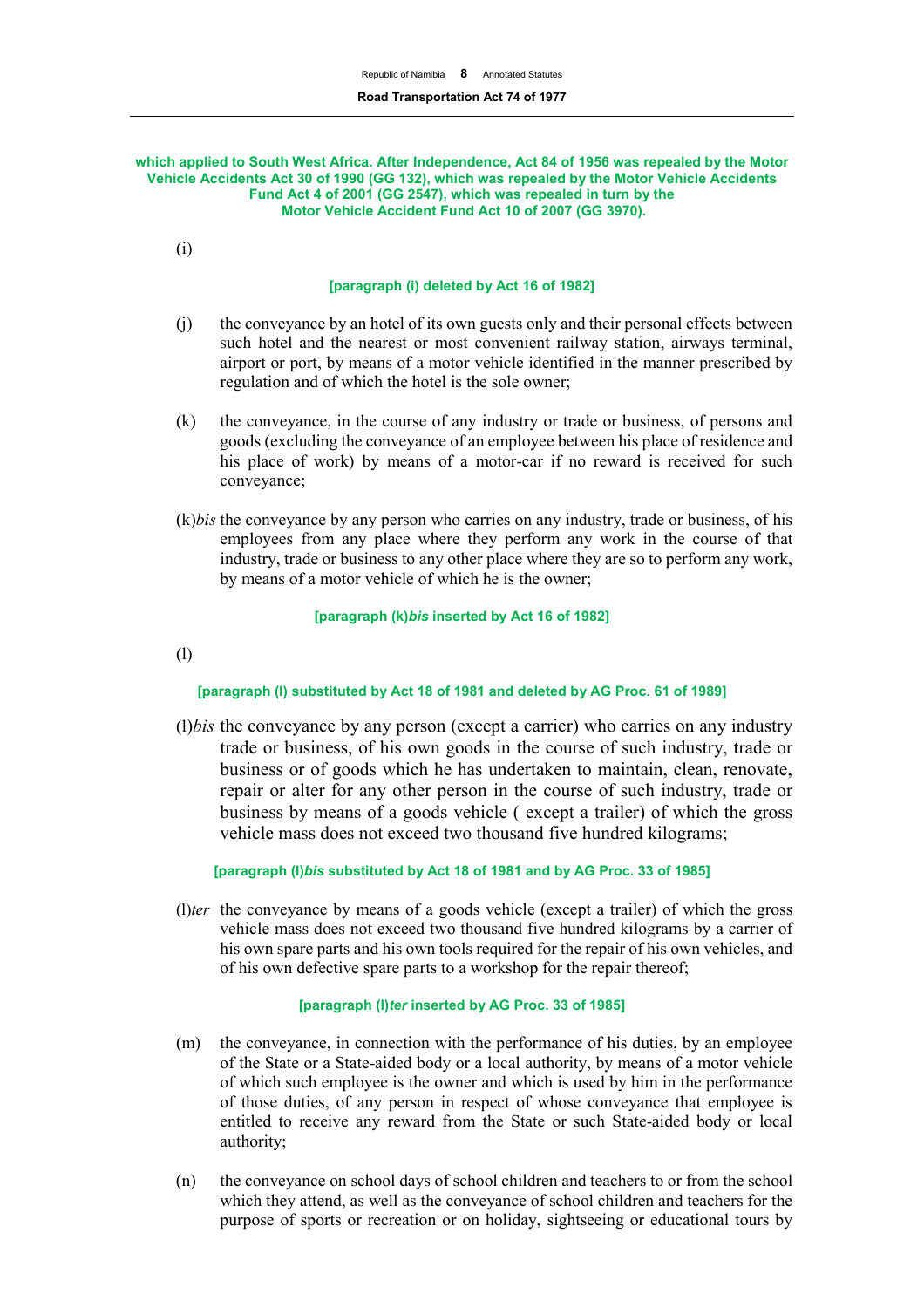means of a bus of which such school is the sole owner or which, in terms of an agreement is set apart for the use of that school;

#### **[paragraph (n) substituted by AG Proc. 33 of 1985]**

(n)*bis* the conveyance by a university, technikon, technical college, teachers' training college or other tertiary educational institution (hereinafter referred to as an educational institution) of its own students and staff for educational, cultural or sport purposes by means of a motor-car or a bus of which that educational institution is the owner or by means of a bus which in terms of an agreement is set apart for the use of that educational institution: Provided that in the case of such conveyance by means of a bus employed in terms of an agreement, a document shall be carried in that bus in which an official of the educational institution concerned who has been authorized thereto, confirms that the passengers on such bus are enrolled students of, or staff attached to, that educational institution;

#### **[paragraph (n)***bis* **inserted by AG Proc. 33 of 1985]**

- (o) the conveyance of any coffin or corpse, excluding the conveyance of coffins for the purpose of supplementing stock;
- (p) the conveyance for reward, by TransNamib Limited by means of any goods vehicle of which it is the owner, of goods that have been or are to be conveyed by rail, between any railway station and any place situated within a radius of twenty-five kilometres from such railway station;

#### **[paragraph (p) amended by AG Proc. 61 of 1989]**

(q) the conveyance at rail rates by TransNamib Limited, by means of any goods vehicle of which it is the owner, of goods dispatched from or destined for a decentralized industry and which have been tendered to and accepted by it for conveyance by rail, from the railway station of dispatch to the railway station of destination;

#### **[paragraph (q) amended by AG Proc. 61 of 1989]**

(r) the conveyance by TransNamib Limited, by means of a motor vehicle of which it is the owner, of its employees or goods in the course of its business and otherwise than for reward, and of goods within its area of jurisdiction as defined in section 1 of the National Transport Cooperation Act, 1987 (Act No. 21 of 1987);

#### **[Paragraph (r) is substituted by AG Proc. 61 of 1989. The National Transport Corporation Act 21 of 1987 was repealed by the National Transport Services Holding Company Act 28 of 1998.]**

- (s) the conveyance for reward, by a person who has been summoned to appear at any place as a witness in a criminal case, of any other person who has been summoned to appear as a witness in that case or in any other criminal case, whether at the same place and on the same day or at any other place or on any other day, to or from the place at which the person conveyed has been summoned so to appear, by means of a motor vehicle of which the first-mentioned person is the owner;
- (t) the conveyance for reward, by any person who has been summoned to appear at any place on any day to give evidence before any commission with reference to which the provisions of the Commissions Act, 1947 (Act No. 8 of 1947), have been declared to be applicable, or before any body established under any law in terms of which that body is empowered to summon persons to appear before it to give evidence, to or from the place at which such person has been summoned to appear,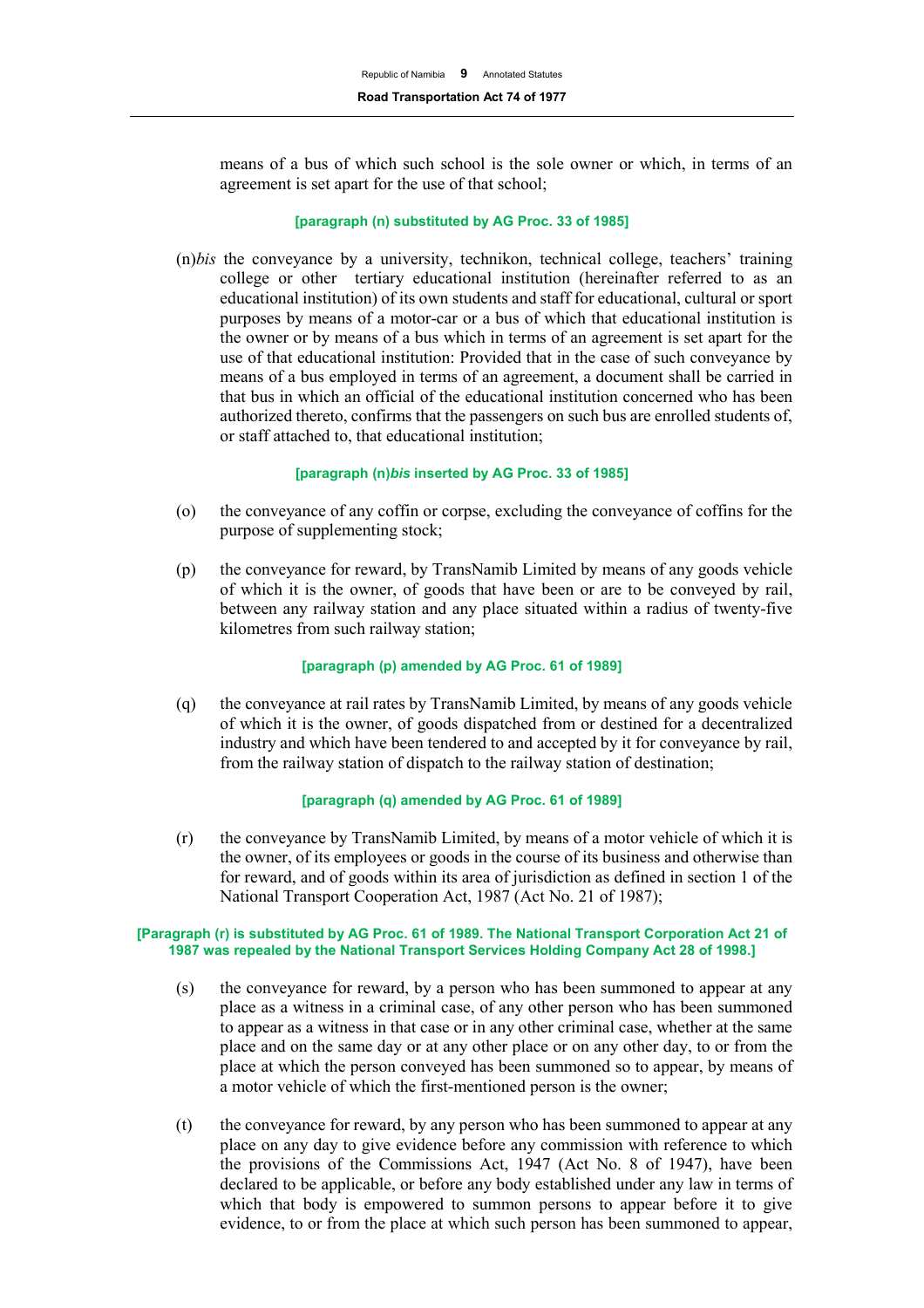of any other person who has been summoned to appear before such commission or body to give evidence on the same day and at the same place, by means of a motor vehicle of which the first-mentioned person is the owner;

(u) the conveyance for reward, by a person who is required to proceed to an appointed place for the purpose of undergoing any training or performing any service or duty in terms of the Defence Act, 1957 (Act No. 44 of 1957), or any regulation made thereunder, or who is returning from such a place after undergoing such training or performing such service or duty, of another person proceeding to that place for such a purpose or returning from that place after having proceeded to that place for such a purpose, by means of a motor vehicle of which the first-mentioned person is the owner;

#### **[The Defence Act 44 of 1957 has been replaced by the Defence Act 1 of 2002.]**

- (v) the conveyance in the manner prescribed by regulation by a decentralized industry in the course of its business of its own goods by means of one goods vehicle only, the carrying capacity of which does not exceed eight thousand kilograms and of which the decentralized industry is the owner, provided such goods vehicle is registered and identified in the manner prescribed by regulation;
- (w) the conveyance in the manner and on the conditions prescribed by regulation of goods solely within the boundaries of an exempted area by means of a motor vehicle which is registered within such exempted area under the law governing the registration of motor vehicles in force in that area, provided such motor vehicle is identified in the manner prescribed by regulation;

#### **[paragraph (w) substituted by Act 18 of 1981]**

(x) the conveyance of goods for reward by a carrier in the manner and on the conditions prescribed by regulation exclusively within an area with a radius of forty kilometres from such carrier's business address from where business is actually undertaken, by means of a motor vehicle which is identified in the manner prescribed by regulation and which is registered within the area concerned under the law governing the registration of motor vehicles in force in that area;

## **[paragraph (x) substituted by Act 18 of 1981 and by Act 16 of 1982]**

(y) the conveyance by a person who carries on any industry or trade or business, in the course of that industry or trade or business, within an area with a radius of 80 kilometres from any place where he actively carries on such industry, trade or business, of his own goods or of goods which he has undertaken to maintain, clean, renovate, repair or alter for any other person in the course of such industry, trade or business from any place within that area to any destination of those goods within that area or to any railway station within that area, by means of a motor vehicle of which such person is the owner, which is registered within the area concerned under the law governing the registration of motor vehicles in force in that area and which is identified in the manner prescribed by regulation, provided that, in the case where the said person carries on his industry, trade or business at more than one place, the place from where the goods concerned are being conveyed and the said destination or railway station are not situated in any other such area;

#### **[paragraph (y) substituted by Act 18 of 1981, Act 16 of 1982 and AG Proc. 33 of 1985]**

(z) the conveyance in the manner and on the conditions prescribed by regulation of exempted goods, by means of a motor vehicle -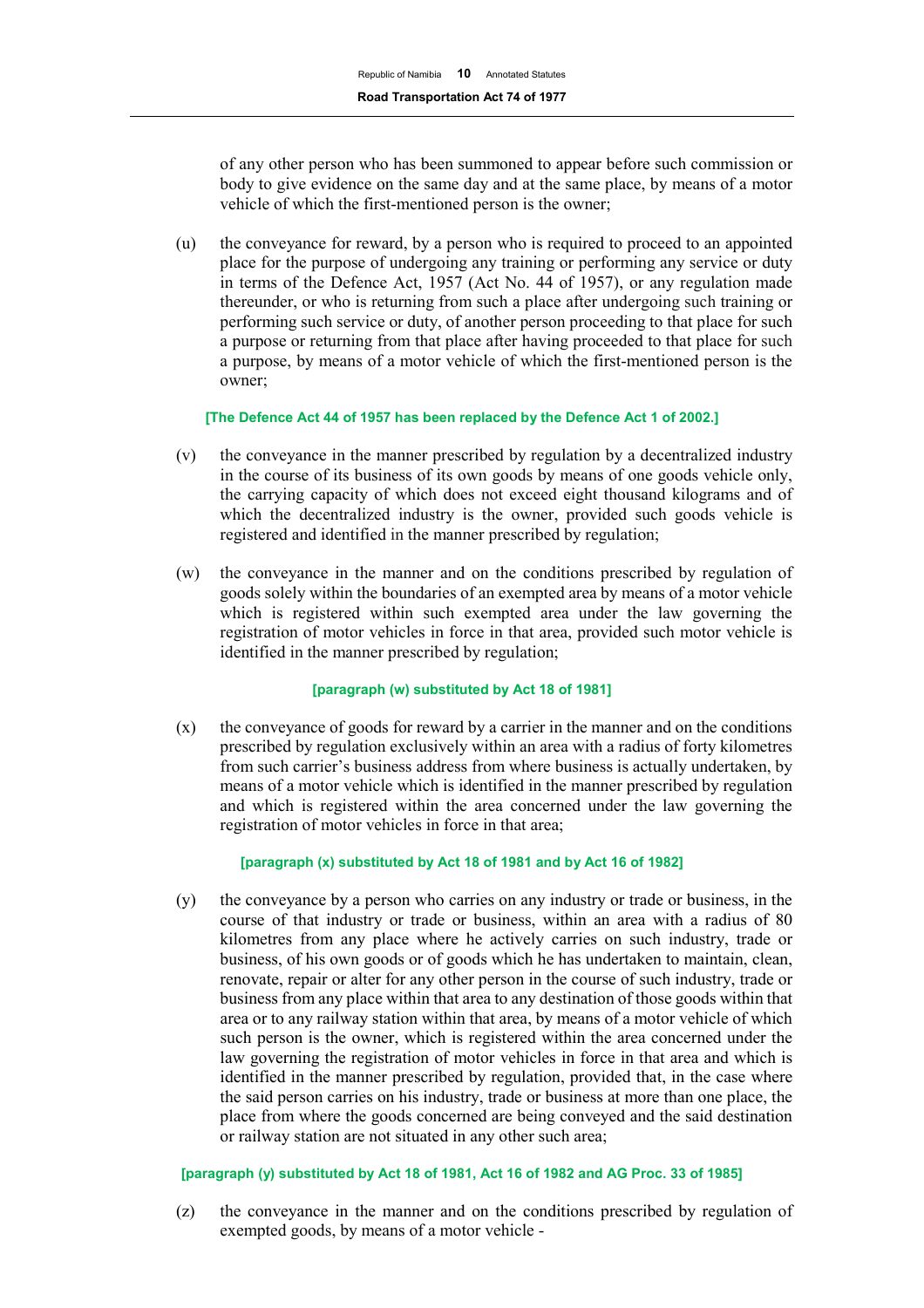- (i) which is registered in the Territory under the law governing the registration of motor vehicles in the Territory;
- (ii) whose owner is domiciled within the Territory; and
- (iii) which is identified in the manner prescribed by regulation,

by any person who is domiciled in the Territory, or any company registered in the Territory, actively carrying on business from a place situated in the Territory;

#### **[paragraph (z) substituted by AG Proc. 61 of 1989]**

(aa)

#### **[paragraph (aa) deleted by AG Proc. 61 of 1989]**

(bb) the conveyance of any person who must necessarily be conveyed in connection with any conveyance, whether of persons or of goods, which in terms of any preceding paragraph does not constitute road transportation.

#### **General powers of the Administrator-General**

**2.** (1) The Administrator-General may by notice in the *Official Gazette* -

**[introductory phrase of subsection (1) amended by Act 20 of 1988]**

(a)

#### **[paragraph (a) deleted by AG Proc. 61 of 1989]**

- (b) declare any area defined in such notice to be an exempted area;
- (c) declare any area defined in such notice to be a decentralized industrial area;
- (d) declare any goods defined in such notice to be exempted goods within the areas defined in such notice;
- (e) for the purposes of section  $1(2)(a)$  prohibit the conveyance of a specific processed farm product or of a specified kind or category of processed farm products;
- (e)*bis* for the purposes of the conveyance of goods by a railway service only, prohibit the board, notwithstanding anything to the contrary contained in this Act, from considering any application for the granting or amendment (excluding the amendment so as to authorize the permanent replacement of a motor vehicle under this Act) of a public permit or private permit for the conveyance of goods or any category of goods to or from a specified place or area or between specified places or areas as specified in such notice;

#### **[paragraph (e)***bis* **inserted by Act 20 of 1988 and amended by AG Proc. 61 of 1989]**

(f) declare any public road between any two places or areas or between any place and any area, and described in such notice, to be a transportation route and, with effect from a date specified in such notice, not being a date earlier than twenty-one days after the publication of the notice in the *Official Gazette*, prohibit the conveyance of goods between such places or areas or such place and such area, as the case may be,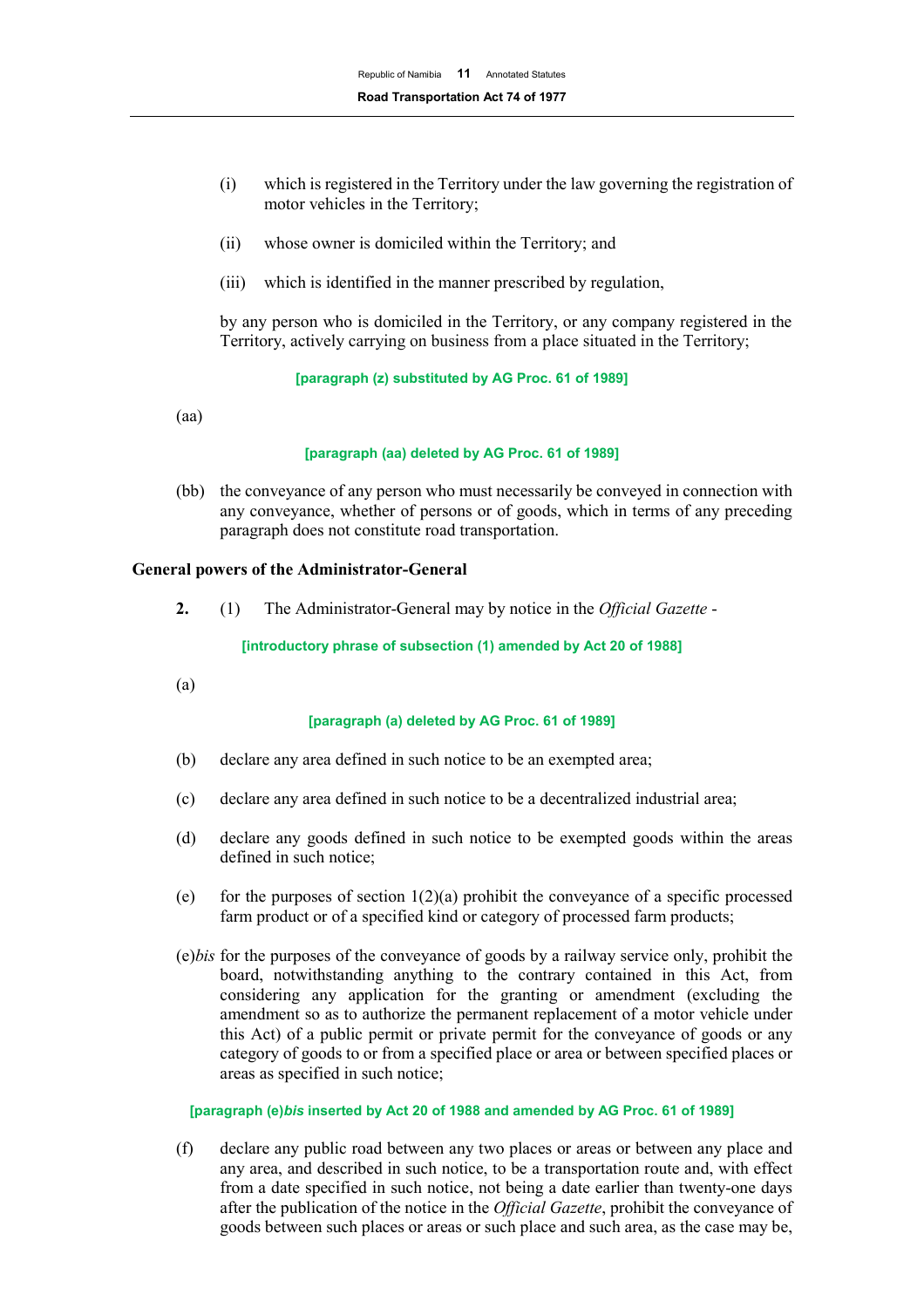under any permit for the conveyance of goods issued under this Act, and notwithstanding anything to the contrary contained in any such permit, on any public road other than the road so declared to be a transportation route;

- (g) prohibit the conveyance of any goods, or of any specified kind or category of goods, under any permit for the conveyance of goods issued under this Act, and notwithstanding anything to the contrary contained in any such permit, on any specified day, or between specified hours of any day, within any specified area or over any specified route: Provided that no prohibition under this paragraph shall come into operation earlier than twenty-one days after the publication of the relevant notice in the *Official Gazette*;
- (g)*bis* prohibit the conveyance of goods which are loaded on any goods vehicle in a specified manner from a specified date, notwithstanding anything to the contrary contained in any permit which was issued in terms of this Act: Provided that no prohibition under this paragraph shall come into operation earlier than twenty-one days after the publication of the relevant notice in the *Official Gazette*;

#### **[paragraph (g)***bis* **inserted by AG Proc. 33 of 1985]**

- (h) for the purposes of section 27 appoint a committee in the manner and for the period and constituted as prescribed by regulation;
- (i) amend or withdraw any notice published under any preceding paragraph of this section.

(2) A notice issued under paragraph (e)*bis* of subsection (1), shall, notwithstanding anything to the contrary contained in any law or the common law, apply also in relation to any application received before the date of the notice in question, but has not yet been granted.

> **[subsection (2) inserted by AG Proc. 61 of 1989, with effect from 30 December 1988 (section 2(2) of AG Proc. 61 of 1989)]**

**[Section 2 is amended globally by AG Proc. 61 of 1989.]**

#### **Establishment and constitution of Road Transportation Commission of South West Africa**

#### **[The heading of section 2A has not been amended, but it now seems to conflict with subsection (1) as amended, which states that the "Road Transportation Commission of South West Africa" is to continue to exist under the name "Transportation Commission of Namibia".]**

**2A.** (1) The commission known as the Road Transportation Commission of South West Africa shall with effect from the commencement of the Air Services Amendment Act, 1991 continue to exist under the name Transportation Commission of Namibia.

# **[Subsection (1) substituted by Act 6 of 1991,**

**which contains the following transitional provision in section 17(2):**

The amendment of section  $2A$  of the Road Transportation Act, 1977 by subsection (1) **[referring to subsection 17(1) of Act 6 of 1991]** shall not have any effect on the constitution of the commission referred to in the said section 2A as constituted at the commencement of this Act, and any member of the said commission shall continue to hold office until expiry of the period for which he or she was appointed or until he or she vacates office."**]**

(2) The commission shall consist of a chairman appointed by the Administrator-General who shall be an advocate or attorney who has practised in the law for a period of at least five years and at least two, but not more than four other persons so appointed who shall be persons who possess wide experience of, and have shown ability in connection with, transport, industrial,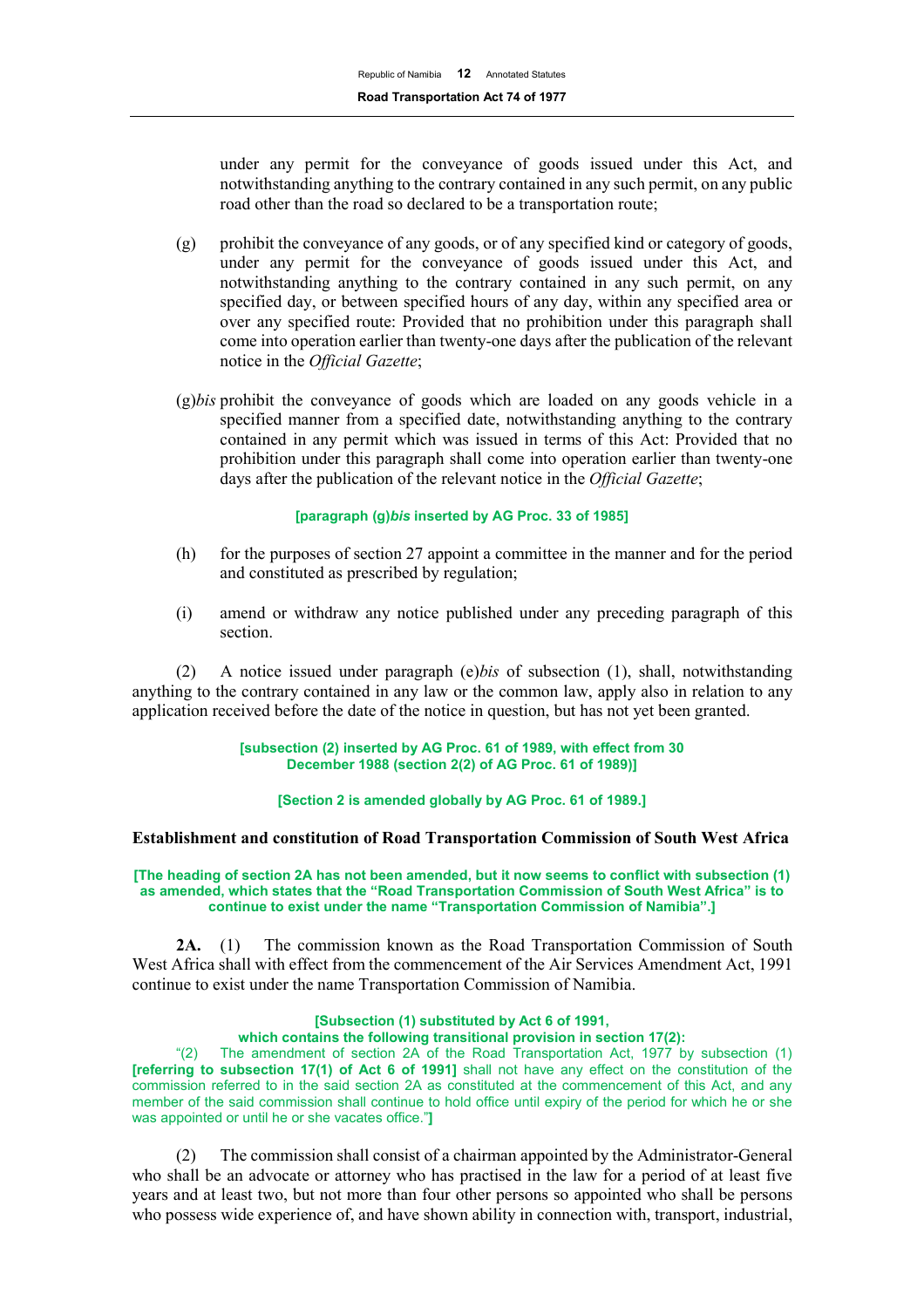commercial or financial matters or in the conduct of public affairs and who is not a member of the board or is not a person referred to in paragraphs  $(a)$ ,  $(b)$ ,  $(c)$  and  $(d)$  of subsection  $(1)$  of section 5.

- (3) A member of the commission shall vacate his office if -
- (a) he becomes subject to a disqualification referred to in paragraph (a), (b), (c) or (d) of subsection (1) of section 5;
- (b) he resigns by notice in writing addressed to the Administrator-General; or
- (c) he, in the opinion of the Administrator-General, is unable to perform efficiently his duties and he is removed by the Administrator-General from office.

(4) A member of the commission who is not full-time in the government service shall hold his office for a period of five years, but shall be eligible for re-appointment at the expiration of his period of office.

(5) A member of the commission who is not full-time in the government service shall receive such remuneration and allowances as may be determined by the Administrator-General.

(6) Whenever a member of a commission has recused himself in any particular matter, the Administrator-General may appoint any person whom he considers suitable, to act with regard to the particular matter in place of that member, and any such appointment shall, in the case of a person who is not full-time in the government service, be subject to such conditions as to remuneration and otherwise, as the Administrator-General may determine.

(7) The commission shall hold meetings at such times and places as may be determined by the chairman from time to time.

- (8) (a) The majority of the members of the commission who shall include the chairman shall form a quorum for a meeting of the commission.
- (b) A decision of the majority of the members of the commission present at any meeting thereof shall constitute a decision of the commission: Provided that in the event of an equality of votes the chairman shall, in addition to his deliberative vote, have a casting vote.

(9) The administrative functions connected with the functions of the commission shall be performed by officers in the government service made available for such purpose by the Secretary of Transport.

# **[section 2A inserted by AG Proc. 61 of 1989]**

# **General powers of the commission**

- **3.** (1) The commission may -
- (a) investigate any matter relating to road transportation in the Territory and submit recommendations thereon to the Administrator-General;
- (b) at the request of the Administrator-General, investigate and report upon any other matter falling within the scope of this Act;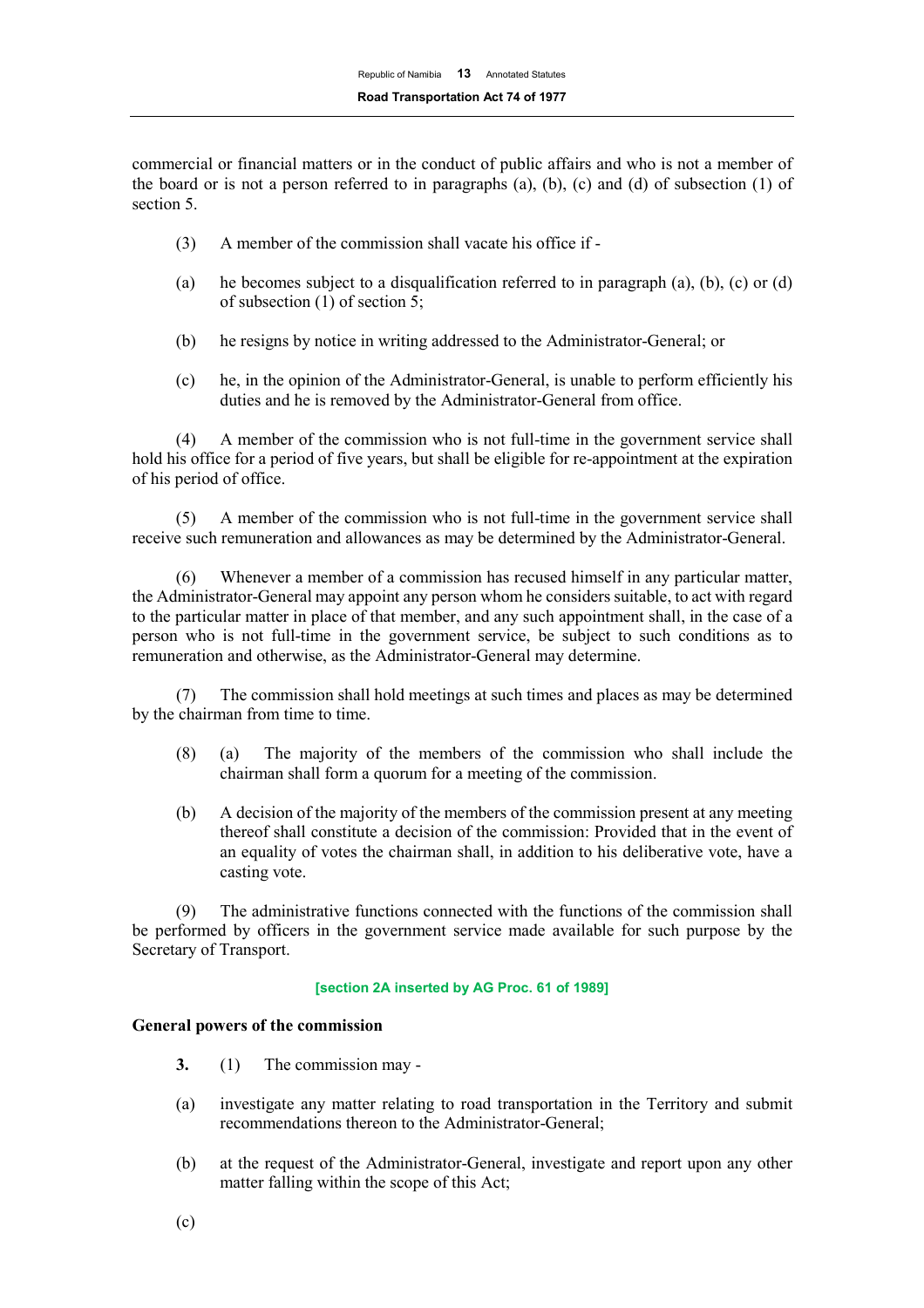#### **[paragraph (c) deleted by AG Proc. 61 of 1989]**

(d)

#### **[paragraph (d) deleted by AG Proc. 61 of 1989]**

(e)

#### **[paragraph (e) deleted by AG Proc. 61 of 1989]**

- (f) perform the other functions assigned to it by this Act and, with the approval of the Administrator-General, take such other steps as it may deem necessary for the proper administration of this Act;
- (g)

#### **[paragraph (g) substituted by Act 16 of 1982 and deleted by AG Proc. 61 of 1989]**

(2)

#### **[subsection (2) deleted by AG Proc. 61 of 1989]**

#### **[Section 3 is amended globally by AG Proc. 61 of 1989.]**

#### **Establishment and constitution of Road Transportation Board of South West Africa**

**4.** (1) There is hereby established a road transportation board to be called the Road Transportation Board of South West Africa.

(2) The board shall consist of a chairman and two other members appointed by the Administrator-General who shall be persons who possess wide experience of, and have shown ability in, transport, industrial, commercial or financial matters or in the conduct of public affairs and who are not members of the commission.

- (3) (a) A member of the board who is full-time in the government service shall hold office during the Administrator-General's pleasure, and any other member of the board shall be appointed for a period of two years, and shall, subject to the provisions of this Act, hold office on such conditions as to remuneration and otherwise, as the Administrator-General may determine when such member is appointed.
- (b) Different periods or conditions may be determined under paragraph (a) in respect of different members of the board.

(4) When a member of the board vacates his office or is removed therefrom or is temporarily unable to perform his functions as such, the Administrator-General may appoint, subject to the provisions of section 5, any person whom he considers suitable, to act in place of such member for a period, not exceeding 12 months, and any such appointment shall, in the case of a person who is not full-time in the government service, be subject to such conditions as to remuneration and otherwise, as the Administrator-General may determine.

When a member of the board has recused himself in any particular matter, the Administrator-General may appoint, subject to the provisions of section 5, any person whom he considers suitable, to act with regard to that particular matter in place of such member, and any such appointment shall, in the case of a person who is not full-time in the government service, be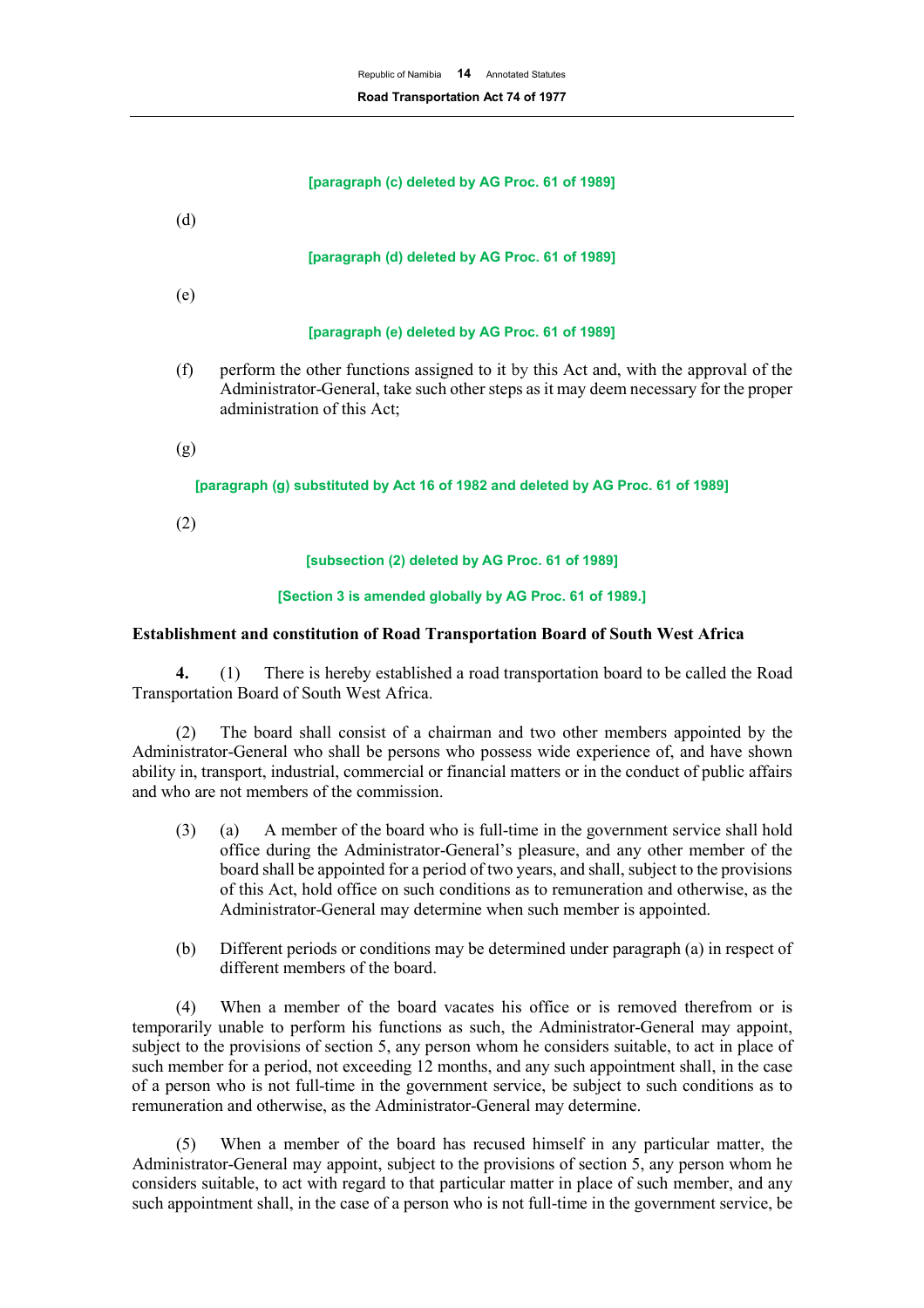subject to such conditions as to remuneration and otherwise, as the Administrator-General may determine.

(6) A person whose period of office as member of the board has expired shall be reeligible for appointment.

**[Section 4 is amended by Act 16 of 1982 and by AG Proc. 33 of 1985, and substituted by AG Proc. 61 of 1989. Section 5(2) of AG Proc. 61 of 1989 contains the following transitional provision:**  "A person who was a member of the Local Road Transportation Board, Windhoek, on the date immediately before the commencement of this Proclamation shall be deemed to have been appointed under section 4 of the Act, as amended by subsection (1) of this section, as a member of the Road Transportation Board of South West Africa as if the provisions of subsection (1) were in operation on the date on which he has been appointed as member of the said Transportation Board."**]**

#### **Disqualifications for office as, and termination of office of, member of the board**

- **5.** (1) No person shall be appointed as a member of the board -
- (a) if he is an unrehabilitated insolvent; or
- (b) if he has been convicted of an offence and sentenced to imprisonment without the option of a fine; or
- (c) if he is an employee of TransNamib Limited; or

## **[paragraph (c) amended by AG Proc. 61 of 1989]**

- (d) if he or any of his near relations is financially interested in any business of road transportation or is engaged in any activity connected with road transportation which, in the opinion of the Administrator-General, is calculated to interfere with the impartial discharge by the member of the duties of his office.
- (2) A member of the board shall vacate his office -
- (a) if he becomes subject to any of the disqualifications for appointment mentioned in subsection (1);
- (b) if he dies or is removed from office under subsection (3) or resigns by notice in writing addressed to the Administrator-General.
- (3) The Administrator-General may remove from office any member of the board -
- (a) who has failed to comply with a condition of his appointment; or
- (b) who, in the opinion of the Administrator-General, has been guilty of improper conduct or has regularly neglected his duties as a member of the board; or
- (c) who, in the opinion of the Administrator-General, is unable to perform efficiently his duties as a member of the board.

#### **[Section 5 is amended globally by AG Proc. 61 of 1989.]**

#### **Meetings and decisions of the board**

**6.** (1) Two members of the board shall form a quorum for any meeting of the board.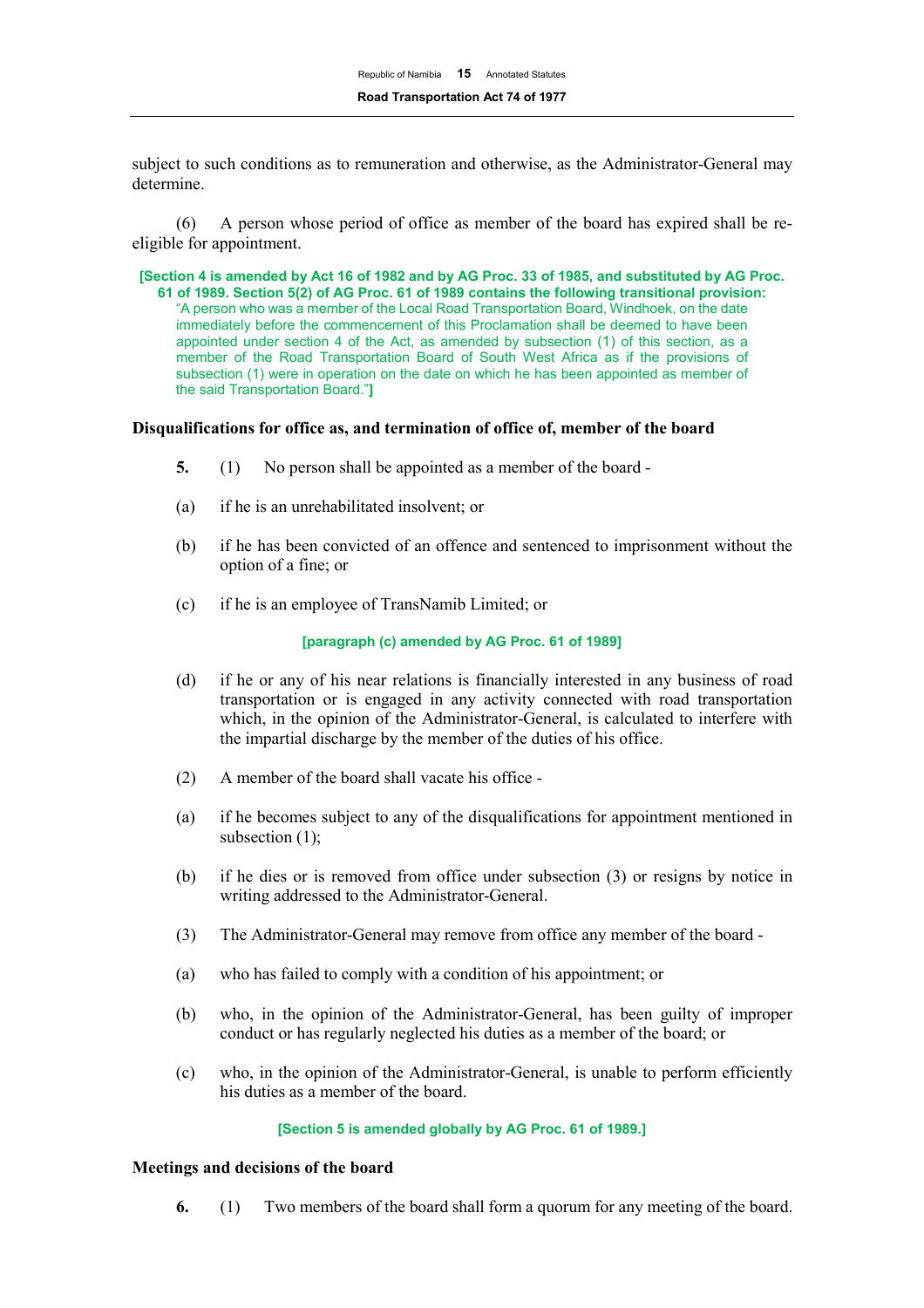(2) The decision of any two members of the board present at any meeting thereof, shall constitute a decision of the board: Provided that -

(a)

## **[paragraph (a) deleted by AG Proc. 61 of 1989]**

(b) in the event of an equality of votes, the person presiding at the meeting shall have a casting vote in addition to his deliberative vote.

#### **[paragraph (b) amended by AG Proc. 61 of 1989]**

## **[subsection (2) substituted by AG Proc. 33 of 1985]**

(3) No act, direction or decision of the board shall be held to be invalid by reason only of the fact that, when such act was performed or such direction or decision was given, a casual vacancy existed on the board or a person disqualified under section 5(1) from being a member of the board was such a member thereof, whether or not such person's concurrence was necessary to the performance of that act or the giving of that direction or decision.

#### **[subsection (3) amended by AG Proc. 61 of 1989]**

#### **[Section 6 is amended globally by AG Proc. 61 of 1989.]**

## **General powers of the board**

- **7.** (1) The board may -
- (a) investigate any matter falling within the scope of this Act, and submit recommendations thereon to the commission;
- (b) consider and give a decision on, or otherwise deal with, in accordance with the provisions of this Act, any application made to it thereunder -
	- (i) for the grant of a permit authorizing road transportation within the Territory;
	- (ii) for the renewal, amendment or transfer of any permit granted by it;
- (c) issue, in accrodance with the provisions of this Act, any permit granted, renewed, amended or transferred by it;

# **[The word "accordance" is misspelt in the** *Official Gazette***, as reproduced above.]**

(d) when the holder of a public permit applies for the raising of tariffs for the conveyance of persons by means of a bus, cause an inquiry to be instituted regarding the financial circumstances and operating practices of such holder by means of a person designated by it for that purpose and, if the holder is a company, also into any other company in a group of companies to which the holder belongs or of which the holder is the controlling company.

# **[Section 7 is substituted by AG Proc. 61 of 1989.]**

# **Appeal to the commission against act, direction or decision of the board**

**8.** (1) Save as otherwise provided in this Act, any person who -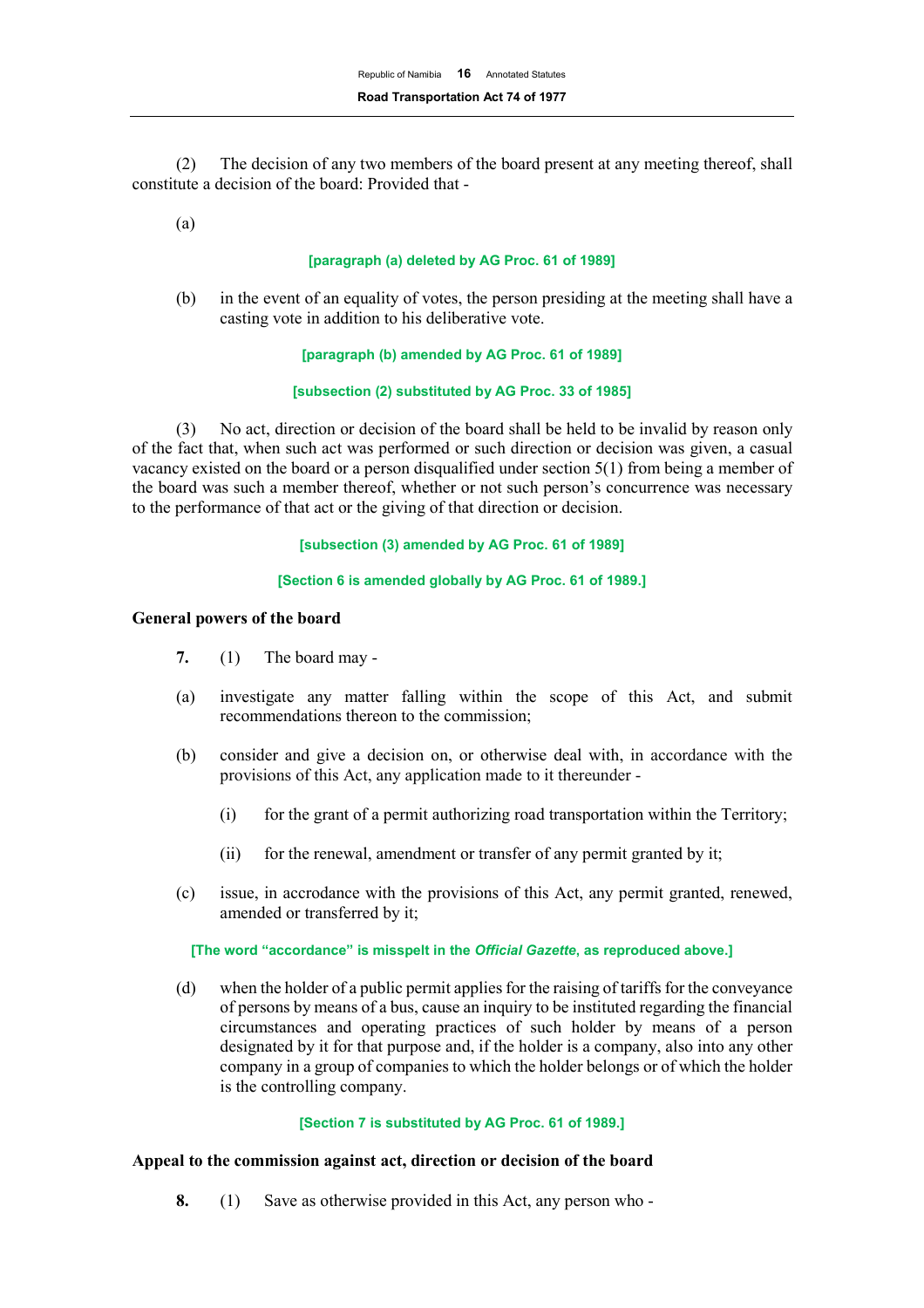- (a) has applied to the board for the grant, renewal, amendment or transfer of any permit;
- (b) is the holder of any permit issued by the board;
- (c) in the manner and within the time prescribed by regulation, submitted representations to the board objecting to or supporting any application published under section 14(1) or any application for the grant, renewal or amendment of a private permit,

and is affected by any act, direction or decision of that board, may, in the manner and within the time prescribed by regulation, after the said act was performed or the said direction or decision was given by the board, appeal against such act, direction or decision to the commission.

#### **[subsection (1) substituted by Act 16 of 1982 and by AG Proc. 33 of 1985]**

(l)*bis* Where the board notifies any person of a direction or decision contemplated in subsection (1) by means of a written document, the date of that document shall, for the purpose of subsections (1) and (3), be deemed to be the date on which that direction or decision was given.

#### **[subsection (1)***bis* **inserted by AG Proc. 33 of 1985]**

(2) The commission shall receive and, subject to the provisions of subsection (3) and the regulations, consider any appeal lodged with it in terms of subsection (1) and may, in its discretion -

- (a) reject the appeal and confirm the act, direction or decision appealed against; or
- (b) uphold the appeal, set aside the act, direction or decision appealed against, and
	- (i) substitute therefor any other act, direction or decision which the board concerned could have performed or given; or
	- (ii) remit the matter which gave rise to the appeal to the board for consideration afresh; or
- (c) uphold the appeal partially and vary the act, direction or decision appealed against

(3) The chairman of the commission or a member thereof nominated by the chairman, may in his discretion and without giving prior notice to or hearing any interested party -

#### **[introductory phrase of subsection (3) substituted by AG Proc. 33 of 1985]**

- (a) grant an application for condonation of the late filing of a notice or appeal, provided such appeal is lodged in the manner prescribed by regulation within forty-two days after the board performed the act or gave the direction or decision appealed against, or refuse it;
- (b) grant or refuse an application to suspend the operation of an act, direction or decision of the board appealed against;
- (c) set aside an act, direction or decision of the board appealed against, and remit the matter to the board for consideration afresh.

(4) Any act, direction or decision of the commission under subsection  $(2)(b)(i)$  or (c) shall, except for the purposes of subsection (1), be deemed to be an act, direction or decision of the board.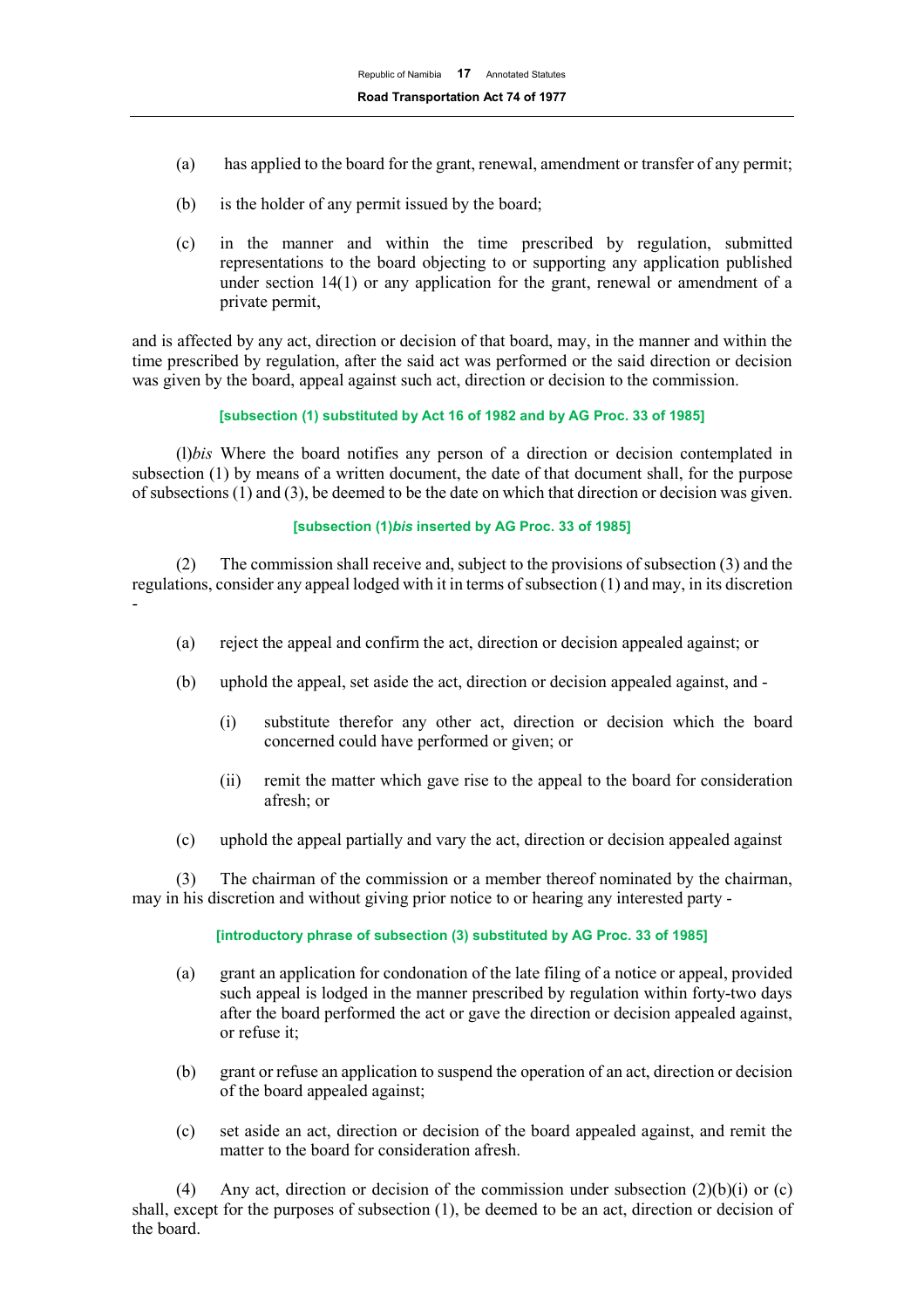#### **[Section 8 is amended globally by AG Proc. 61 of 1989.]**

# **Coming into operation of certain tariff increases not to be suspended pending judgment in court proceedings in connection with such increases**

**8***bis***.** When the board has, in the case of a public permit authorizing the conveyance of persons for reward, impose a requirement or condition that such conveyance shall be undertaken at tariffs approved or laid down by the board, and the board thereafter on application in terms of section  $12(2)$ , or the commission thereafter in the exercise of any power conferred upon it by section  $8(2)(b)(i)$  or  $(2)(c)$ , amends that requirement or condition by increasing any of the tariffs so approved or laid down, the coming into operation of the tariffs so increased shall not be suspended pending final judgment in any proceedings in a court of law in connection with such amendment.

#### **[Section 8***bis* **is inserted by Act 16 of 1982 and substituted by AG Proc. 61 of 1989.]**

#### **Procedure**

**9.** (1) The commission or the board may, for the purpose of dealing with any matter before it in terms of this Act -

- (a) in its discretion, but subject to the provisions of sections  $25(2)(b)$  and 28, allow any person affected by or interested in such matter, or the duly authorized representative of such a person, to appear before it and -
	- (i) to give evidence or make oral representations relevant to such matter; or
	- (ii) to call witnesses and lead evidence on any question relevant to such matter; or
	- (iii) to question any person who testified as a witness in such matter;
- (b) by written notice prescribed by regulation and served in the manner so prescribed, require any person to appear before it to give evidence or to produce any book, plan or other document or article in his possession or under his control;
- (c) call upon any person present in or at the place where such matter is dealt with by the commission or board, to appear before it to give evidence or to produce any book, plan or other document or article which such person has with him;
- (d) question any person appearing before it as a witness;
- (e) refuse to hear any person appearing before it as a witness who refuses to be sworn or to be affirmed.

(2) The person presiding at a meeting of the commission or the board at which any person appears as a witness as contemplated in subsection (1), may administer an oath or affirmation to the person so appearing.

(3) A member of the commission or the board exercising or performing under section 20(5) any power or duty of the commission or the board concerned, and a member of the commission who conducts an enquiry under section 28, shall for the purpose of such power or duty or such enquiry have the powers conferred by this section on the commission or the board and the person presiding at a meeting of the commission or the board, respectively.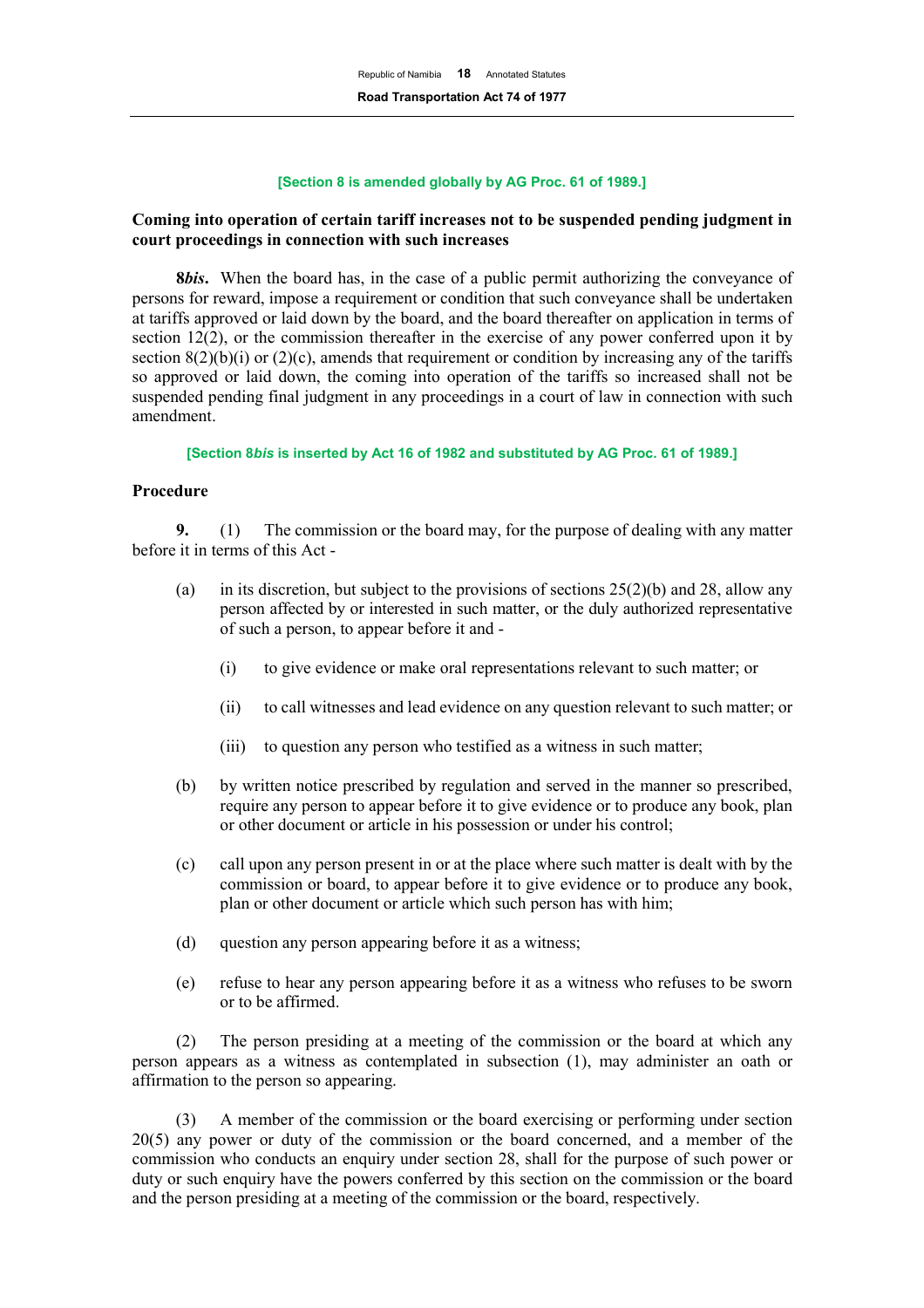#### **[Section 9 is amended globally by AG Proc. 61 of 1989.]**

#### **Staff of the board**

**10.** The Secretary for Transport shall, subject to the laws governing the public service, provide the staff necessary to assist any board in the performance of its functions.

**[Section 10 is amended by AG Proc. 61 of 1989 to substitute "the board" for "a board" (with this phrase appearing only in the heading). It appears that the phrase "the board" should also have been substituted for the phrase "any board", but this is not directed by AG Proc. 61 of 1989.]**

#### **Designation of inspectors**

**11.** The Secretary for Transport may designate any officer or employee of the Department of Transport as a road transport inspector, whose powers and duties shall be prescribed by regulation.

## **Application in respect of a public permit**

**12.** (1) Any person who desires to undertake any road transportation other than road transportation which may be authorized by the issue of a private permit or temporary permit, shall apply in the manner prescribed by regulation to the board for the grant of a public road carrier permit authorizing him to do so.

#### **[subsection (1) amended by AG Proc. 61 of 1989]**

(2) Any holder of a public permit may apply to the board, for the renewal or amendment of such permit, and any such application shall be made in the manner prescribed by regulation.

#### **[subsection (2) amended by AG Proc. 61 of 1989]**

(3) Any person who desires to take transfer of a public permit, shall apply in the manner prescribed by regulation and with the written consent of the holder of the permit in question, to the board, for the transfer of such permit to him.

#### **[subsection (3) amended by AG Proc. 61 of 1989]**

#### **[Section 12 is substituted by Act 16 of 1982.]**

## **Increase of certain tariffs prior to application for amendment of relevant public permit**

**12***bis***.**When the board has under any provision of this Act directed the holder of a public permit authorizing the conveyance of persons for reward, to comply with a requirement of condition, imposed by the board that such conveyance shall be undertaken at tariffs approved or laid down by the board, that holder may, if the price of petroleum fuel is increased and he applies for an appropriate amendment of the permit concerned to the board within 10 days after the coming into effect of such price at any time after such application increase such tariffs by so much, but by not more than 10% of such tariffs, as will enable him to recover his increased expenditure on petroleum fuel resulting directly from that increase in the price of petroleum fuel.

## **[Section 12***bis* **is inserted by Act 16 of 1982 and substituted by AG Proc. 61 of 1989.]**

#### **Disposal of application in respect of a public permit**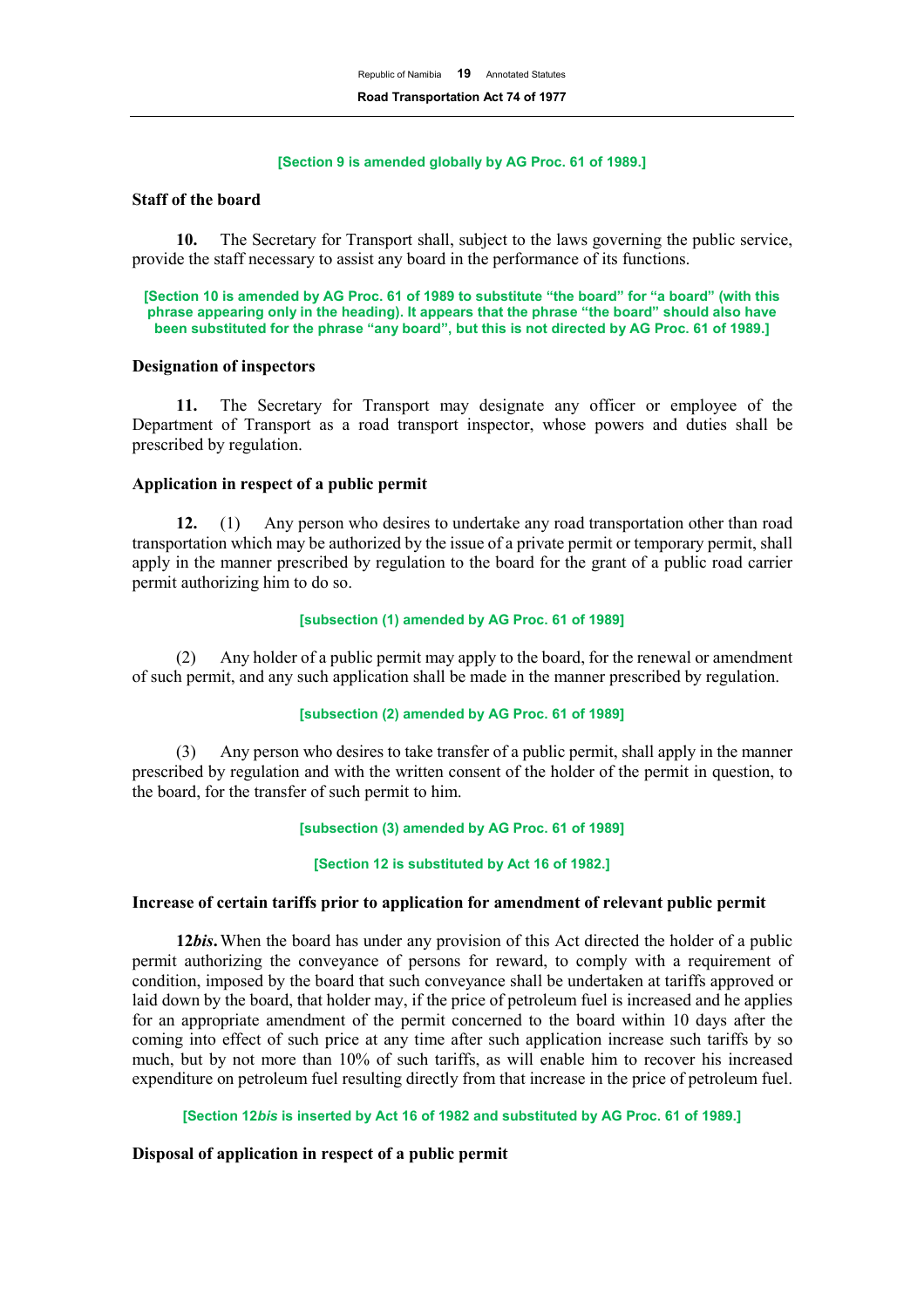**13.** (1) Subject to the provisions of this Act, the board shall receive and consider any application for the grant, renewal, amendment or transfer of a public road carrier permit made and may thereafter in its discretion -

> **[introductory phrase in subsection (1) substituted by Act 16 of 1982 and amended by AG Proc. 61 of 1989]**

- (a) grant such application in full; or
- (b) grant such application in part; or
- (c) grant such application in full or in part subject to such conditions or requirements as it may deem necessary; or
- (d) refuse such application.
- (2) (a) The board may refuse to consider any application for the grant, amendment or transfer of a public permit made by any person if a previous application by that person, which in the opinion of the board at the same or substantially the same object as the first-mentioned application, was considered and refused by the board within a period of six months preceding the date on which such first-mentioned application is received in the office of the board.

#### **[paragraph (a) substituted by AG Proc. 61 of 1989]**

(b)

#### **[paragraph (b) deleted by AG Proc. 61 of 1989]**

(b)*bis* The board may refuse to consider any application for the grant, amendment or transfer of a public permit or any representations objecting to such application if the applicant or the person who submits those representations, as the case may be, has not paid the fee prescribed by regulation in connection with that application or the said representations, as the case may be.

**[paragraph (b)***bis* **inserted by Act 16 of 1982 and amended by AG Proc. 61 of 1989]**

(b)*ter* The board shall not consider any application for the renewal of a public permit granted for a fixed period unless the application, together with the fee prescribed by regulation in connection with that application, has been received by the board before the date on which that permit expires.

## **[paragraph (b)***ter* **inserted by Act 16 of 1982 and amended by AG Proc. 61 of 1989]**

(b)*qaut* The board may refuse to consider an application for the grant, renewal, amendment or transfer of a public permit if the application form concerned is not completed in full in the manner prescribed by regulation.

#### **[Paragraph (b)***quat* **is inserted by AG Proc. 33 of 1985 and amended by AG Proc. 61 of 1989. The Latin term "***quat***" is misspelt in the** *Official Gazette***, as reproduced above.]**

(b)*quin* The board shall not consider an application for the grant of a public permit in respect of a motor vehicle with regard to which a private permit or a public permit has already been issued to some person other than the applicant.

**[paragraph (b)***quin* **inserted by AG Proc. 33 of 1985 and amended by AG Proc. 61 of 1989]**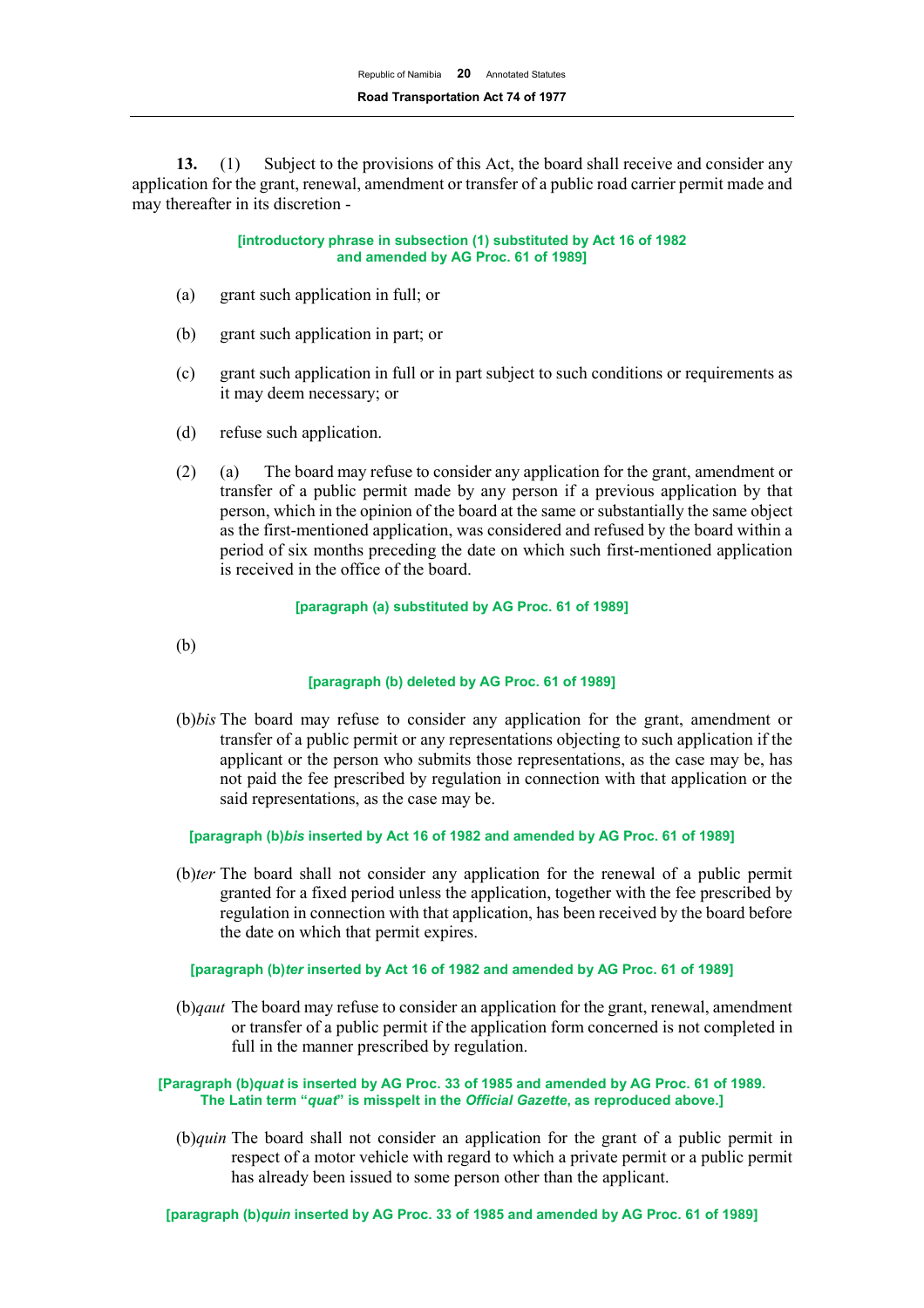(c) No appeal shall lie to the commission against any act, direction or decision performed or given by the board under paragraph (a).

#### **[paragraph (c) amended by AG Proc. 61 of 1989]**

#### **Publication of application in respect of a public permit**

**14.** (1) The board -

#### **[introductory phrase amended by AG Proc. 61 of 1989]**

- (a) shall, before considering any application for the grant, amendment (other than an amendment referred to in paragraph (b)) or transfer of a public permit;
- (b) may, before considering any application for
	- (i) the renewal of a public permit; or
	- (ii) the amendment as contemplated in section 12*bis* of such a permit; or
	- (iii) The amendment of such a permit so as to authorize the permanent replacement of a motor vehicle specified in that permit, by a motor vehicle of which, in the case of a goods vehicle, the carrying capacity or gross vehicle mass, in the case of a bus, the passenger capacity, and in the case of a motorcar, the seating capacity is equal to or smaller than or exceeds that of the first-mentioned motor vehicle by not more than 20 per cent,

**[Subparagraph (iii) is substituted by AG Proc. 33 of 1985. The first word of this subparagraph should not be capitalised.]**

publish in the *Official Gazette* such particulars of the application as may be prescribed by regulation.

#### **[subsection (1) substituted by Act 16 of 1982]**

(2) Any interested person who desires to submit representations to the board objecting to or supporting an application published under subsection (1), shall submit such representations in the manner and within the time prescribed by regulation to the board and the board -

- (a) shall allow any such person who, within the time so prescribed, submits representations objecting to an application, to inspect free of charge, and to make copies of, the completed application form of the applicant, together with any other document which the applicant has submitted with his application form, at the office of the board where that application form or such other document is being kept; and
- (b) may, at the request of any such person who so submits such representations, provide him with copies of the application form in question and of any such other document, on payment of the fee prescribed by regulation.

#### **[subsection (2) substituted by Act 16 of 1982 and amended by AG Proc. 61 of 1989]**

(2)*bis* The board shall, in the case of an application published under subsection (1) allow the applicant to inspect free of charge, and to make copies of, any representations objecting to or supporting his application at the office of the board where those representations are being kept,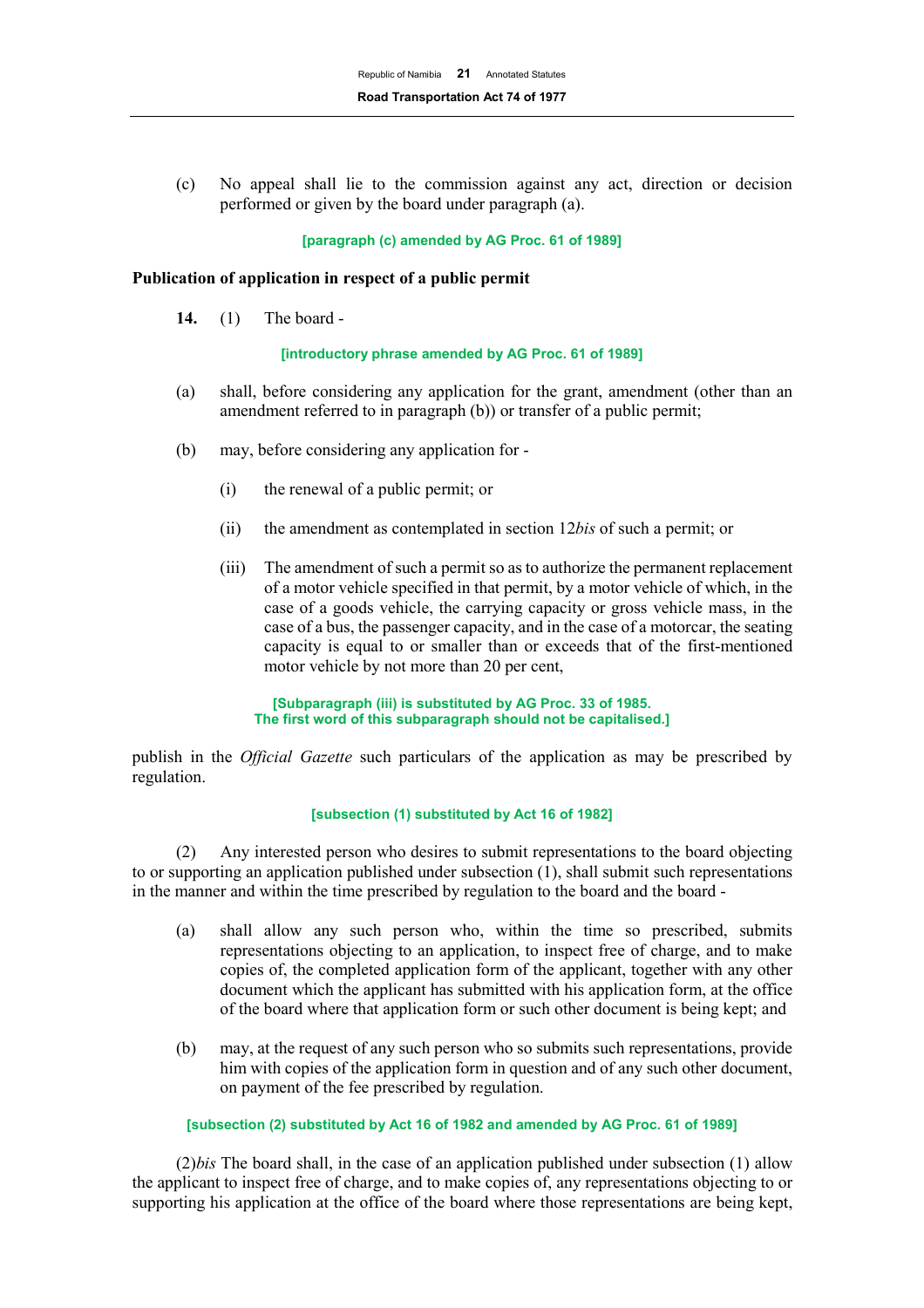and may, at the request of that applicant, provide him with copies of the representations referred to, on payment of the fee prescribed by regulation.

## **[subsection (2)***bis* **inserted by Act 16 of 1982 and amended by AG Proc. 61 of 1989]**

(3) The board shall, before granting a public permit authorizing the regular conveyance of persons for reward within the area of jurisdiction of a municipal council, city council or town council, or amending such a permit by altering the points between which or the route or routes upon which the motor vehicle to which the permit relates may be used in road transportation, afford the municipal council, city council or town council concerned an opportunity to submit representations, in the manner and within the time prescribed by regulation, in regard to the points between which and the route or routes upon which such motor vehicle may be so used and in regard to any other condition which may be applied to a permit.

## **[subsection (3) amended by AG Proc. 61 of 1989]**

- (4) The board shall, before it -
- (a) grants a public permit which authorizes the regular conveyance of persons for reward; or
- (b) amends a public permit which authorizes the regular conveyance of persons for reward, by altering the points between which or the route upon which the motor vehicle to which the permit relates, may be used in road transportation,

give TransNamib Limited the opportunity of furnishing in the manner and within the time prescribed by regulation, information regarding any new railway service, within the area to which the permit mentioned in paragraph (a) relates, or between the points or over the route mentioned in paragraph (b), which has been planned or is contemplated by TransNamib Limited.

#### **[subsection (4) amended by AG Proc. 61 of 1989]**

# **Matters to be taken into consideration in disposing of an application in respect of a public permit**

**15.** (1) In deciding whether an application for the grant, renewal, amendment or transfer of a public permit shall be granted or refused, and in determining any conditions and requirements to which any such permit shall be made subject, the board shall take into consideration -

#### **[introductory phrase amended by AG Proc. 61 of 1989]**

- (a) the extent to which the transportation to be provided is necessary or desirable in the public interest;
- (b) the requirements of the public for transportation within the area or along the route or between the points in or over or between which the applicant proposes to operate;
- (c) the existing transportation facilities available to the public in that area or over that route or between those points, whether or not there will be a saving in the consumption of petroleum fuel resulting from the intended road transportation and, if there will be no such saving, whether or not justification exists, in all the circumstances of the case, for the comsumption of petroleum fuel which the intended road transportation will occasion;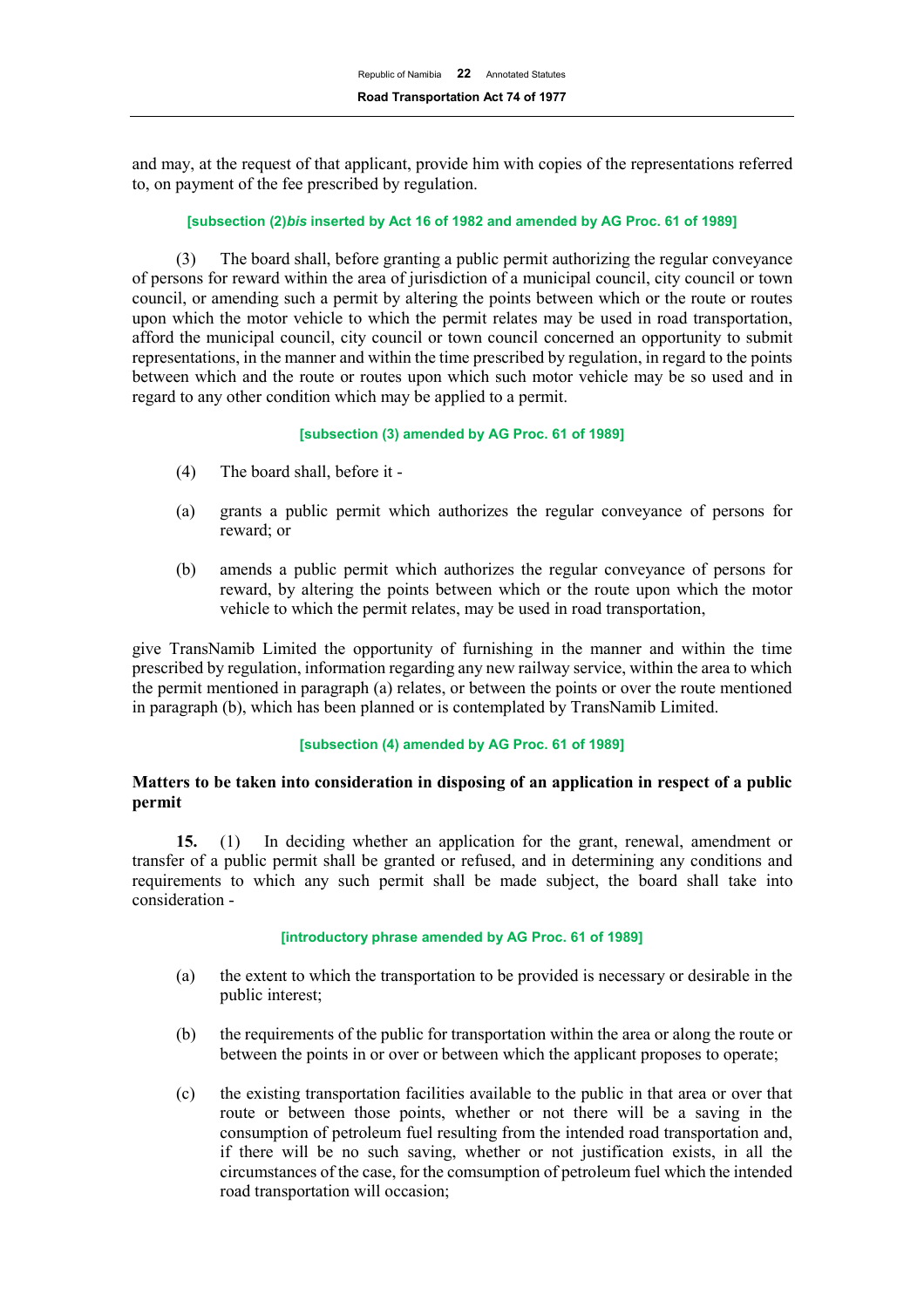#### **[Paragraph (c) is substituted by Act 16 of 1982. The word "consumption" is misspelt in its second usage in this paragraph in the** *Official Gazette***, as reproduced above.]**

- (d) any new railway service which has been planned or is contemplated for the conveyance of persons within that area or over that route or between those points;
- (e) the co-ordination of all forms of transportation, including transportation by rail, on an economically sound basis and with due regard to the public interest;
- (f) the ability of the applicant to provide in a manner satisfactory to the public the transportation for which such permit is sought;
- (g) any previous conviction of the applicant for an offence in terms of this Act, and any other failure by the applicant as an operator of road transportation;
- (h) the existence of any prohibition, limitation or restriction imposed by law on the use of motor vehicles in any area or on any street or road on the route on which the applicant proposes to operate;
- (i) any representations duly submitted in connection with the application;
- (j)

#### **[paragraph (j) deleted by Act 29 of 1980]**

- (k) any recommendation made by the committee appointed under section  $2(h)$ ;
- (l) any report or document drawn up as a result of an inquiry contemplated in section  $3(1)(g);$
- (m) any other factors which, in the opinion of the board, may affect the question whether it is desirable to grant such application or to attach or vary any such condition or requirement.

#### **[paragraph (m) amended by AG Proc. 61 of 1989]**

- (2) (a) When an applicant applies for a public permit to undertake road transportation within an area or over a route or between two or more points already served by existing transportation facilities, the onus shall be upon the applicant of proving that -
	- (i) such existing transportation facilities are not satisfactory and sufficient to meet the transportation requirements of the public in that area or along that route or between those points; and

## **[subparagraph (i) substituted by Act 16 of 1982]**

(i)*bis* he has the ability to provide in a manner satisfactory to the public the transportation for which the permit is sought; and

#### **[subparagraph (i)***bis* **inserted by Act 16 of 1982]**

(ii) the tariff at which payment for such existing transportation facilities is to be made is unreasonable: Provided that railway tariffs shall, for the purposes of this section, be deemed to be reasonable; or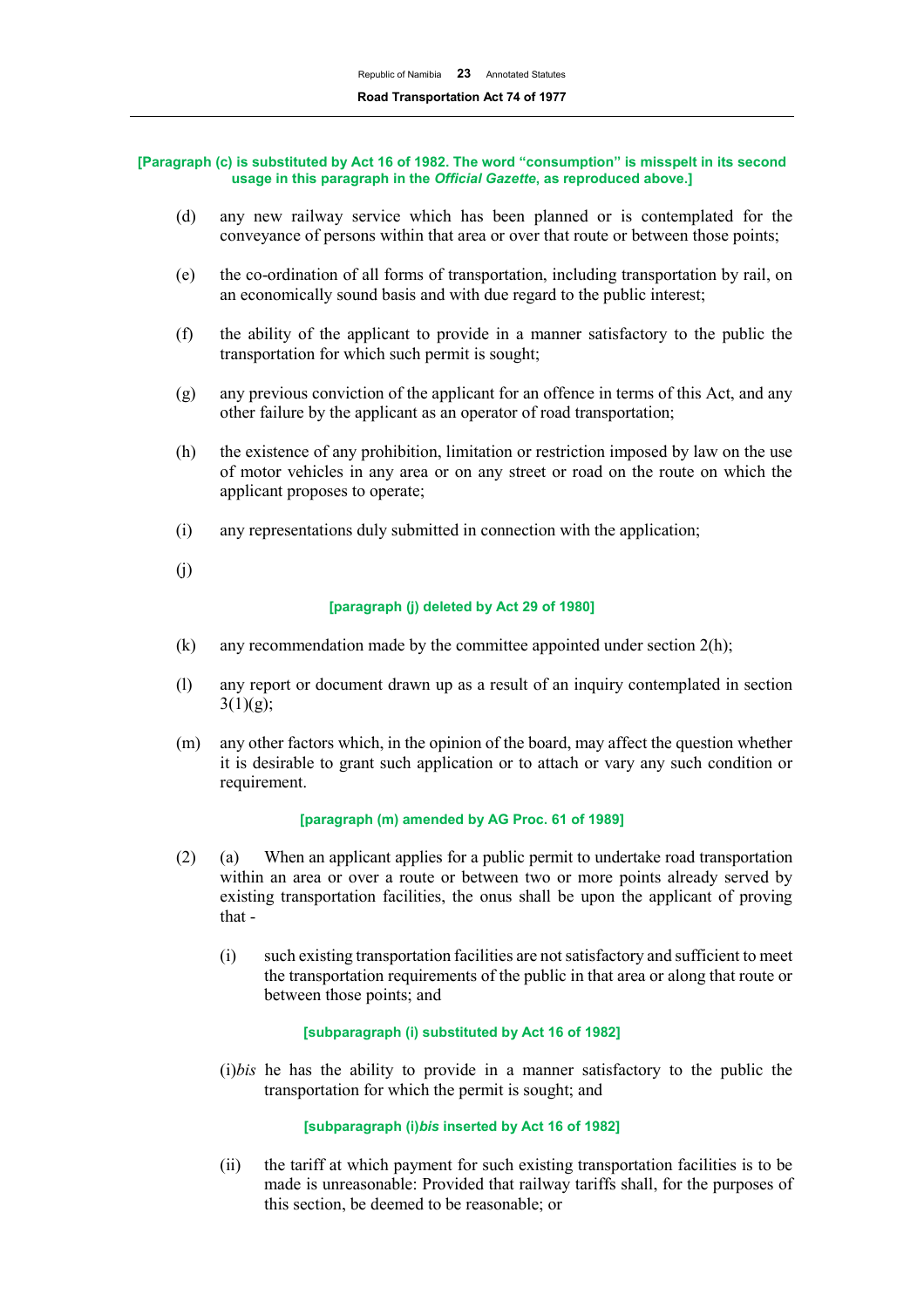(iii) having regard to the circumstances, it will be expedient in the public interest to grant him the permit; or

**[This subparagraph should no longer end with a semicolon followed by the word "or" now that it is the last subparagraph in paragraph (a).]**

(iv)

**[subparagraph (iv) deleted by Act 29 of 1980]**

(v)

#### **[subparagraph (v) deleted by Act 16 of 1982]**

- (b) When an applicant applies for a public permit to undertake road transportation in circumstances not contemplated in paragraph (a), the onus shall be upon the applicant of proving that -
	- (i) there is a need for such transportation within the area or along the route or between the points in or over or between which he proposes to undertake such transportation; and
	- (ii) he has the ability to provide in a manner satisfactory to the public the transportation for which such permit is sought.

(3)

#### **[subsection (3) deleted by Act 29 of 1980]**

(4) The board may at the request of the holder of a permit in respect of whom an inquiry contemplated in section 7(d) was instituted, refuse to disclose to any interested person any report or document prepared as a result of such inquiry, or any part thereof.

#### **[subsection (4) amended by AG Proc. 61 of 1989]**

- (5) For the purposes of this section -
- (a)

#### **[paragraph (a) deleted by Act 29 of 1980]**

(b) transportation shall be deemed to be capable of being co-ordinated with existing transportation facilities if such transportation is to be provided to or from a place or area situated on or along a route, or included in an area, served by such existing transportation facilities.

## **Period of a public permit**

**16.** (1) The board may grant or renew a public permit for an indefinite period or, in its discretion, for such fixed period as it may determine.

#### **[subsection (1) amended by AG Proc. 61 of 1989]**

(2) If at the date on which a public permit granted for a fixed period expires, an application for its renewal is pending before the board, such permit shall continue in force until the application has been disposed of.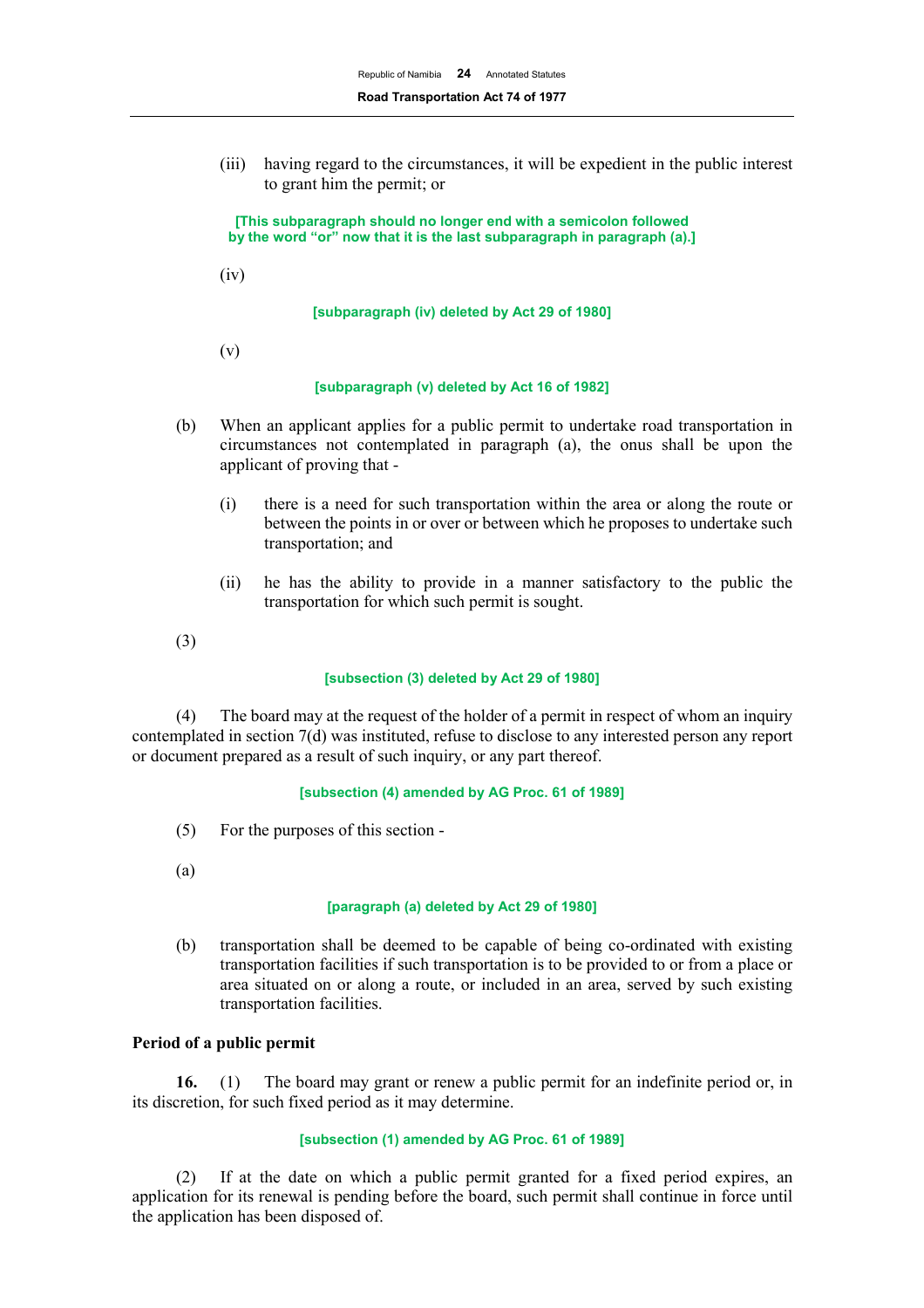#### **[subsection (2) amended by AG Proc. 61 of 1989]**

## **Application in respect of a private permit**

- **17.** (1) Any person who carries on any industry or trade or business and who -
- (a) wishes to convey, in the course of such industry, trade or business, goods acquired or sold or otherwise disposed of by him, by means of a motor vehicle of which he is the owner, between any trade or business and any place situated outside any exempted area or outside any area mentioned in section  $1(2)(v)$ ;
- (b) wishes to convey any goods which he has undertaken to maintain, clean, renovate, repair or alter for any other person in the course of such industry, trade or business, by means of a motor vehicle of which he is the owner, between any place where he carries on such industry, trade or business and any place where he collects those goods in order so to deal with them or delivers those goods having so dealt with them,

shall in the manner prescribed by regulation apply to the board for the grant of a private road carrier permit authorizing such conveyance by him on a public road.

Any holder of a private permit may apply to the board for the renewal or amendment of such permit, and any such application shall be made in the manner prescribed by regulation.

**[Section 17 is substituted by Act 16 of 1982 and amended globally by AG Proc. 61 of 1989.]**

#### **Disposal of application in respect of a private permit**

**18.** (1) Subject to the provisions of this Act, the board shall receive and consider any application for the grant, renewal or amendment of a private road carrier permit made or referred to it thereunder, and may thereafter, in its discretion, but subject to the provisions of subsections  $(2)$ ,  $(3)$  and  $(4)$  -

**[The introductory phrase in subsection (1) is substituted by Act 16 of 1982 and amended by AG Proc. 61 of 1989. It appears that the phrase "or referred to it" should also have been deleted by this amendment, as was done in similar provisions amended by AG Proc. 61 of 1989.]**

- (a) grant such application in full; or
- (b) grant such application in part; or
- (c) grant such application in full or in part subject to such conditions or requirements as it may deem necessary; or
- (d) refuse such application.
- (2) Any interested person -
- (a) who applies therefor within the period prescribed by regulation  $-$ 
	- (i) shall be allowed by the board to inspect free of charge the completed application form of the applicant, together with any other document which the applicant has submitted with his application form, and to make copies thereof, at the office of the board where that application form or such other document is being kept;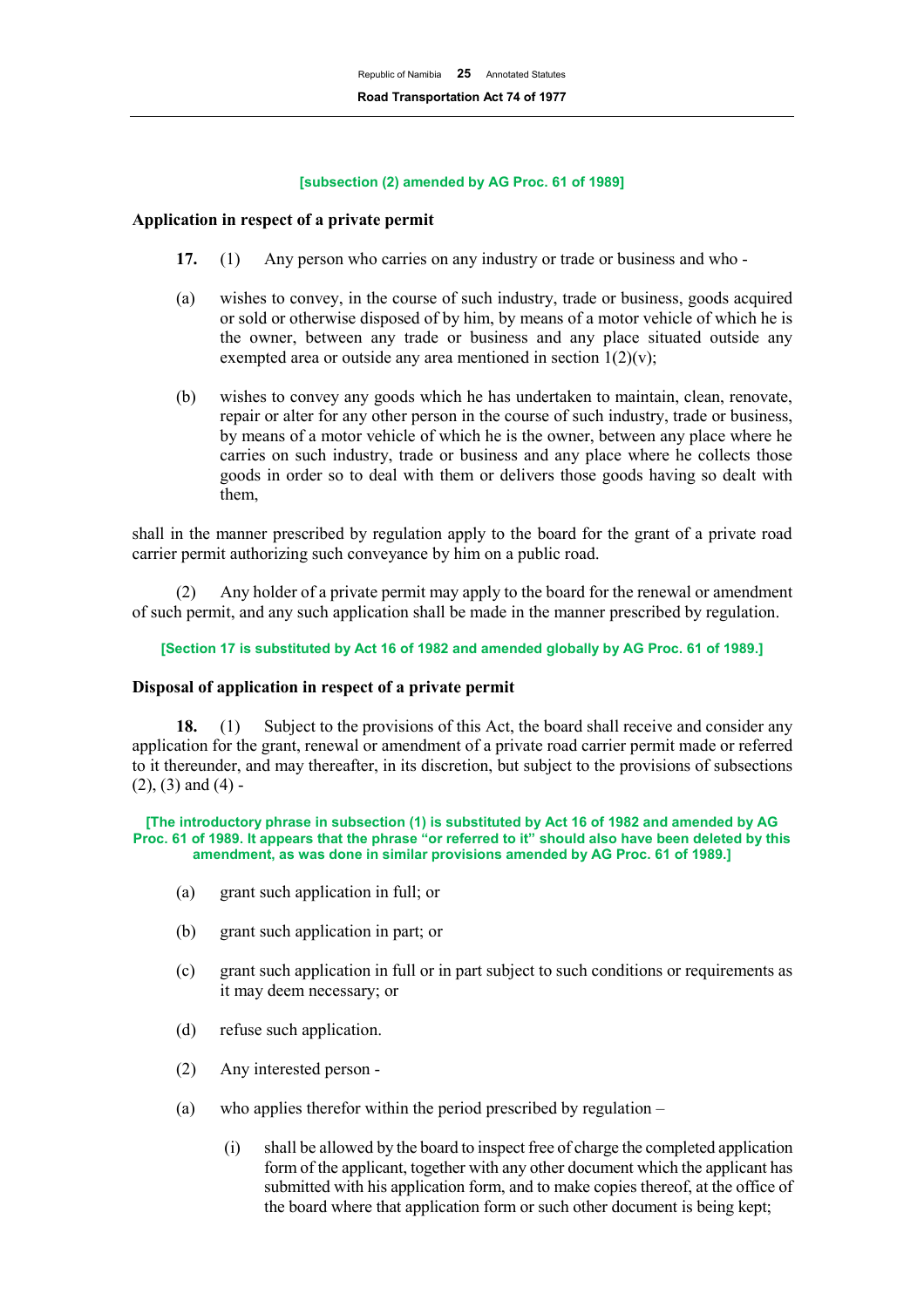- (ii) may be provided by the board with copies of the application form in question and of any such other document, on payment of the fee prescribed by regulation;
- (b) who desires to submit representations to the board objecting to or supporting any application mentioned in subsection (1), shall submit such representations to the board, in the manner and within the time similarly prescribed, and the board shall take any representations so submitted into account in disposing of such application.

## **[subsection (2) substituted by Act 16 of 1982 and amended by AG Proc. 61 of 1989]**

(3) The board shall not under this section grant any application unless it is satisfied (the onus of proving which being upon the applicant) -

- (a) that the applicant carries on the industry, trade or business in relation to which the application is made, at the place or places specified in the application, as contemplated in section 17(1);
- (b) that it would be unreasonable under the circumstances to expect the applicant to make use of any available railway service for the conveyance of the goods to which the application relates, notwithstanding that the railway tariffs concerned shall be deemed to be reasonable.

## **[paragraph (b) substituted by Act 16 of 1982 and amended by AG Proc. 61 of 1989]**

(4) In deciding whether an application for the grant, renewal or amendment of a private permit shall be granted or refused, and in determining conditions and requirements to which any such permit shall be made subject the board shall give consideration to the promotion of economy in use of petroleum fuel.

#### **[subsection (4) substituted by Act 16 of 1982 and amended by AG Proc. 61 of 1989]**

(5) The board shall not consider an application for the renewal of a private permit granted for a fixed period unless the application, together with the fee prescribed by regulation in connection with that application, has been received by the board before the date on which that permit expires.

#### **[subsection (5) inserted by Act 16 of 1982 and amended by AG Proc. 61 of 1989]**

(6) The board shall not consider an application for the grant of a private permit in respect of a motor vehicle with regard to which a private permit or a public permit has already been issued to some person other than the applicant.

## **[subsection (6) inserted by AG Proc. 33 of 1985 and amended by AG Proc. 61 of 1989]**

# **Period of a private permit**

**19.** (1) The board may grant or renew any private permit for an indefinite period or, in its discretion, for such fixed period as it may determine.

#### **[subsection (1) amended by AG Proc. 61 of 1989]**

(2) If, at the date on which a private permit granted for a fixed period expires, an application for its renewal is pending before the board, such permit shall continue in force until the application has been disposed of.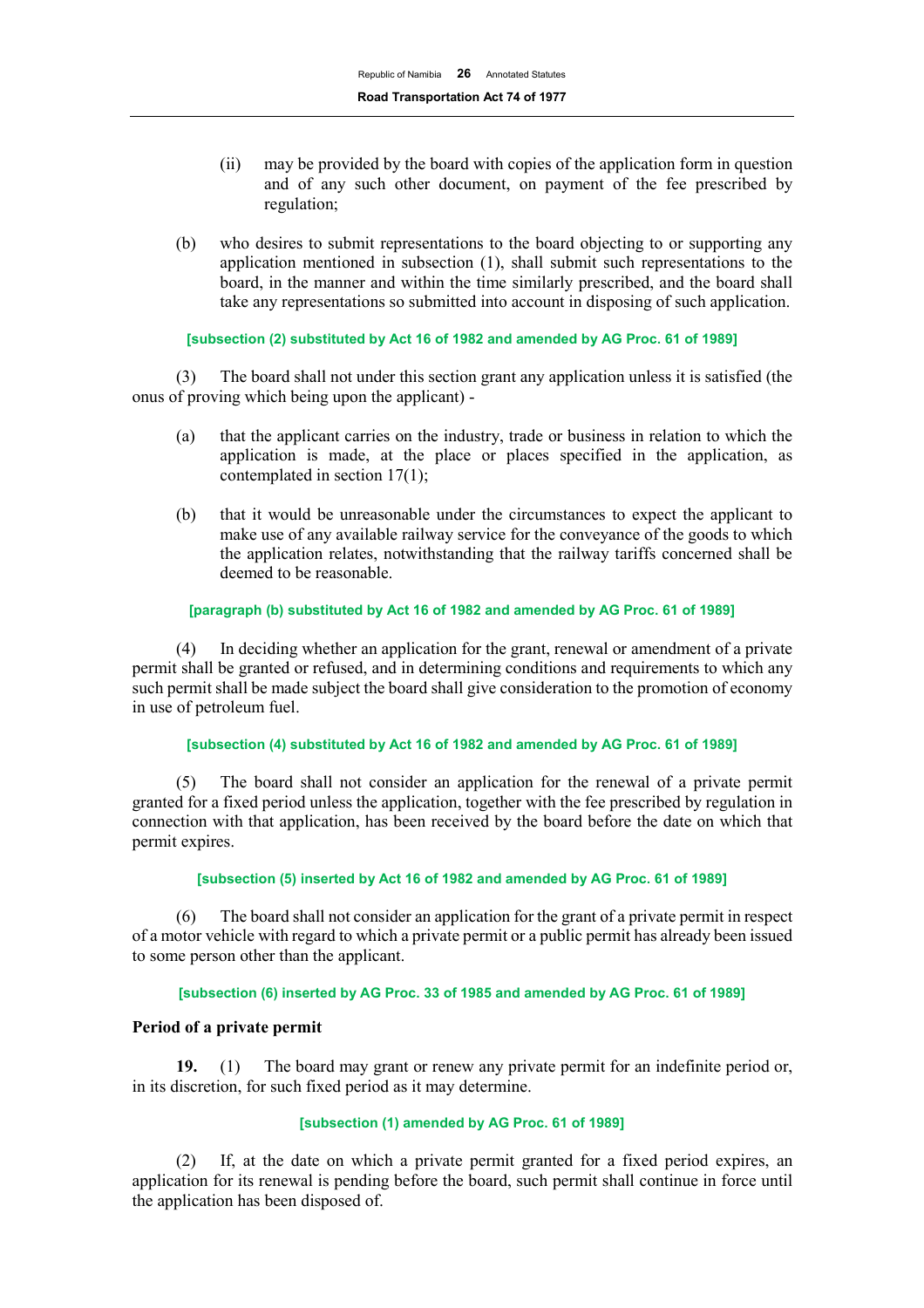#### **[subsection (2) amended by AG Proc. 61 of 1989]**

## **Application for a temporary permit and disposal thereof**

**20.** (1) Any person who desires to undertake road transportation of a temporary nature, shall in the manner prescribed by regulation apply to the board for the grant of a temporary road carrier permit authorizing him to undertake such road transportation upon a particular date or in connection with a particular occurence, and the onus of proving the necessity for the intended road transportation shall be upon the applicant.

#### **[subsection (1) substituted by Act 16 of 1982; the word "occurrence" is misspelt in the** *Official Gazette***]**

(2) Subject to the provisions of this Act, the board shall receive and consider any application for a temporary road carrier permit made thereunder, and may thereafter, in its discretion -

- (a) grant such application in full; or
- (b) grant such application in part; or
- (c) grant such application in full or in part subject to such conditions or requirements as it may deem necessary; or
- (d) refuse such application.

(3) The board shall not grant any application for a temporary permit if, in its opinion, reasonable transportation facilities exist by means of which the persons or goods in respect of which such permit is sought can be conveyed and if no justification exists. in all the circumstances of the case, for the consumption of petroleum fuel which the intended road transportation will occasion.

#### **[subsection (3) substituted by Act 16 of 1982]**

(4) The board may grant a temporary permit for such fixed period not exceeding fourteen days as it may determine.

(5) The powers and duties of the board in terms of this section may, notwithstanding anything to the contrary contained in this Act, in such circumstances, or in respect of such categories of applications for temporary permits, as may be prescribed by regulation, be exercised or performed on its behalf by its chairman or any of its members or officials nominated for that purpose by its chairman.

#### **[subsection (5) substituted by AG Proc. 33 of 1985]**

#### **[Section 20 is amended globally by AG Proc. 61 of 1989.]**

#### **Issue of a permit, and provisions thereof**

**21.** (1) Subject to the provisions of subsection (2), the board shall issue, in such manner as may be prescribed by regulation, any permit granted, renewed, amended or transferred by it in terms of this Act.

(2) The board shall not issue any public permit granted, renewed, amended or transferred by it in terms of this Act, unless -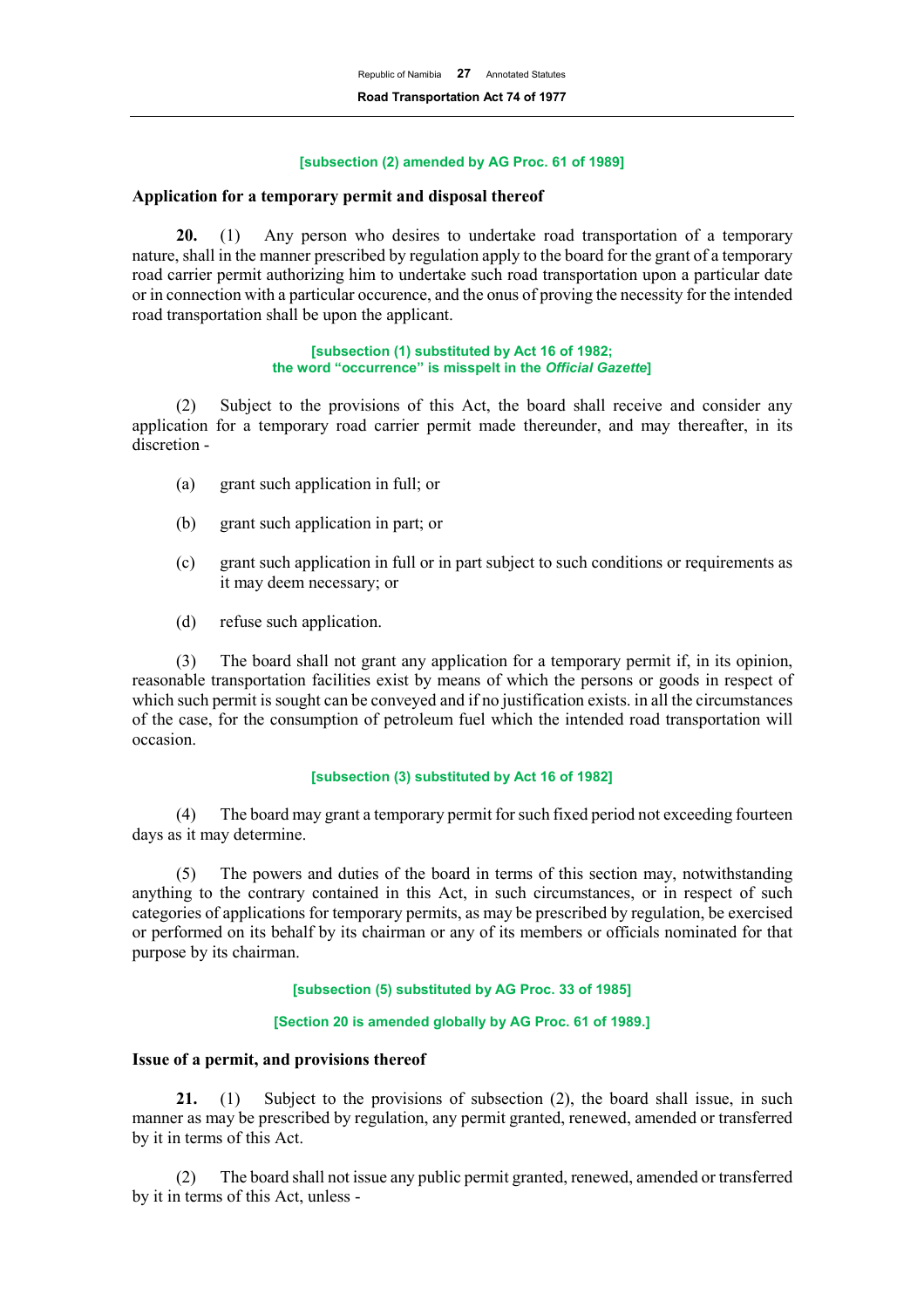- (a) it is satisfied that every motor vehicle in respect of which such permit was so granted, renewed, amended or transferred, is suitable for the class of road transportation for which it is to be used; and
- (b) in respect of each such motor vehicle a certificate of fitness issued under the law relating to the licensing and registration of motor vehicles in the province in question, on or after a date determined in the manner prescribed by regulation, or a copy of such a certificate authenticated in' the manner so prescribed, has been submitted to it.
- (3) Any permit issued by the board shall specify the following, namely -
- (a) the name of the holder and his address, including, in the case of a holder who carries on any road transportation business, his business address, and in the case of a private permit, the address at which or a description of the place or places where, the industry, trade or business in respect of which the private permit was granted, is carried on;
- (b) the period for which it was granted, if granted for a fixed period;
- (c) the nature or class or classes of road transportation in respect of which it was granted, and the class or classes of goods which may be conveyed under such permit, as the commission or board may in each case in its discretion determine;

## **[paragraph (c) substituted by Act 29 of 1980]**

(d) the registration number, make, chassis number, year of manufacture, type, seating or passenger capacity, and carrying capacity or gross vehicle mass of the motor vehicle in respect whereof it is issued;

#### **[paragraph (d) substituted by AG Proc. 33 of 1985]**

(e) the points between and the route or routes upon which or the area or areas within which the motor vehicle to which it refers may be used in road transportation, and if any restriction is imposed in connection with any transportation upon any portion of such route or routes or in any area or areas or in any portion of such area or areas, the points between or the area within which such restriction shall be applied and the conditions thereof: Provided that, notwithstanding any provisions to the contrary in this Act contained, any public permit which authorizes at the commencement of the Road Transportation Amendment Act, 1988, the conveyance of persons by means of a motor-car for reward, within any portion only of the area of jurisdiction of any local authority or such public permit issued thereafter, shall, subject to the other conditions contained in such permit, be deemed to be authorization for the said conveyance of persons within the whole of the said area of jurisdiction mentioned in the said permit;

#### **[paragraph (e) amended by Act 8 of 1988 to add the proviso]**

(f) the manner in which tariffs, if approved or laid down by the commission or board, shall be published or exhibited.

# **[paragraph (f) substituted by Act 29 of 1980]**

(4) In any permit issued by the board it may direct the holder thereof -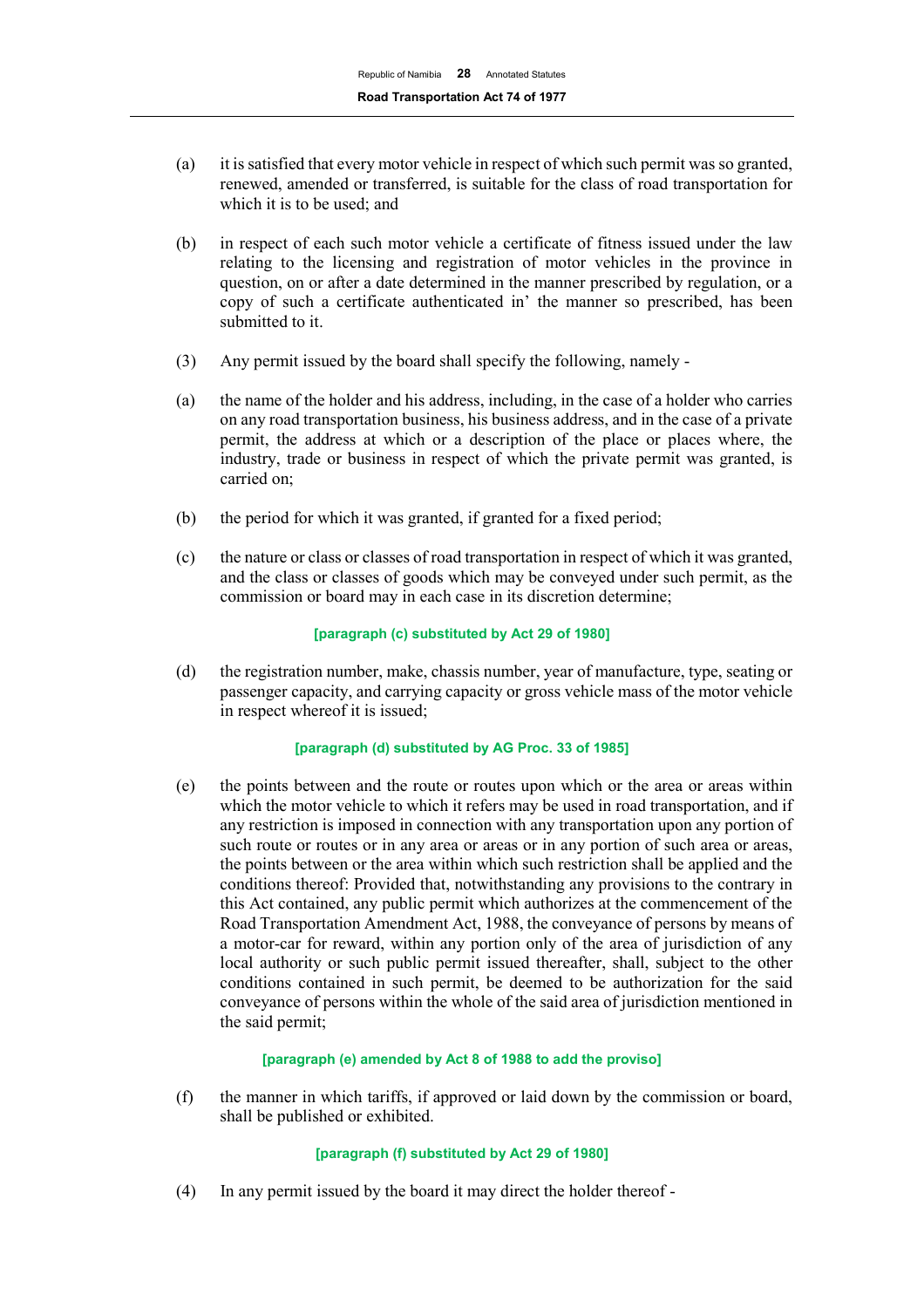(a) to operate any motor vehicle to which the permit relates, according to a specified time table as approved or laid down by the commission or such board upon the grant of the permit or as altered from time to time in the manner prescribed by regulation;

(b)

#### **[paragraph (b) deleted by Act 29 of 1980]**

- (c) to furnish the commission or such board with the name and address of every person authorized to advertise on behalf of such holder;
- (d) to comply with any requirement or condition imposed under any other provision of this Act
- (5)

#### **[subsection (5) deleted by Act 29 of 1980]**

#### **[Section 21 is amended globally by AG Proc. 61 of 1989. It appears that the phrase "commission or such" in paragraphs (a) and (c) should have been removed by the amendments in AG Proc. 61 of 1989 for consistency. However, there is no direction to this effect.]**

#### **Records of permits**

**22.** The board shall keep at its place of business a copy of every permit issued by it in terms of this Act and of every amendment made to any such permit, and shall allow any person who is in any way affected by such a permit or amendment, to inspect it and make copies of it free of charge, and may, at the request of such a person, furnish him with a copy of the permit concerned and every amendment thereof upon payment of the fee prescribed by regulation.

**[Section 22 substituted by AG Proc. 33 of 1985 and amended by AG Proc. 61 of 1989.]**

#### **Additional authority conferred by a permit**

**23.** Any permit shall, in addition to the transportation expressly authorized by it, authorize also the conveyance of any person necessary in connection with such expressly authorized transportation.

#### **Temporary replacement of motor vehicle to which permit relates**

**23***bis***.** The board which has granted the public or private permit concerned or the chairman or a member of that board, may at will grant written permission for any motor vehicle of which the carrying capacity or the gross vehicle mass, in the case of a goods vehicle, the passenger capacity, in the case of a bus, and the seating capacity, in the case of a motor-car, is equal to or smaller than or does not exceed by more than 20 per cent that of a motor vehicle to which any public or private permit relates to be used for such fixed period not exceeding 21 days as it or he may determine, by the holder of the permit in question for the road transportation authorized by that permit, in place of the last-mentioned motor vehicle which has become defective or, due to an accident, has been temporarily withdrawn from service, and the first-mentioned motor vehicle shall thereupon, during the period referred to, for purposes of this Act be deemed to be the motor vehicle to which the permit in question relates.

**[Section 23***bis* **is inserted by Act 16 of 1982, substituted by AG Proc. 33 of 1085, and amended by AG Proc. 61 of 1989.]**

#### **Duties of the holder of a permit**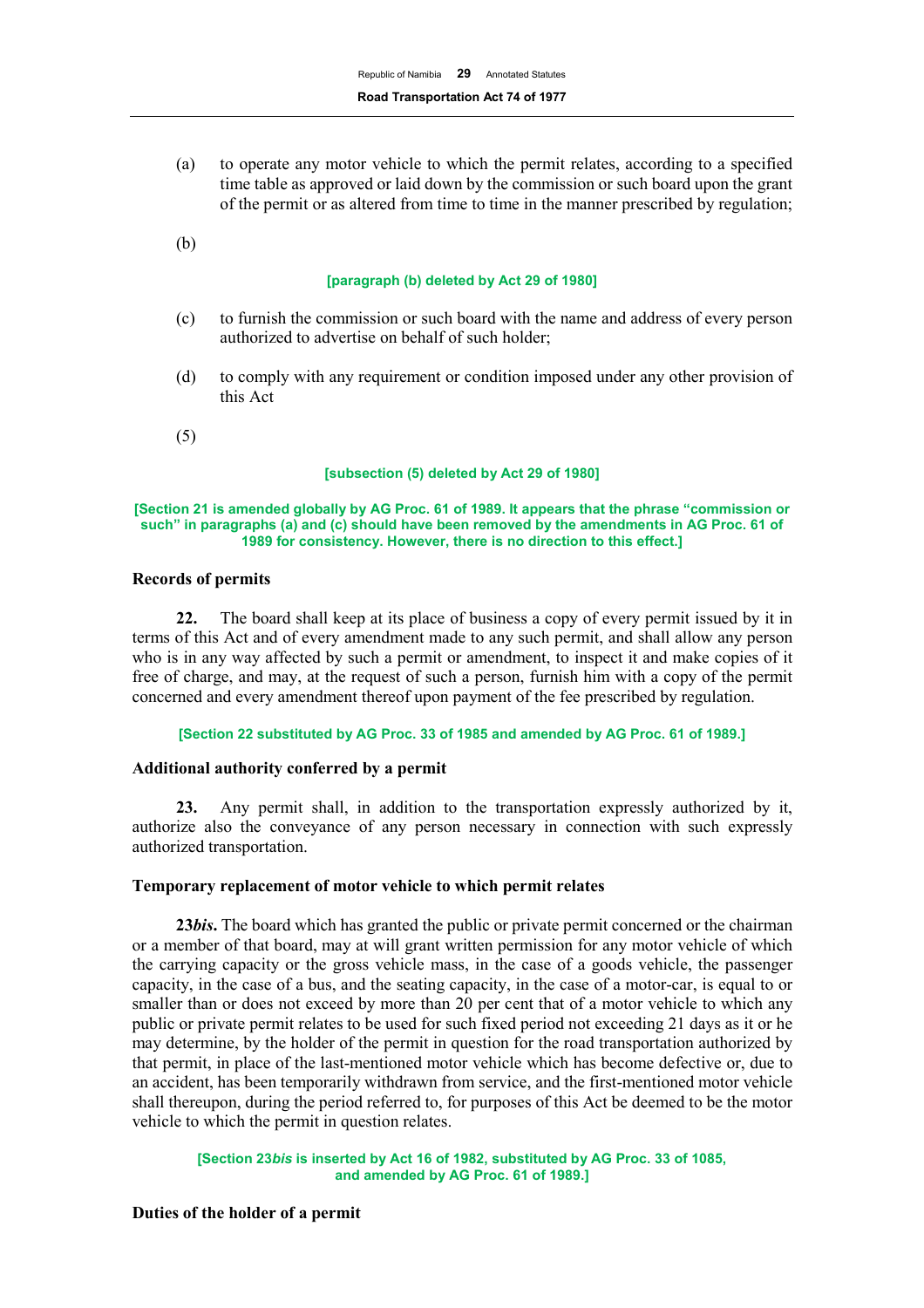- **24.** (1) The holder of a permit shall -
- (a) except where the board has directed otherwise, carry the written permission referred to in section 23*bis,* if any, and the permit on the motor vehicle to which they relate, and produce them on demand to any authorized officer;

**[paragraph (a) substituted by Act 16 of 1982 and amended by AG Proc. 61 of 1989]**

- (b) keep the permit in such a condition that all letters and figures on it are clearly legible and, if the permit is damaged or ceases to be clearly legible, apply for a duplicate in the manner prescribed by regulation;
- (c) in the case of a public permit or private permit (except such a permit issued in respect of such classes of road transportation as the board may in its discretion determine), cause the name, address and nature of the business of such holder to be borne on the motor vehicle to which the permit relates, in a conspicuous place, in such manner as may be prescribed by regulation or in such other manner as the board may in any particular case approve in writing;

#### **[Paragraph (c) is substituted by Act 29 of 1980. The repetition of the word "the" that results here from following the global amendment directions in AG Proc. 61 of 1989 has been corrected.]**

(d) exhibit such other particulars as may be prescribed by the board in its discretion;

**[The repetition of the word "the" that results here from following the global amendment directions in AG Proc. 61 of 1989 has been corrected.]**

- (e) in the case of a public permit or a private permit, affix and keep affixed in the manner prescribed by regulation, a distinguishing mark on any motor vehicle used in road transportation in terms of such permit
- (2) A permit issued by the board under this Act -
- (a) shall not authorize the holder thereof to undertake road transportation over any public road within the area of jurisdiction of a municipal council, city council or town council, if it is unlawful under any ordinance, regulation or by-law in force in such area, or as a result of any action taken by such municipal council, city council or town council under any such ordinance, regulation or by-law, to use a motor vehicle on that road or to undertake on that road any transportation of the class to which such permit relates;
- (b) shall not exempt the holder thereof from the obligation to comply with any requirement imposed upon him under any other law or under any licence or permit issued by any other authority.

# **[Section 24 is amended globally by AG Proc. 61 of 1989.]**

# **Withdrawal, suspension or variation of a permit**

- **25.** (1) Subject to the provisions of subsection (2), the board may at any time -
- (a) withdraw, or suspend for such period as it may deem fit, any public permit or private permit granted by it -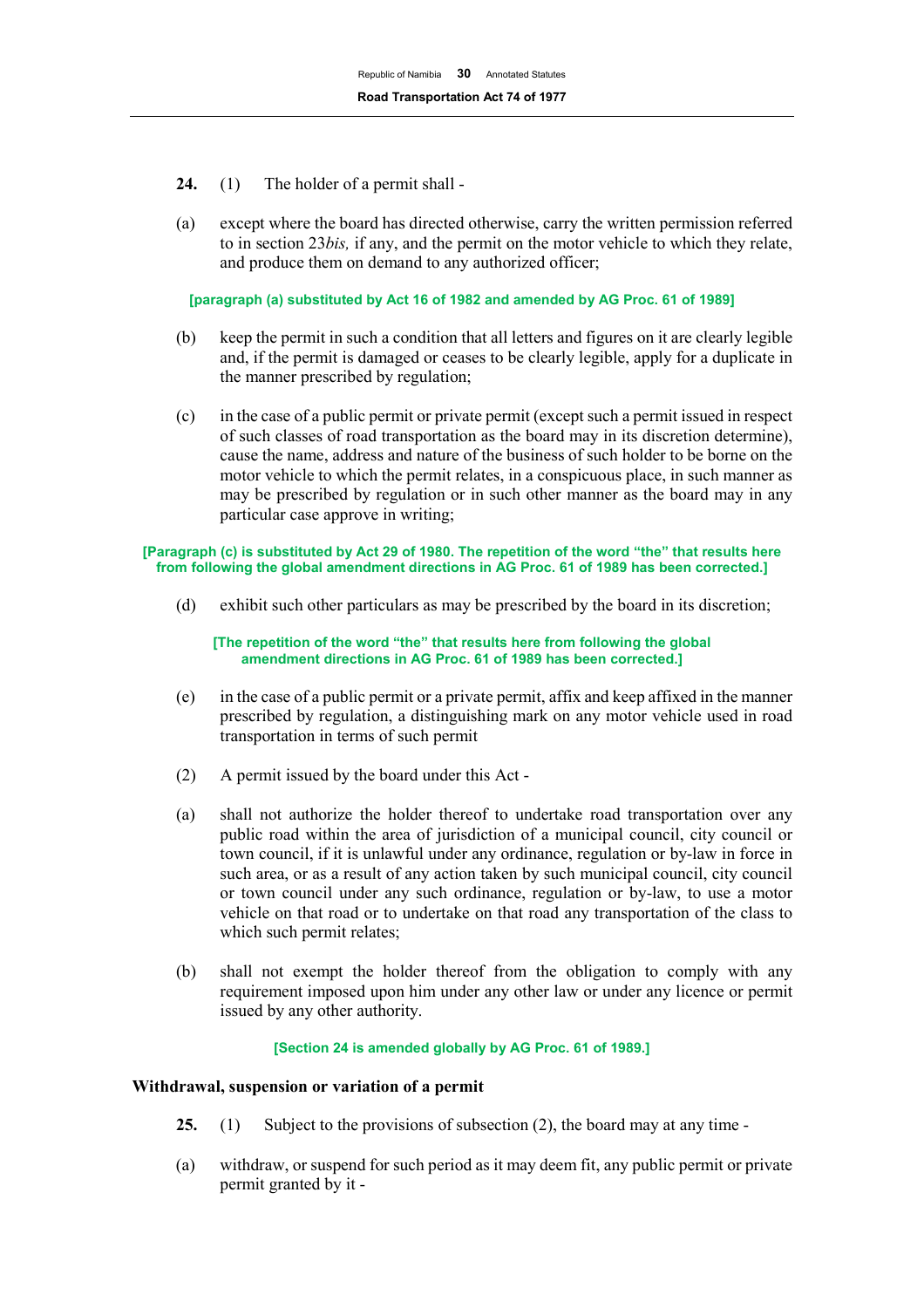- (i) if the holder of such permit or any employee of such holder has been convicted of any offence under this Act or under any law relating to motor vehicles or the regulation of traffic, or, in the case of such a holder who carries on a road transportation business, of a contravention or failure to comply with the provisions of any determination, agreement, award, licence or exemption which relates to remuneration for work or hours of work and which is in terms of any law binding upon such holder as an employer, and upon his employees in such business; or
- (ii) if, in the opinion of the board, the holder of such permit has not carried out faithfully the conditions or requirements of such permit; or
- (b) in its discretion withdraw, or suspend for such period as it may deem fit, any permit, if the circumstances under which such permit was granted have materially changed; or
- (c) if the board for any other reason (including the promotion of economy in the use of petroleum fuel), deems it necessary, of its own accord cancel or vary any condition or requirement of, or add any condition or requriement to, or define, redefine, curtail or otherwise amend the authority contained in, any public or private permit granted by it.

#### **[Paragraph (c) is substituted by Act 16 of 1982 and by AG Proc. 33 of 1985. The word "requirement" is misspelt in the** *Official Gazette***, as reproduced above.]**

(2) The board shall not under subsection (1) withdraw or suspend any public permit or any private permit, or cancel or vary any condition or requirement of, or add any condition or requirement to, or amend, the authority contained in any such permit, unless -

- (a) at least twenty-one days' written notice of its intention to do so, together with the reasons therefor, has been given to the holder of such permit by registered or certified post; and
- (b) such holder has been given an opportunity, either personally or through his duly authorized representative, to appear before the board and adduce evidence and submit representations in regard to the proposed action; and
- (c) in the case of a public permit authorizing the daily conveyance of persons within or to or from the area of jurisdiction of a local authority, such local authority has been given an opportunity to submit representations, in the manner and within the time prescribed by regulation, to the board concerned in regard to the proposed action.

# **[paragraph (c) substituted by Act 16 of 1982]**

# **[Section 25 is amended globally by AG Proc. 61 of 1989.]**

# **Withdrawal or amendment of a public permit on establishment of railway service**

**26.** (1) If a railway service is established between any two places or areas after the grant by the board of a public permit which authorizes the conveyance of persons between the places or areas in question, the board, acting with the approval of the Administrator-General but without being obliged to give prior notice to any other person, may by written notice to the holder of such permit -

(a) withdraw such permit; or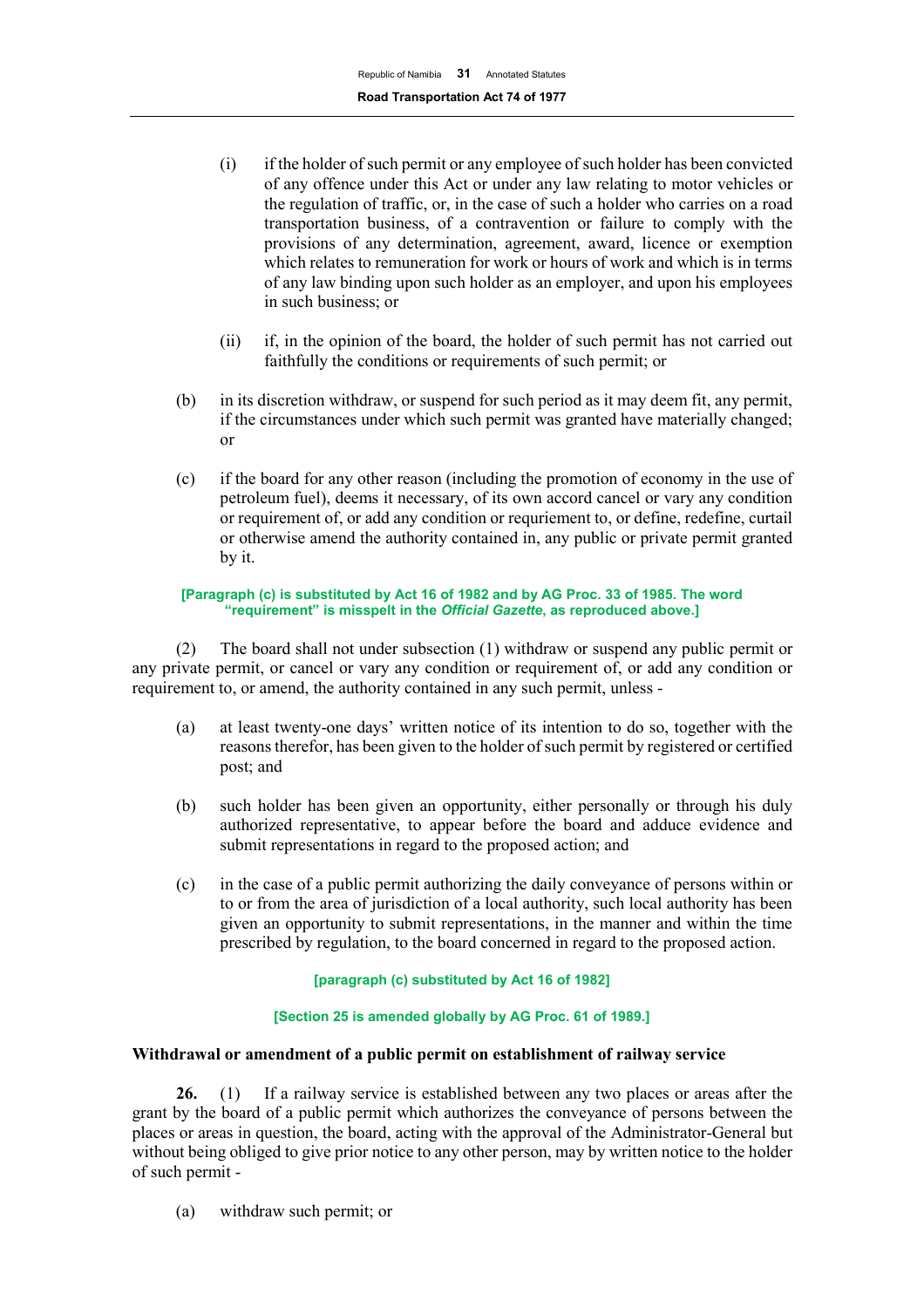(b) amend such permit by withdrawing or curtailing the authority conferred by it for the said conveyance,

on the ground of the establishment of such railway service, and with effect from a date not earlier than six months after such railway service commences operations.

## **[subsection (1) amended by AG Proc. 61 of 1989]**

(2) A notice under subsection (1) shall be sent to the holder concerned by registered or certified post, and shall require him to submit his claim for compensation under subsection (4), setting out in detail how the amount claimed is made up and substantiated by three separate sworn appraisements, to the board not later than ninety days after the date on which the withdrawal or amendment of his permit becomes effective or within such further period as the commission may allow.

#### **[subsection (2) amended by AG Proc. 61 of 1989]**

(3) If a public permit has been withdrawn or amended under subsection (1), no public permit which will have the effect of replacing or substantially replacing the transportation which was authorized under such permit before its withdrawal or amendment, shall be granted under this Act unless the board is of the opinion that it is in the public interest to grant such a permit.

#### **[subsection (3) amended by AG Proc. 61 of 1989]**

(4) Any person who was or is the holder of a public permit withdrawn or amended under subsection (1), shall be entitled to compensation in terms of this section for the loss he has suffered or is likely to suffer as a result of the withdrawal or amendment.

(5) The amount of such compensation shall, subject to the provisions of subsection (6), be determined by the Administrator-General but shall not include any amount for the loss of possible profits in respect of any period more than twelve months subsequent to the date with effect from which the permit was withdrawn or amended.

#### **[subsection (5) amended by AG Proc. 61 of 1989]**

(6) If any person entitled to claim compensation under subsection (4) is not prepared to accept the amount determined under subsection (5) and offered to such person in settlement of his claim, the amount of such compensation shall be determined by arbitration in acordance with the provisions of the Arbitration Act, 1965 (Act No. 42 of 1965), by an arbitrator or arbitrators appointed in the manner prescribed by regulation.

#### **[The word "accordance" is misspelt in the** *Government Gazette***, as reproduced above.]**

(7) Interest at such rate as may, on the date upon which the permit concerned was withdrawn or amended, be applicable to loans in terms of section 26(1) of the Exchequer and Audit Act, 1975 (Act No. 66 of 1975), shall with effect from such date be payable on the amount of compensation determined in terms of subsection (5) or (6), as the case may be.

**[The RSA** *Exchequer and Audit Act 66 of 1975* **was applied to South West Africa, with some amendments, by the RSA** *Exchequer and Audit Amendment Proclamation 85 of 1979* **(RSA GG 6426, republished in OG 3949). The State Finance Act 1 of 1982 (OG 4610) repealed the RSA**  *Exchequer and Audit Act 66 of 1975***. The State Finance Act 1 of 1982 has been replaced by the State Finance Act 31 of 1991.]**

**Compensation where railway service is established in competition with bus service**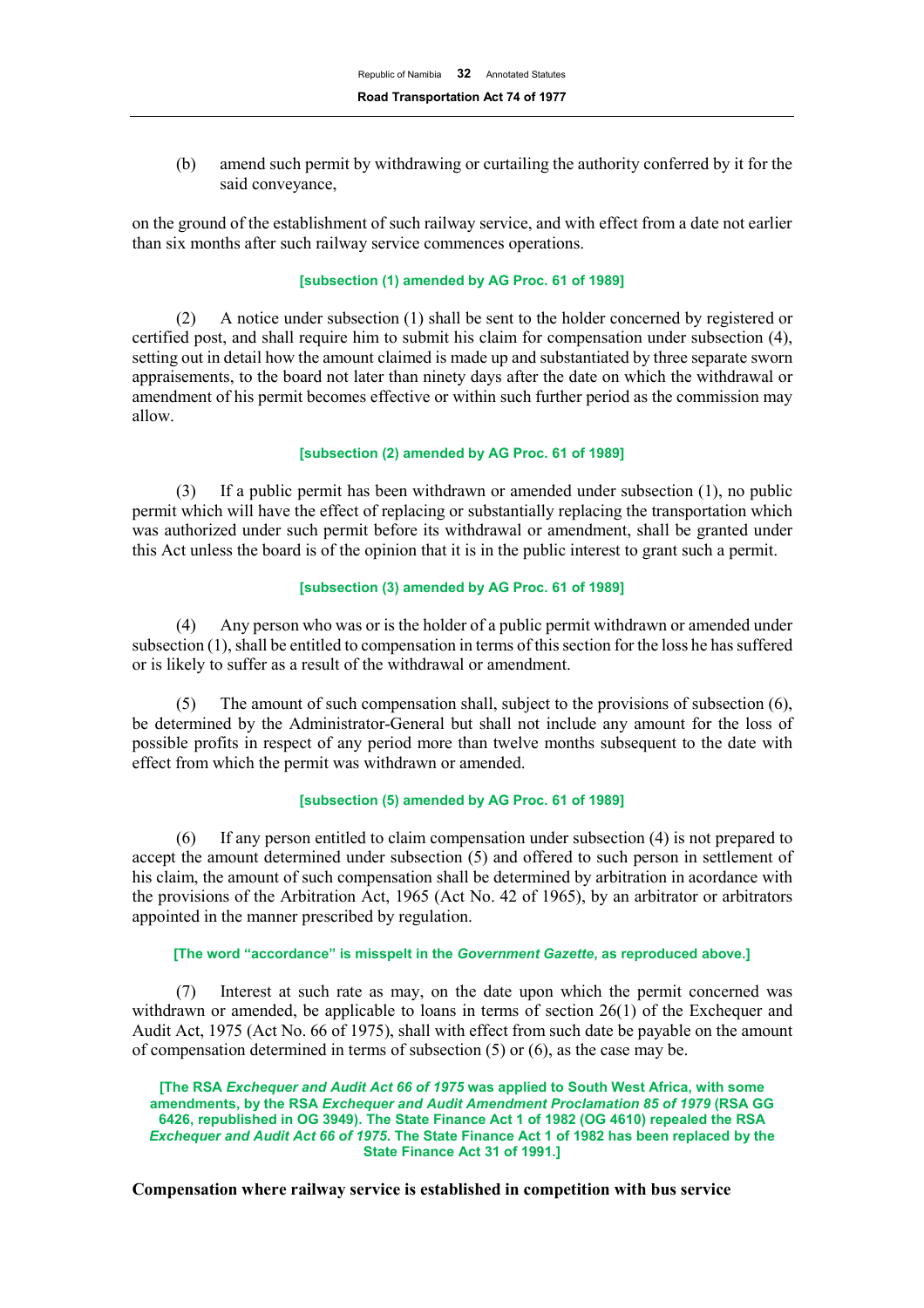**26***bis***.**(1) Any holder of a public permit which authorizes the conveyance of persons between two places or areas may, after the establishment of a railway service between the places or areas concerned and if that permit has not been withdrawn or amended under section 26, submit a claim for compensation to the board for the loss he has suffered or is likely to suffer as a result of the establishment of the railway service.

(2) Such a claim for compensation shall be submitted to the board not later than 180 days after the establsihment of the railway service concerned and shall set out in detail how the amount claimed is made up and shall be substantiated by three separate sworn appraisements.

#### **[The word "establishment" is misspelt in the** *Official Gazette***, as reproduced above.]**

(3) If the Administrator-General deems it necessary that compensation be paid, he shall, subject to the provisions of subsection (4), determine that compensation, which shall not include any amount for the loss of possible profits in respect of any period more than twelve months subsequent to the date with effect from which the railway service concerned has been established.

(4) The provisions of subsections (6) and (7) of section 26 shall *mutatis mutandis* apply with respect to the amount of compensation determined under subsection (3).

# **[Section 26***bis* **is inserted by AG Proc. 33 of 1985 and amended globally by AG Proc. 61 of 1989.]**

# **Functions of certain committee**

**27.** Before any railway service is established as contemplated in section 26(1) and whenever the contemplated transportation service concerned has been approved by the competent authority, the committee appointed under section 2(h) may, irrespective of whether a notice has been sent in terms of section 26(2), consult with the holder concerned and any other interested person and exercise or perform any of the powers or duties prescribed by regulation in relation to the change-over, contemplated in section 26, from road transport to transport by rail.

# **Withdrawal or substitution of a public permit after inquiry**

**28.** (1) Whenever the Administrator-General has reason to believe that, in order to bring about improvements in transportation facilities within any area or over any route, or for any other reason, it may be expedient in the public interest that any public permit be withdrawn or that any such permit be withdrawn and in lieu thereof one or more such permits be issued to a person other than the holder of such permit, the Administrator-General may cause a public inquiry in regard to the position to be instituted by the commission or by a member of the commission.

(2) Notice of such an inquiry shall be given in the manner prescribed by regulation, and all interested persons shall be afforded an opportunity to attend and to be heard at the inquiry.

The commission or the member thereof concerned shall in connection with the institution of the inquiry have due regard to the provisions of section 15(1).

(4) After consideration of the report submitted to him in pursuance of any such inquiry and, in the case of an inquiry instituted by a member of the commission, of a recommendation by the commission, the Administrator-General may, subject to the provisions of subsection (5), direct -

- (a) that the permit which was the subject of the inquiry be withdrawn; or
- (b) that such permit be withdrawn and that in lieu thereof one or more public permits be issued to a person or persons other than the holder of such permit,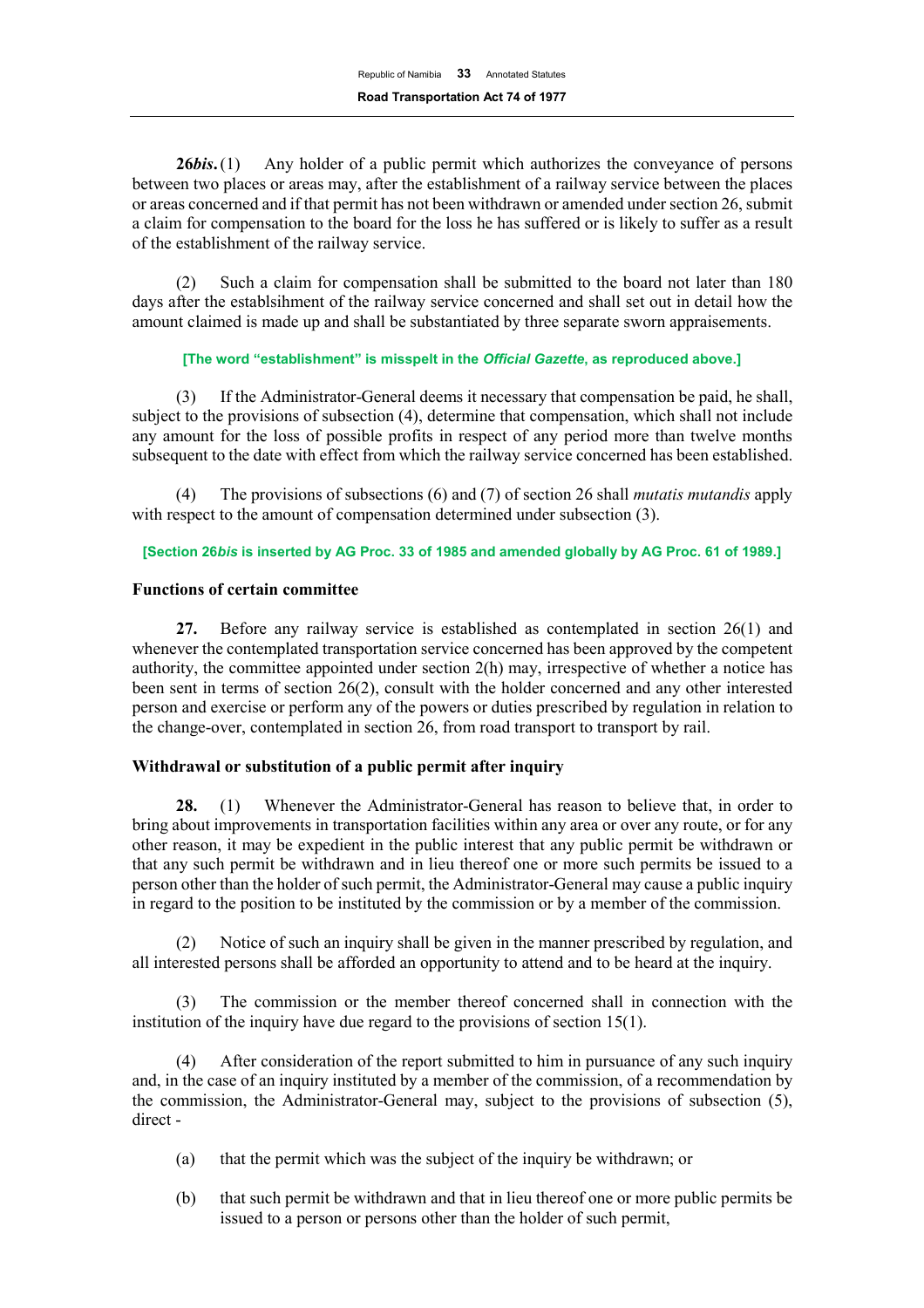and any such direction shall take effect upon a date to be determined by the Administrator-General and notified in writing to the persons concerned, not being less than one month or more than twelve months after the date of the notification.

- (5) The Administrator-General shall not give any direction under subsection (4) unless -
- (a) if any such permit is to be withdrawn and no public permit is to be issued in lieu thereof to any other person, the person or persons (to be designated by the Administrator-General) providing transportation within the area or over the route in or over which transportation is being provided by the person whose permit is to be withdrawn; or
- (b) if any such permit is to be withdrawn and one or more public permits are to be issued in lieu thereof to any other person or persons, that other person or those other persons,

have given an undertaking to the satisfaction of the Administrator-General to compensate the person whose permit is to be withdrawn for the loss he is likely to suffer as a result of the withdrawal of that permit

(6) The amount of the compensation payable in terms of subsection (5) shall, in the absence of agreement between the parties concerned, be determined by arbitration in accordance with the provisions of the Arbitration Act, 1965 (Act No. 42 of 1965), by an arbitrator or arbitrators appointed in the manner prescribed by regulation, but shall not include any amount for the loss of possible profits in respect of any period more than twelve months subsequent to the date of withdrawal of the permit in question.

#### **[Section 28 is amended globally by AG Proc. 61 of 1989.]**

# **Lapsing of certain permits**

**29.** (1) If the board has by written notice sent by registered or certified post to the holder of a public permit or a private permit required him, at any time after the issue of the permit, to commence the road transportation in respect of which the permit in question was granted, before a date specified in such notice or such later date as the board may allow in writing, the permit in question shall lapse on the date so specified or, as the case may be, on such later date, unless the board has in writing declared itself satisfied that such holder has commenced such road transportation before the date in question.

- (2) (a) A private permit shall lapse upon the holder ceasing to carry on the industry, trade or business in respect of which the permit was granted, at the place or places specified in such permit in accordance with the provisions of section 21(3)(a).
- (b) If two or more places are specified in such permit as aforesaid and the holder ceases to carry on such industry, trade or business at any of those places while continuing it at the other or others, the authority conferred by such permit with reference to the place or places where the industry, trade or business is no longer carried on, shall lapse.
- (3) (a) If any person acquires, without the prior approval, obtained in the manner prescribed by regulation, of the board, a controlling interest in a company after a public permit has been granted or issued to such company, such granting of such permit shall, notwithstanding the provisions of section 21, lapse, or such permit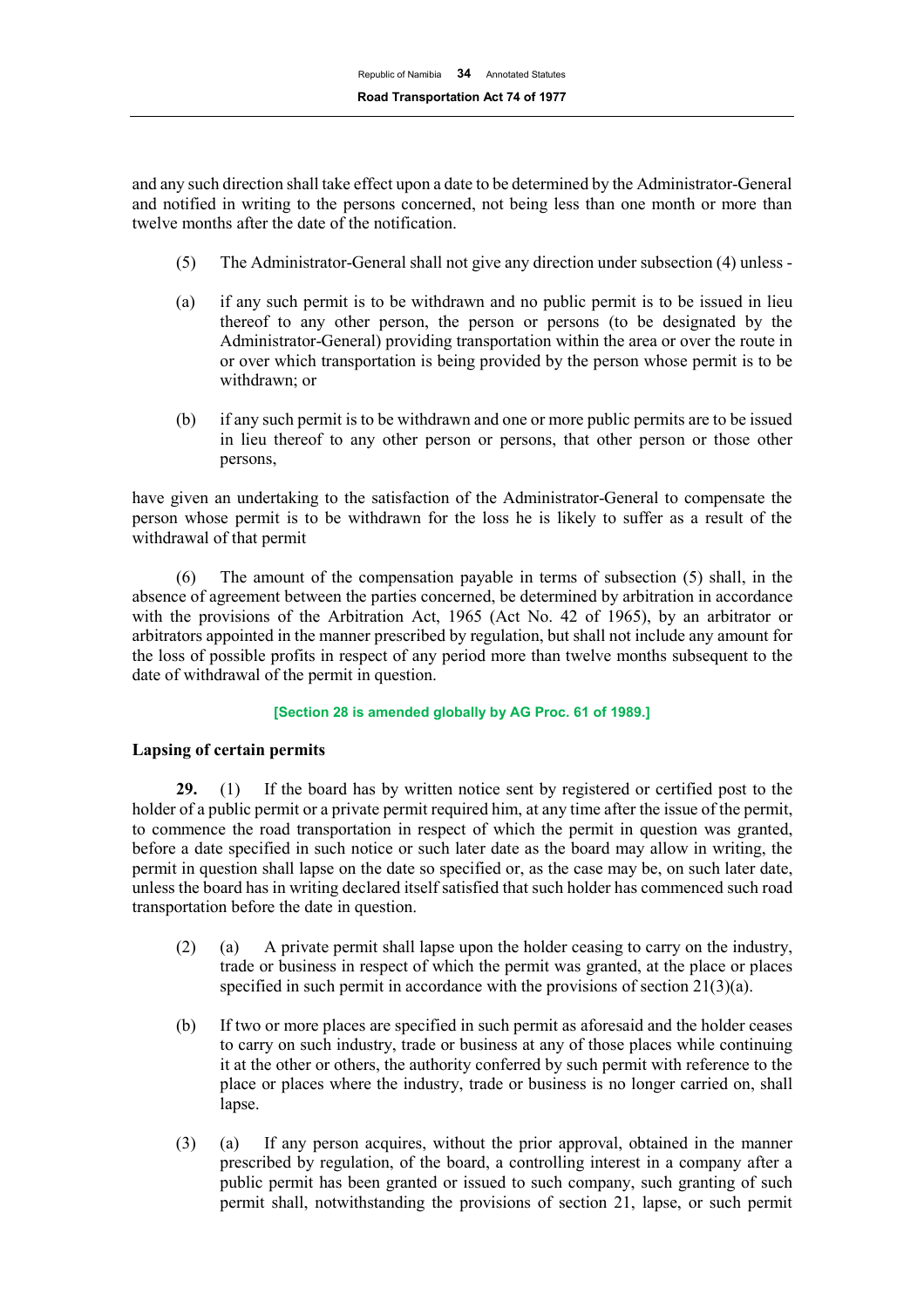which has been issued shall lapse with effect from the date of such acquisition of a controlling interest, as the case may be.

(b) Any permit which has lapsed in terms of paragraph (a), together with the distinguishing mark required in respect of any motor vehicle to which that permit relates, shall within seven days after the permit has so lapsed, be returned by the company to which it was issued by registered or certified post to the board, as the case may be.

#### **[It appears that AG Proc. 61 of 1989, which makes global amendments to this section, should have deleted the phrase "as the case may be" as in other similar provisions amended by that Proclamation. However, there is no direction to that effect.]**

- (c) In considering an application for the approval of the acquisition of a controlling interest in a company to which a public permit has been granted or issued, the board shall take into account -
	- (i) whether such acquisition is likely to create any monopolistic situation which will not be expedient in the public interest;
	- (ii) any other permit held by the applicant;
	- (iii) the interests which the applicant has in any other transportation undertaking;
	- (iv) the interests which the applicant has in any other company, partnership, industry, trade or business;
	- (v) the provisions of section 15(1);
	- (vi) any other factor which in the opinion of the board may affect the question whether it is desirable to grant such application.
- (d) Any company which contravenes any of the provisions of paragraph (b), shall be guilty of an offence and on conviction liable to a fine not exceeding fifty rand.
- (e) For the purposes of paragraph (a) the expression "controlling interest", in relation to a company, means any interest held in that company by any other company by virtue of which such other company is, in relation to the first-mentioned company, a controlling company as defined in the Companies Act, 1973 (Act No. 61 of 1973). and includes any like interest held in that company by any natural person.

**[Section 28 is amended globally by AG Proc. 61 of 1989. The Companies Act 61 of 1973 has been replaced by the Companies Act 28 of 2004.]**

# **Regulations**

- **30.** (1) The Administrator-General may make regulations -
- (a) with reference to
	- (i) the information to be submitted with any application to the board for the grant, renewal, amendment or transfer of any permit;
	- (ii) the procedure to be followed by the board in dealing with any such application;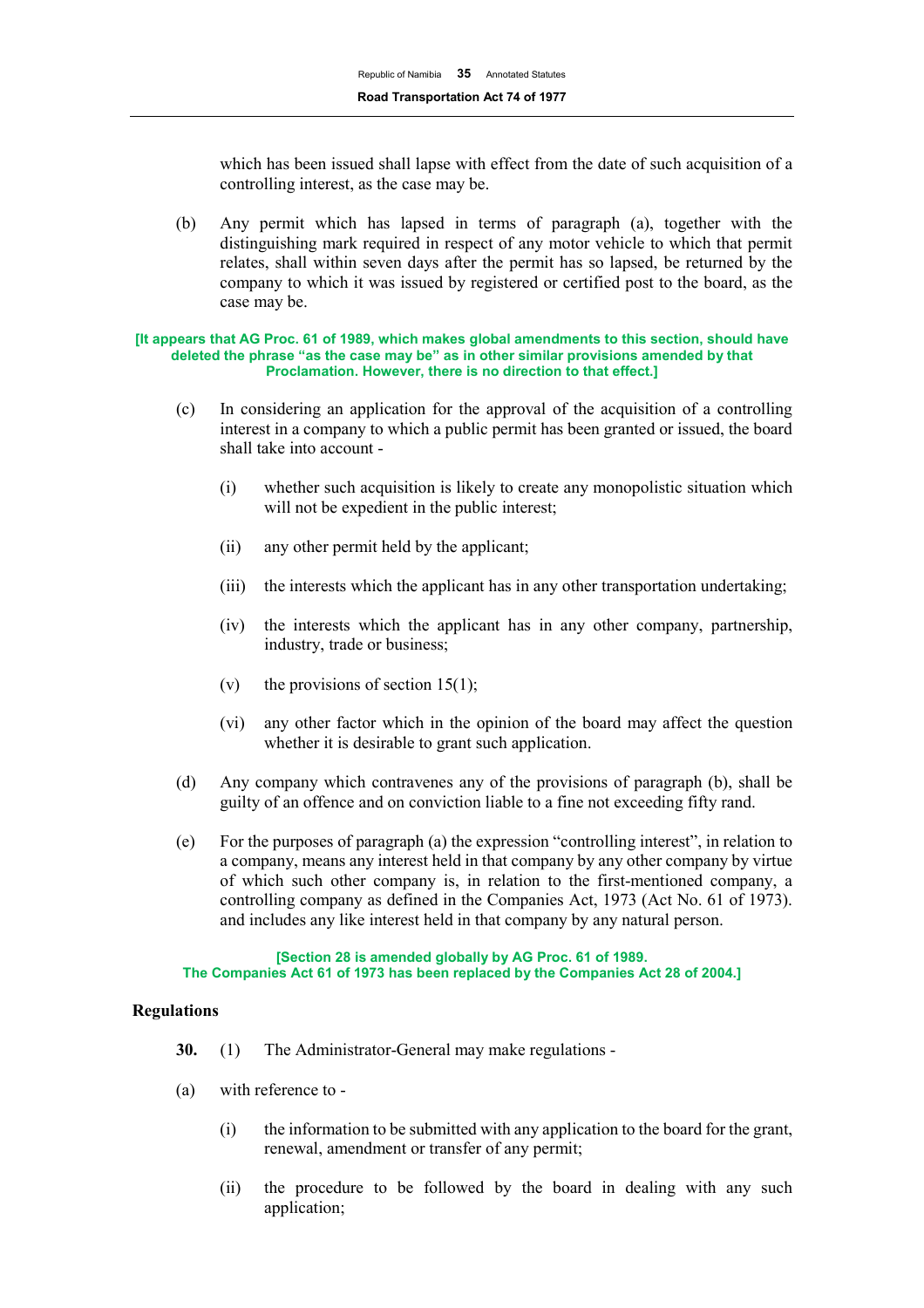- (iii) the information to be submitted with any appeal to the commission against an act, direction or decision of the board;
- (iv) the information to be supplied by the board to the commission or the appellant in connection with any such appeal, and the manner in which and time within which such information shall be supplied;
- (v) the procedure to be followed by the commission in dealing with any such appeal;
- (b) requiring the payment of fees in connection with
	- (i) any application to the board for the grant, renewal, amendment or transfer of a permit; or
	- (ii) any appeal to the commission against an act, a direction or a decision of the board; or
	- (iii) the issue by the board of any permit, distinguishing mark or other document or any duplicate thereof,

and prescribing the amount of any such fee, the circumstances in which any amount paid by way of such fee shall be forfeited or refunded in whole or in part, the amount of any such partial refund and the circumstances in which any amount so paid may in the discretion of the commission or the board be forfeited in whole or be refunded in whole or in part;

(c) requiring the payment of a fee in respect of any permit granted or renewed for a definite or indefinite period, and prescribing the amount of any such fee and the times at which and manner in which it is to be paid;

#### **[paragraph (c) substituted by AG Proc. 61 of 1989]**

(c)*bis* empowering the board in any case in which it deems it necessary or expedient, to require that in addition to the fees contemplated in paragraphs (b) and (c) an amount, not exceeding an amount prescribed by regulation, be paid by a person who has applied for a permit or submitted representations objecting to or supporting such an application, before the board considers such application or representations, and prescribing the circumstances in which an amount so paid shall be forfeited or refunded in whole or in part, the amount of such partial refund, and the circumstances in which any amount so paid may in the discretion of the board be forfeited in whole or be refunded in whole or in part;

## **[paragraph (c)***bis* **inserted by AG Proc. 33 of 1985]**

(d) prescribing the powers of the commission or the board upon the failure by any person to pay any fee prescribed under paragraph (b) or (c), including the power to refuse to consider the application (except an application referred to in section 13(2)(b)*bis*  or (b)*ter* or 18(5)) or appeal in question or issue the document in question, or to suspend or withdraw the permission in question;

#### **[paragraph (d) substituted by Act 16 of 1982]**

(e) prescribing the circumstances in which the board may issue without charge any permit or distinguishing mark or a duplicate thereof;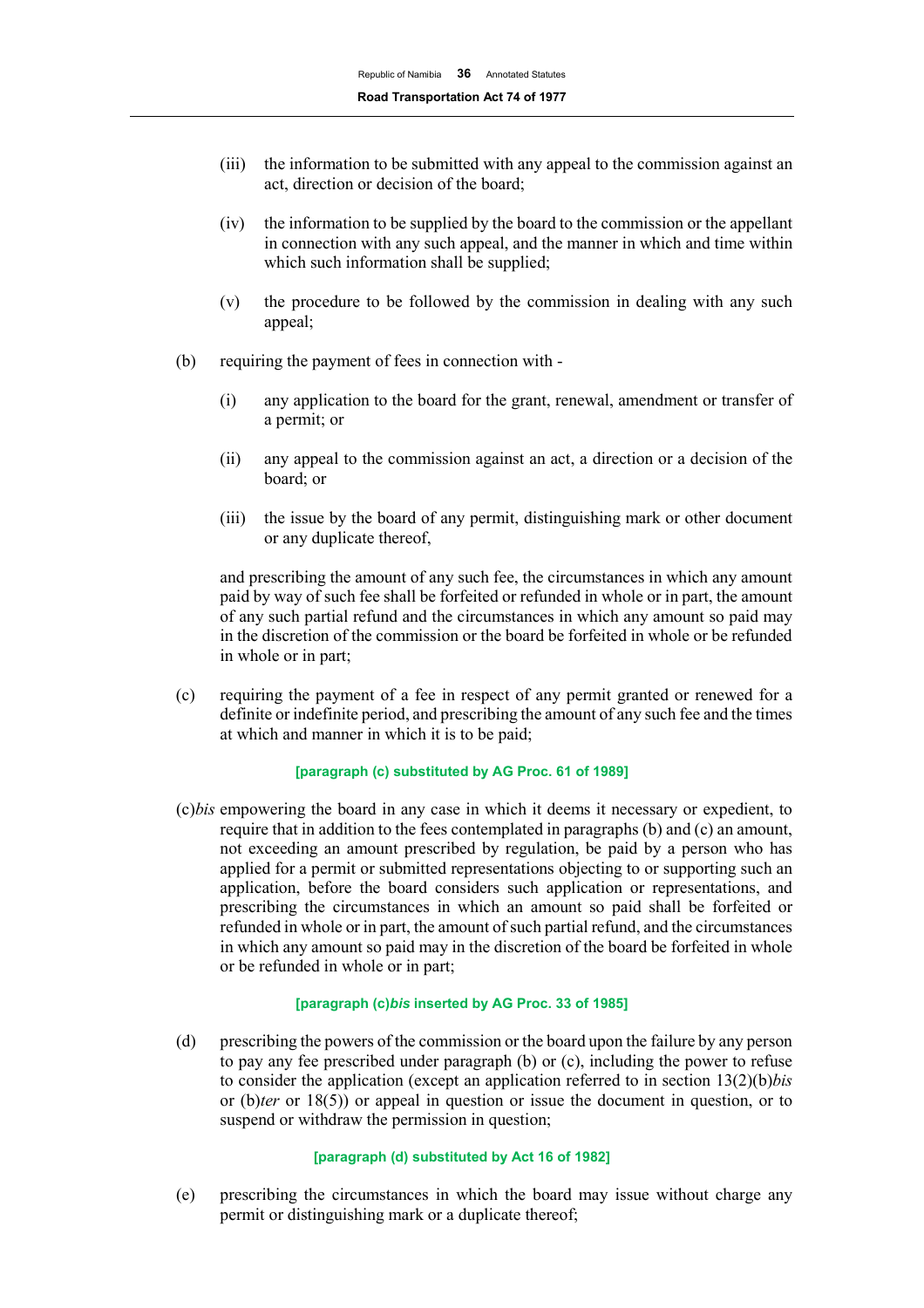- (f) prescribing specifications and requirements to which any motor vehicle used in road transportation for the conveyance of persons or specified goods shall conform, and prohibiting the use in road transportation for such purpose of any motor vehicle which does not conform to such specifications or requirements;
- (g) prescribing the manner in which any distinguishing mark, identification, permit, notice or other document or writing which is required to be displayed or carried on or in any motor vehicle in terms of this Act or any condition or requirement imposed thereunder, shall be so displayed or carried, and the position thereof on or in such motor vehicle;
- (h) for the surrender or production to the board, under specified circumstances or at the request of the board, of a permit that has expired or lapsed or has been withdrawn or suspended in terms of this Act or of which the provisions do not correspond with the authority as contained in the decision of the board, under specified circumstances or at the request of the board, of a permit that has expired or lapsed or has been withdrawn or suspended in terms of this Act or of which the provisions do not correspond with the authority as contained in the decision of the board, or in respect of which the authority has been amended;

#### **[paragraph (h) substituted by AG Proc. 33 of 1985]**

- (i) empowering authorized officers to seize by order of the board, any permit that has expired or has been withdrawn or suspended in terms of this Act;
- (j) prescribing records to be kept by any person engaged in road transportation, as well as by any person or categories of persons contemplated in section 1(2), and returns and information to be submitted by any such person to the any board or any other person or department established under section 3 of the Government Service Act, 1980 (Act 2 of 1980), and providing for the registration of such a person with the board or any other person or such a department;

#### **[Paragraph (j) is substituted by AG Proc. 33 of 1985. The amendment directions in AG Proc. 61 of 1989, which makes global amendments to this section, result in the phrase "the any board" when applied to this paragraph; the word "any" was probably intended to be deleted. The Government Service Act 2 of 1980, which was re-named the Public Service Act 2 of 1980, has been replaced by the Public Service Act 13 of 1995.]**

- (k) prescribing the powers and duties of authorized officers, including the manner in which and the conditions upon which motor vehicles that are locked or sealed, may be forced open by authorized officers in order to inspect the load;
- (l) empowering any inspector or any member of the South African Police to seize any motor vehicle suspected on reasonable grounds to have been used in unauthorized road transportation, and any goods upon such motor vehicle, and providing for the manner in which a motor vehicle and goods so seized shall be dealt with pending the disposal of criminal proceedings in respect of such unauthorized road transportation;
- (m) prescribing the nature and form of any distinguishing mark, identification, permit, notice or other document or writing issued or required in terms of this Act, including the form, shape, size and colour of, and the information to be contained in, any such distinguishing mark, identification, permit, notice or other document or writing, or empowering the board to prescribe the form thereof;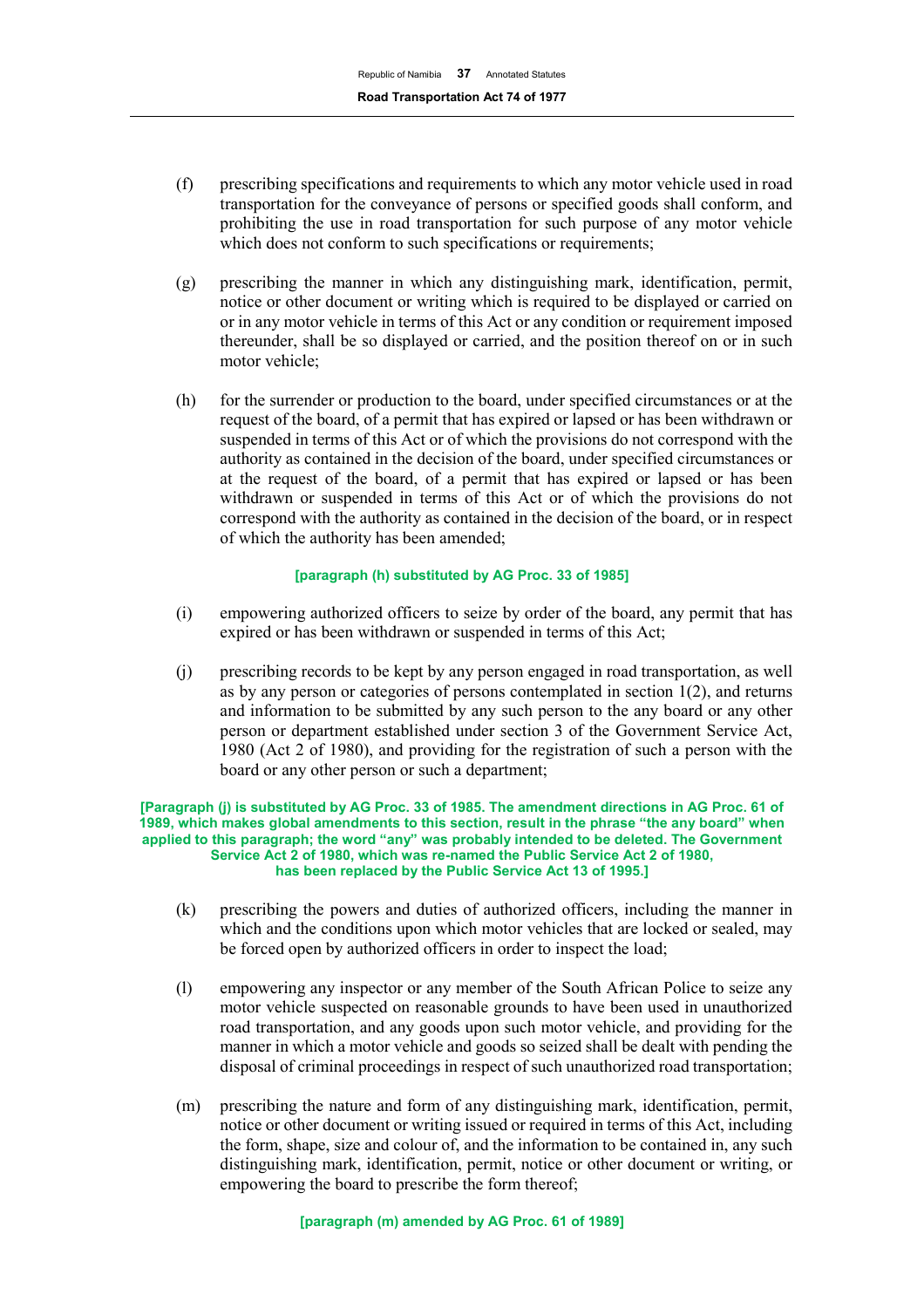(n) prescribing fees or allowances payable to any person who has been required under section 9(1)(b) to appear before the board to give evidence or to produce any book, plan or other document or article;

**[Paragraph (n) is specifically amended by AG Proc. 61 of 1989, but the change in question is also covered by the global amendments contained in AG Proc. 61 of 1989.]**

- (o) prescribing or otherwise dealing with any matter which in terms of any other provision of this Act is required to be or may be prescribed or otherwise dealt with by regulation;
- (p) generally for the better carrying out of the provisions and objects of this Act.

(2) The Administrator-General shall not under subsection (1)(b), (c) or (n) prescribe any fee or allowance or any circumstance in which any fee shall or may be refunded or the amount of any refund.

## **[subsection (2) amended by AG Proc. 61 of 1989]**

(3) Regulations made under subsection (1) may prescribe for any contravention thereof or any failure to comply therewith, penalties not exceeding those prescribed by section 35.

(4) Different regulations may be made under subsection (1) in respect of different permits, areas, places, classes of motor vehicles, forms, classes of road transportation, circumstances in which, times during which or purposes for which any motor vehicle is used in road transportation.

#### **[Section 30 is amended globally by AG Proc. 61 of 1989.]**

#### **Offences and prohibitions relating to road transportation**

- **31.** (1) Any person who -
- (a) undertakes road transportation except under the authority of a permit authorizing such road transportation; or
- (b) being the holder of a permit, undertakes road transportation otherwise than in accordance with the procisions of such permit, or, subject to the provisions of section 12*bis,* contravenes or fails to comply with any condition or requirement of a permit or any provision of section 24; or

#### **[Paragraph (b) is substituted by Act 16 of 1982. The word "provisions" in the phrase "in accordance with the provisions of such permit" is misspelt in the** *Official Gazette,* **as reproduced above. ]**

- (c) being the holder of a public permit authorizing the conveyance of persons or goods for reward -
	- (i) refuses without sufficient reason (the onus of proof whereof shall be upon him) to convey any person or goods which such permit authorizes him to convey; or
	- (ii) subject to the provisions of section 12*bis,* makes any charge for such conveyance which is not in accordance with any tariff set forth in such permit or which he may have been required to publish in terms of such permit;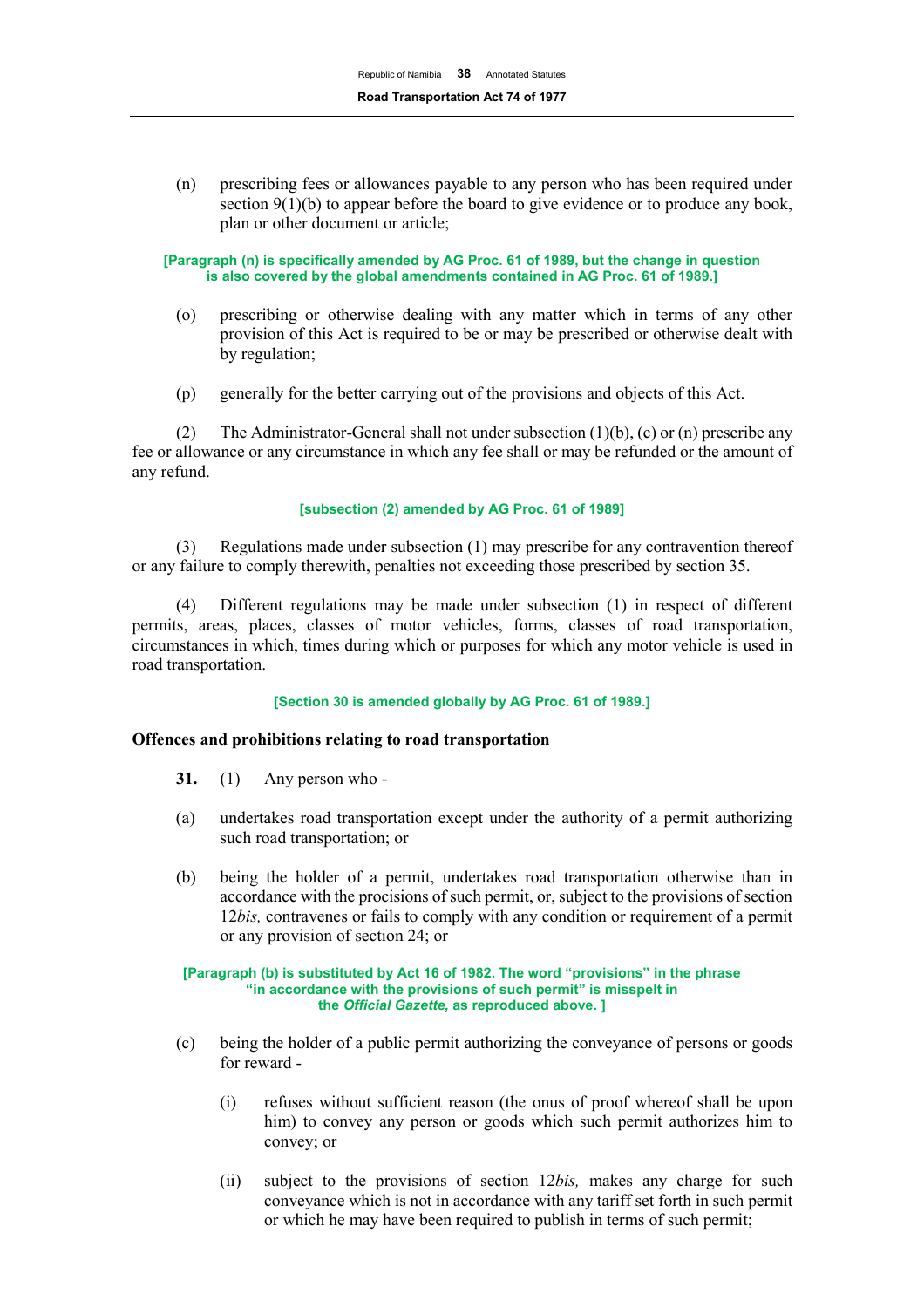## **[subparagraph (ii) substituted by Act 16 of 1982]**

- (iii) claims or accepts for such conveyance any remuneration other than money; or
- (d) being the holder of a permit authorizing the conveyance of goods, contravenes any prohibition contained in a notice published in the *Official Gazette* under section 2(f), (g) or (g)*bis*; or

## **[paragraph (d) substituted by AG Proc. 33 of 1985]**

(e) being the holder of a permit or undertaking conveyance which is excluded in terms of section 1(2) from the definition of "road transportation", contravenes any prohibition contained in a proclamation contemplated in section 43(1)(d) or (e); or

## **[paragraph (e) inserted by AG Proc. 33 of 1985]**

(f) being the holder of a permit, makes that permit available to any other person to undertake road transportation not authorized under this Act,

## **[paragraph (f) inserted by AG Proc. 33 of 1985]**

shall be guilty of an offence.

- (2) The holder of a permit -
- (a) shall not be convicted under paragraph (b) of subsection (1) in respect of any contravention of or failure to comply with a provision, condition or requirement of his permit if adherence to or compliance with the provision, condition or requirement in question would have constituted the offence contemplated in paragraph (d) or (e) of that subsection;

# **[paragraph (a) substituted by AG Proc. 33 of 1985]**

(b) shall not be convicted under paragraph  $(c)(i)$  of that subsection in respect of any refusal to convey if, at the time of such refusal, he had discontinued the road transportation authorized by his permit or any part of such road transportation after having given such notice as may be prescribed by regulation, and, where part only of such road transportation has been so discontinued, the refusal related to the part so discontinued.

(3) Whenever the holder of a permit is charged with having conveyed, by means of the motor vehicle to which that permit relates, any person whom he is not in terms of that permit authorized to convey or by virtue of any law obliged to convey, it shall be a defence to the charge to prove that the person so conveyed entered that vehicle without the knowledge of or in spite of objection by the conductor or other person in charge of such vehicle, and refused or failed on being requested thereto by that conductor or other person to leave that vehicle and that such conductor or other person reported the circumstances together with the name and address of the person so conveyed, to a police officer or, if that person refused on demand to furnish his name or address, made a statement to that effect to a police officer, at the first reasonable opportunity.

#### **[subsection (3) substituted by Act 29 of 1980, with effect six months after the date when Act 29 of 1980 came into force]**

(4) No person shall, without authority in writing granted by the board, make known whether by means of a notice published in a newspaper or in any other manner -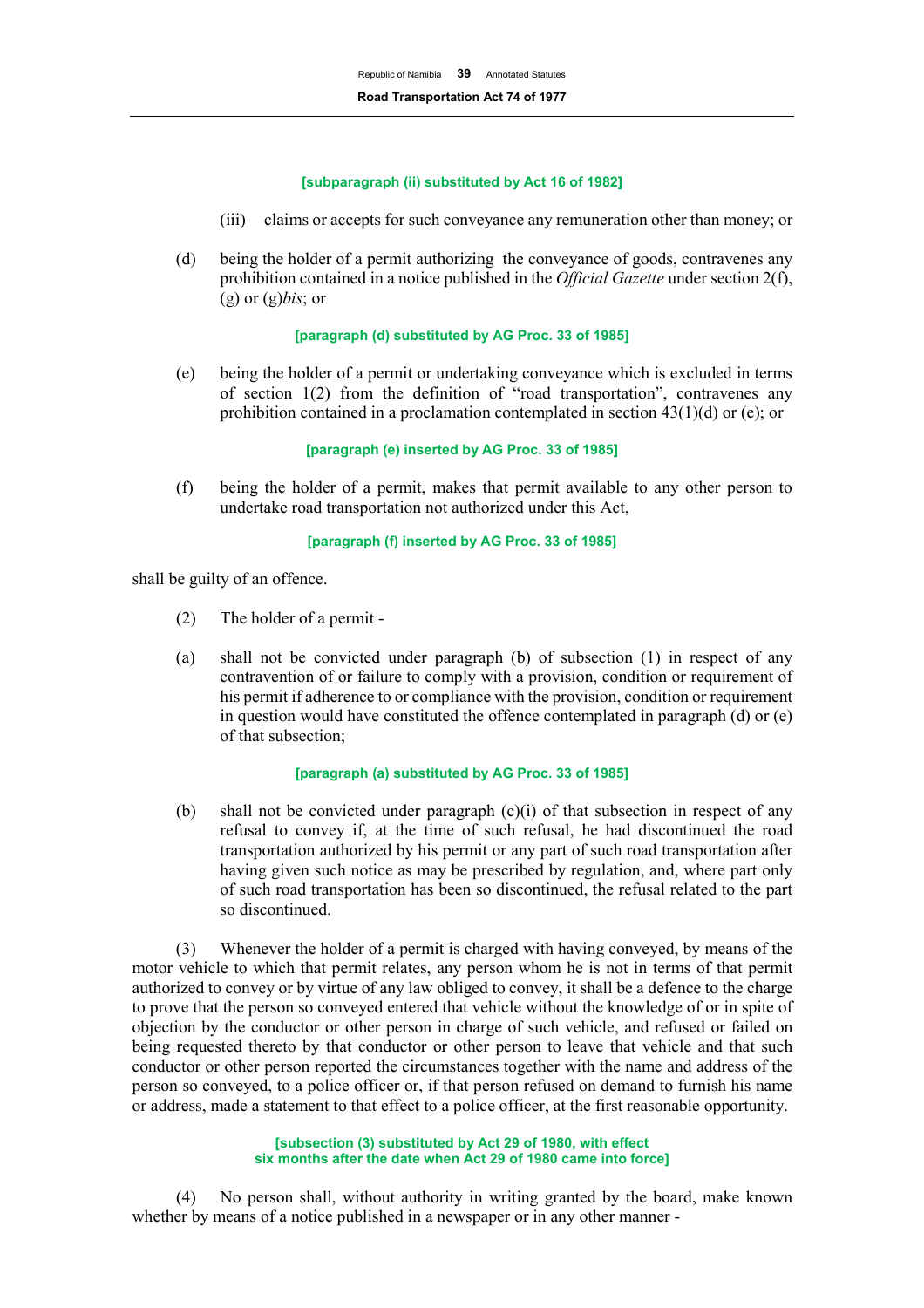- (a) that he is willing to undertake road transportation, unless he is the holder of a permit which authorizes such conveyance; or
- (b) that any other person is willing to undertake road transportation, unless such other person is the holder of a permit which authorizes such conveyance and the firstmentioned person has been authorized by such other person to advertise his willingness to undertake such conveyance, and the advertisement in question discloses the name of such other person.

#### **[subsection (4) amended by AG Proc. 61 of 1989]**

(5) Any person who contravenes any provision of subsection (4), shall be guilty of an offence.

# **Offences by persons not authorized to be conveyed by the holder of a public permit**

**32.** (1) Any person (except a person whom the holder of a public permit is in terms of that permit authorized to convey or by virtue of any law obliged to convey) who enters the motor vehicle to which that permit relates in spite of objection by the conductor or other person in charge of that vehicle or who, having entered any such vehicle, refuses or fails to leave it on being requested to do so by that conductor or other person, may be forcibly removed therefrom by a police officer, and shall in addition be guilty of an offence and on conviction liable to a fine not exceeding fifty rand or in default of payment to imprisonment for a period not exceeding three months.

(2)

#### **[subsection (2) deleted by Act 29 of 1980, with effect six months after the date when Act 29 of 1980 came into force]**

#### **Offences generally**

- **33.** Any person who -
- (a) with intent to deceive, makes any writing falsely purporting to be a permit or other document issued under this Act, or alters or defaces or mutilates or adds anything to a permit or other document issued under this Act; or
- (b) knowing that any such writing is not a permit or document issued under this Act, or that any permit or other document issued under this Act has been altered, defaced, mutilated or added to in contravention of the provisions of paragraph (a), utters such writing, permit or other document or uses it for the purposes of this Act; or
- (c) except as specially provided in this Act, transfers any permit or distinguishing mark, without the consent in writing of the board, to any motor vehicle or person other than a motor vehicle or person referred to or named in such permit or distinguishing mark; or

## **[paragraph (c) amended by AG Proc. 61 of 1989]**

- (d) not being an inspector, by words, conduct or demeanour pretends that he is an inspector; or
- (e) wilfully obstructs or hinders or interferes with an inspector in the exercise of his powers or the performance of his duties; or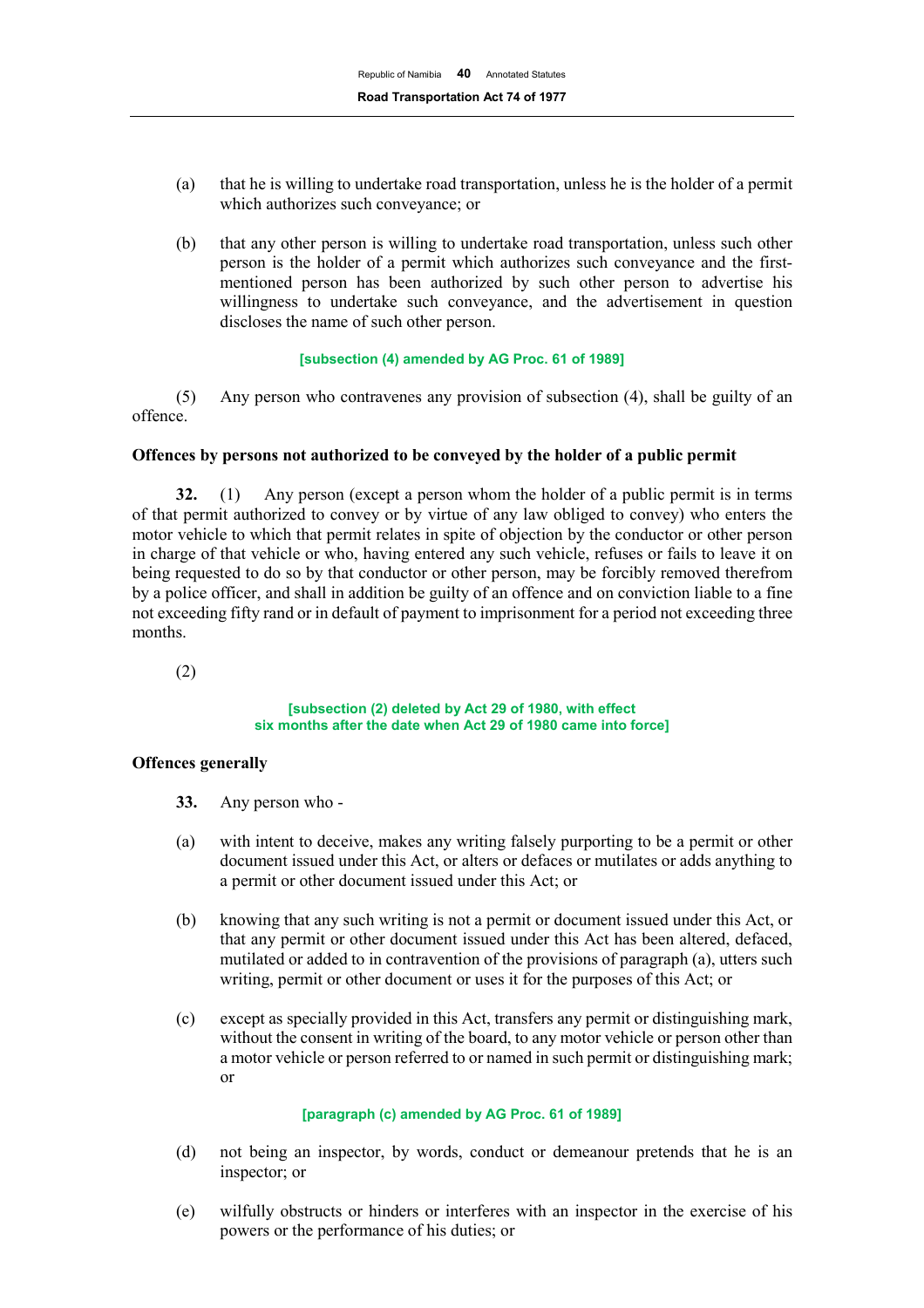(f) without sufficient reason (the onus of proof whereof shall be upon him) fails or refuses to appear before the commission or the boards or a member thereof after having been required under section 9(1)(b) or (c) to do so, or, having so appeared, fails or refuses to answer to the best of his knowledge any question lawfully put to him or to produce any book, plan or other document or article which he has been so required to produce; or

#### **[paragraph (f) amended by AG Proc. 61 of 1989]**

- (g) in connection with any application, appeal, inquiry or investigation under this Act makes any false statement, whether orally or in writing, knowing it to be false; or
- (h) with intent to deceive, prepares any document for use in connection with road transportation containing an incorrect description of the goods concerned, knowing that description to be incorrect; or

#### **[paragraph (h) inserted by AG Proc. 33 of 1985]**

(i) obtains a public permit or a private permit from the board knowing that a public permit or private permit has already been issued to some other person in respect of the vehicle concerned,

#### **[paragraph (i) inserted by AG Proc. 33 of 1985 and amended by AG Proc. 61 of 1989]**

shall be guilty of an offence.

#### **Act or omission of a manager, agent or employee of the holder of a permit**

**34.** (1) Whenever any manager, agent or employee of the holder of a permit does or omits to do any act which it would be an offence under this Act for such holder to do or omit to do, then, unless such holder proves that -

- (a) he did not connive at or permit such act or omission; and
- (b) he took all reasonable measures to prevent an act or omission of the nature in question; or
- (c) an act or omission, whether legal or illegal, of the character of the act or omission charged did not under any conditions or in any circumstances fall within the scope of the authority or the course of the employment of such manager, agent or employee,

such holder shall be deemed himself to have done or omitted to do that act and be liable to be convicted and sentenced in respect thereof, and for the purposes of paragraph (b) the fact that he forbade an act or omission of the nature in question shall not by itself be regarded as sufficient proof that he took all reasonable measures to prevent such act or omission.

(2) Whenever any manager, agent or employee of any such holder does or omits to do any act which it would be an offence under this Act for such holder to do or omit to do, such manager, agent or employee shall be liable to be convicted and sentenced in respect thereof as if he were such holder.

#### **Penalties**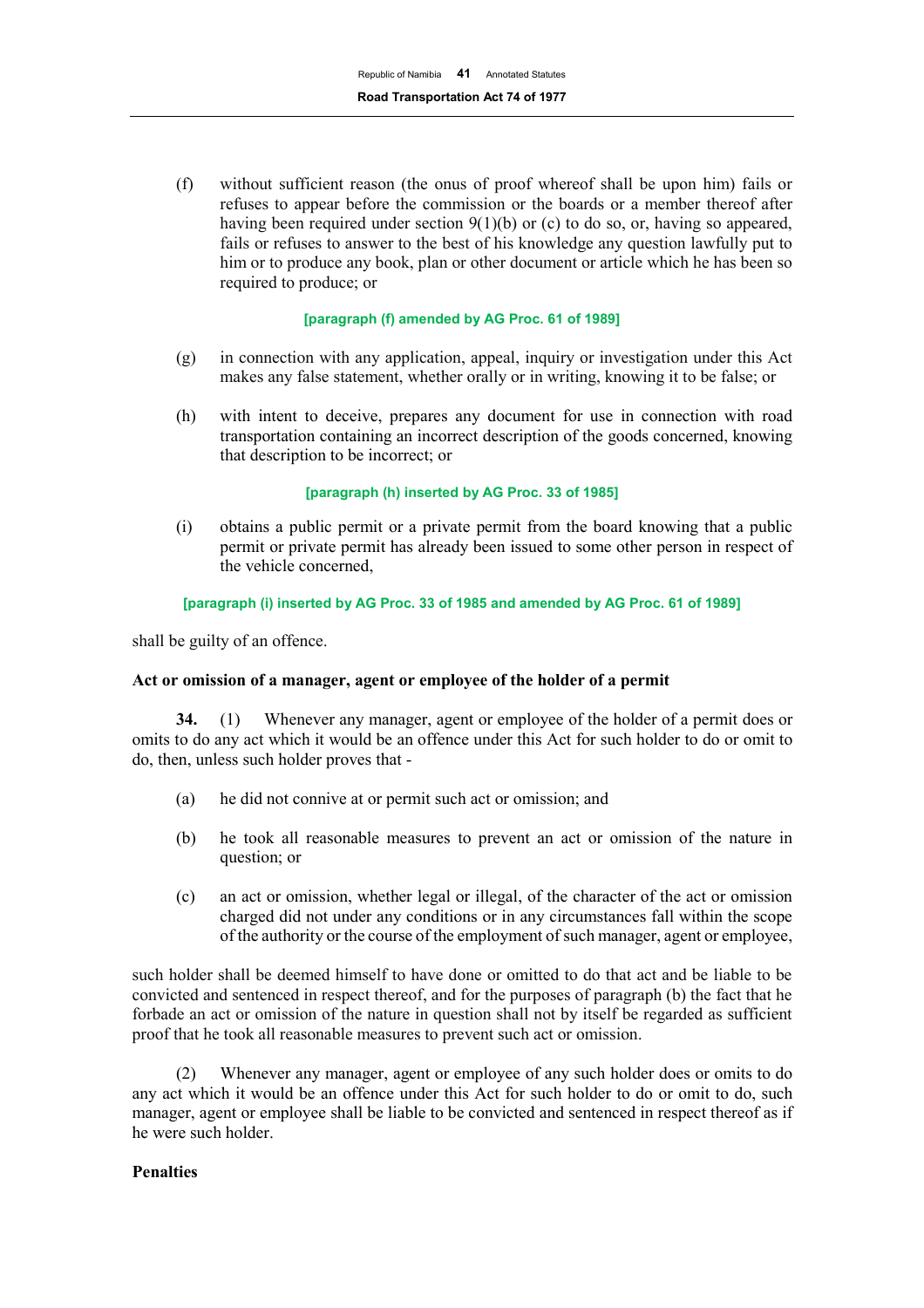**35.** Any person convicted of an offence under this Act for which no other penalty is expressly provided, shall be liable to a fine not exceeding R10 000 or to imprisonment for a period not exceeding two years or to both such fine and such imprisonment.

#### **[section 33 substituted by AG Proc. 33 of 1985]**

## **Forfeiture**

**36.** (1) The court convicting any person of an offence under this Act involving the undertaking of unauthorized road transportation, or of an offence under section  $31(1)(e)$  may, and shall on a third and each subsequent conviction of such an offence, declare the motor vehicle used in such transportation and any goods conveyed thereon without authority, or the convicted person's rights in such motor vehicle or goods, to be forfeited to the State: Provided that such declaration shall not affect any rights which any person other than the convicted person may have to the motor vehicle or goods in question, if it is proved that such other person did not know that the said motor vehicle was being or would be used in unauthorized road transportation or that he could not prevent such use, or that such other person did not know that the transportation of the said goods constituted or would constitute unauthorized road transportation or that he could not prevent the undertaking of such transportation.

## **[subsection (1) amended by AG Proc. 33 of 1985]**

(2) Section 35(4) of the Criminal Procedure Act, 1977 (Act 51 of 1977), shall *mutatis mutandis* apply with reference to any forfeiture under subsection (1) of this section.

#### **[subsection (2) substituted by AG Proc. 33 of 1985]**

#### **Effect of third or subsequent conviction of certain offences**

**37.** (1) On a second or subsequent conviction of a person of an offence involving the undertaking of unauthorized road transportation (whether under section 31(1) or under the corresponding provisions of a law repealed by section 47) the board may -

#### **[introductory phrase of subsection (1) substituted by AG Proc. 33 of 1985 and amended by AG Proc. 61 of 1989]**

(a) by notice in writing sent by registered or certified post, summarily withdraw any permit held by that person and issued by the board; and

#### **[Paragraph (a) is amended by AG Proc. 61 of 1989. The repetition of the word "the" that results from following the amendment directions has been corrected.]**

(b) during such period as the board may deem fit, and irrespective of whether or not any permit held by that person has been withdrawn under paragraph (a), refuse to consider any application for the grant or transfer of a permit to him or to a company of which he is a director, or for the renewal of a permit held by him or such a company.

#### **[Paragraph (b) is amended by AG Proc. 61 of 1989. The repetition of the word "the" that results from following the amendment directions has been corrected.]**

(2) For the purposes of subsection (1) any conviction of a company of an offence mentioned in that subsection shall be deemed to be a conviction also of every person who was a director of that company at the time of the commission of the offence in question.

#### **Presumptions, and proof of certain facts**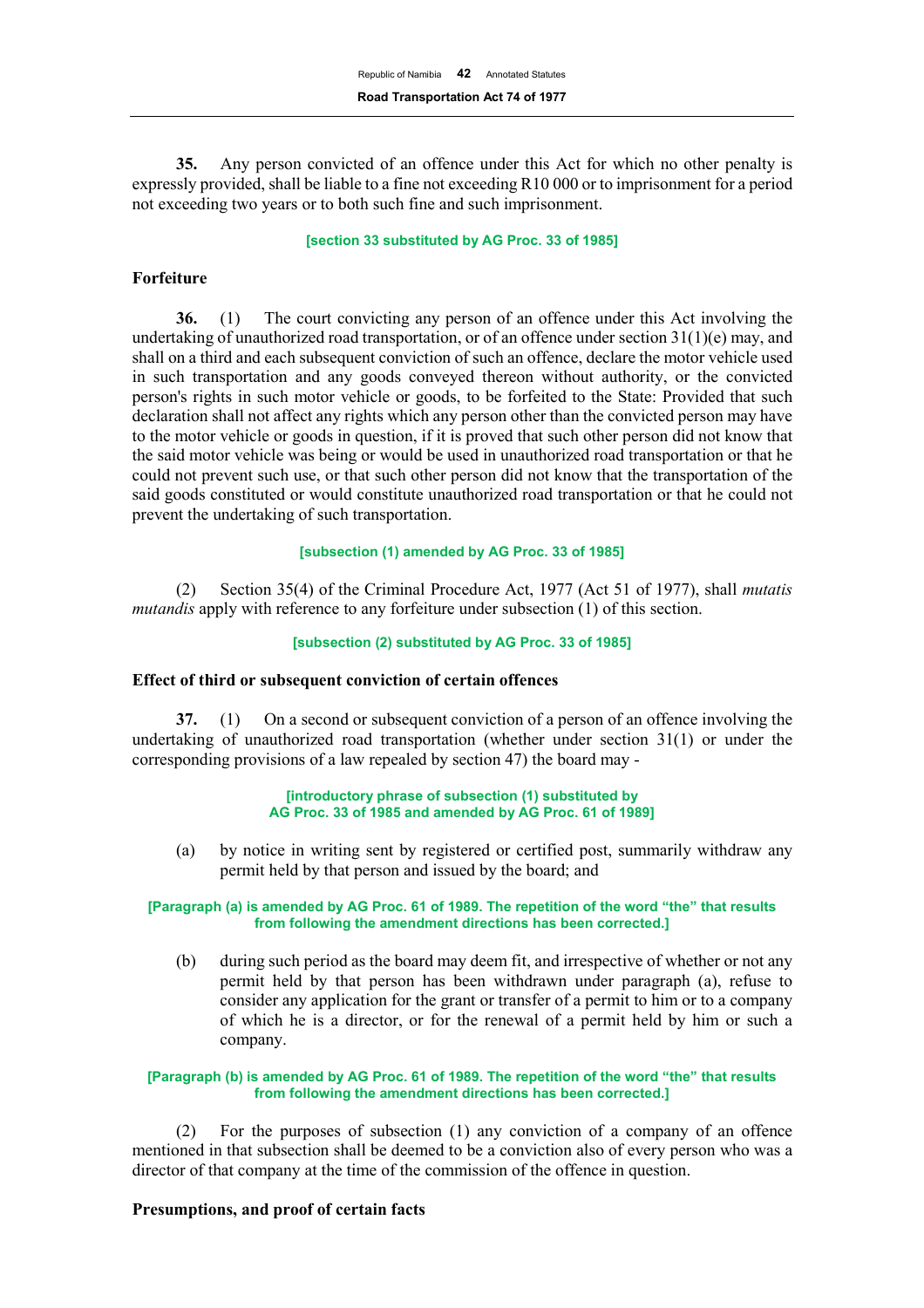- **38.** (1) In any prosecution under this Act -
- (a) any person who has conveyed any person or any goods by means of a motor vehicle, or who has permitted the conveyance by such means of any person in addition to the driver of the motor vehicle, or of any goods, shall be presumed thereby to have undertaken road transportation, unless the contrary is proved;
- (b) if it is proved that any person was or any goods were conveyed in contravention of the provisions of section  $31(1)(a)$  by means of a particular motor vehicle, the owner of that motor vehicle shall be presumed to have so conveyed such person or goods, unless it is proved that he was not the driver of the motor vehicle at the time of the conveyance in question and did not authorize or permit the use of the motor vehicle for such conveyance;
- (c) if it is proved that any goods were conveyed in contravention of the provisions of section  $31(1)(a)$ , the consignor and the owner of such goods, and any person who acted on behalf of such consignor or owner, shall be presumed so to have conveyed such goods, unless it is proved that such consignor, owner or person did not know that such goods were being so conveyed or could not prevent such goods from being so conveyed;
- (d) any person in whose possession any writing falsely purporting to be a permit issued under this Act is found, or in whose possession any permit which has been altered, defaced, mutilated or added to in contravention of the provisions of section 33(a) is found, shall be presumed to have made such writing or to have altered, defaced, mutilated or added to such permit, unless the contrary is proved.

**[The full stop at the end of paragraph (d) should be a semicolon now that it is no longer the last paragraph in subsection (1).]**

(e) if it is proved that any person undertook road transportation in contravention of the provisions of section 31(1) in that he conveyed goods of which the conveyance, was not authorized by a permit, or otherwise than in accordance with the provisions of a permit, it shall be presumed that such person knew what the goods concerned were, unless it is proved that in spite of proper care taken by him he could not have known.

# **[paragraph (e) inserted by AG Proc. 33 of 1985]**

(2) Any document which purports to be a permit issued under this Act, or a copy of such a permit certified as a true copy by a person who purports to be an officer of the board which issued the original permit, shall on its production by any person in any prosecution under this Act, be admissible in evidence and be *prima facie* proof that it is such a permit which has been validly issued under this Act, or that it is a true copy of such a permit, as the case may be, and that every statement contained therein is correct.

## **[subsection (2) amended by AG Proc. 61 of 1989]**

(3) Any document which states that a motor vehicle described therein is, under the relevant law relating to the registration of motor vehicles, registered in the name of a person named therein, and which purports to have been issued by the authority charged with the registration of motor vehicles under the said law at the place where such motor vehicle is registered thereunder, shall on its production by any person in any prosecution under this Act, be admissible in evidence arid be *prima facie* proof of the correctness of the statements contained therein.

## **Jurisdiction**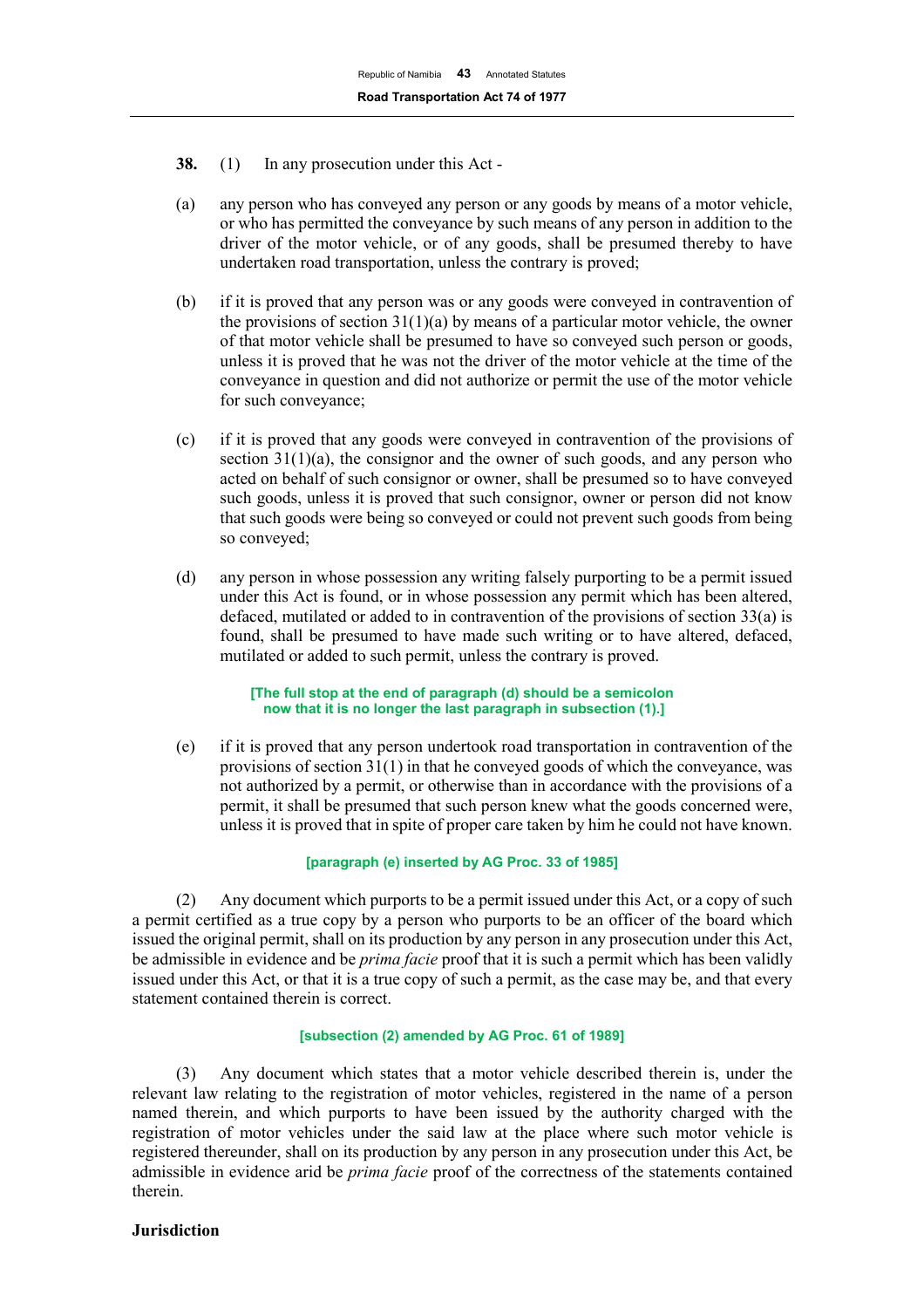**39.** A magistrate's court shall have jurisdiction to impose any penalty provided for in this Act.

## **Limitation of liability**

**40.** No civil or criminal proceedings shall be instituted or continued in any court of law against -

- (a) any authorized officer or the employer of any authorized officer by reason of any act done in good faith by any authorized officer or the employer of any authorized officer in terms of this Act;
- (b) the holder of a public permit or any employee of such holder who is in charge of the motor vehicle to which such permit relates, by reason of any act done in good faith by such holder or employee in order to give effect to any condition or requirement, contained in that permit, relating to the conveyance in such vehicle or any portion thereof of a particular class of persons.

# **Finance**

**41.** (1) All monies received by the commission or the board under this Act shall be paid into the Central Revenue Fund, and all expenditure incurred in the administration of this Act shall be defrayed from moneys appropriated by law out of that Fund: Provided that any expenditure incurred in connection with the performance of the functions of an authorized officer, shall be defrayed by the employer of such authorized officer.

#### **[subsection (1) amended by AG Proc. 61 of 1989]**

(2) The provisions of the proviso to subsection (1) shall apply *mutatis mutandis* in respect of any expenditure incurred in connection with the performance of the functions of an authorized officer in terms of any law repealed by section 47.

# **Relation of Act to other laws**

**42.** The provisions of this Act shall be additional to and not in substitution of any other law relating to motor vehicles.

# **Application of Act by proclamation in respect of conveyance to or from a country or territory bordering on the Territory**

- **43.** (1) The Administrator-General may by proclamation in the *Official Gazette* -
- (a) declare that the provisions of sections 17 and 18 shall apply with such additions, exceptions, amendments and adjustments and subject to such conditions or requirements as may be set out in the proclamation, to any application made to the board by a person who carries on any industry, trade or business, or an industry, trade or business of a class or category specified in the proclamation, in a country or territory bordering on the Territory and specified in the proclamation; or
- (b) direct the board to grant, notwithstanding anything to the contrary contained in this Act but subject to such conditions or requirements as may be set out in the proclamation or as the board may deem fit to impose, any application made to it for a public permit or temporary permit for the conveyance, over a route specified in the proclamation, between a railway station so specified which is situated in the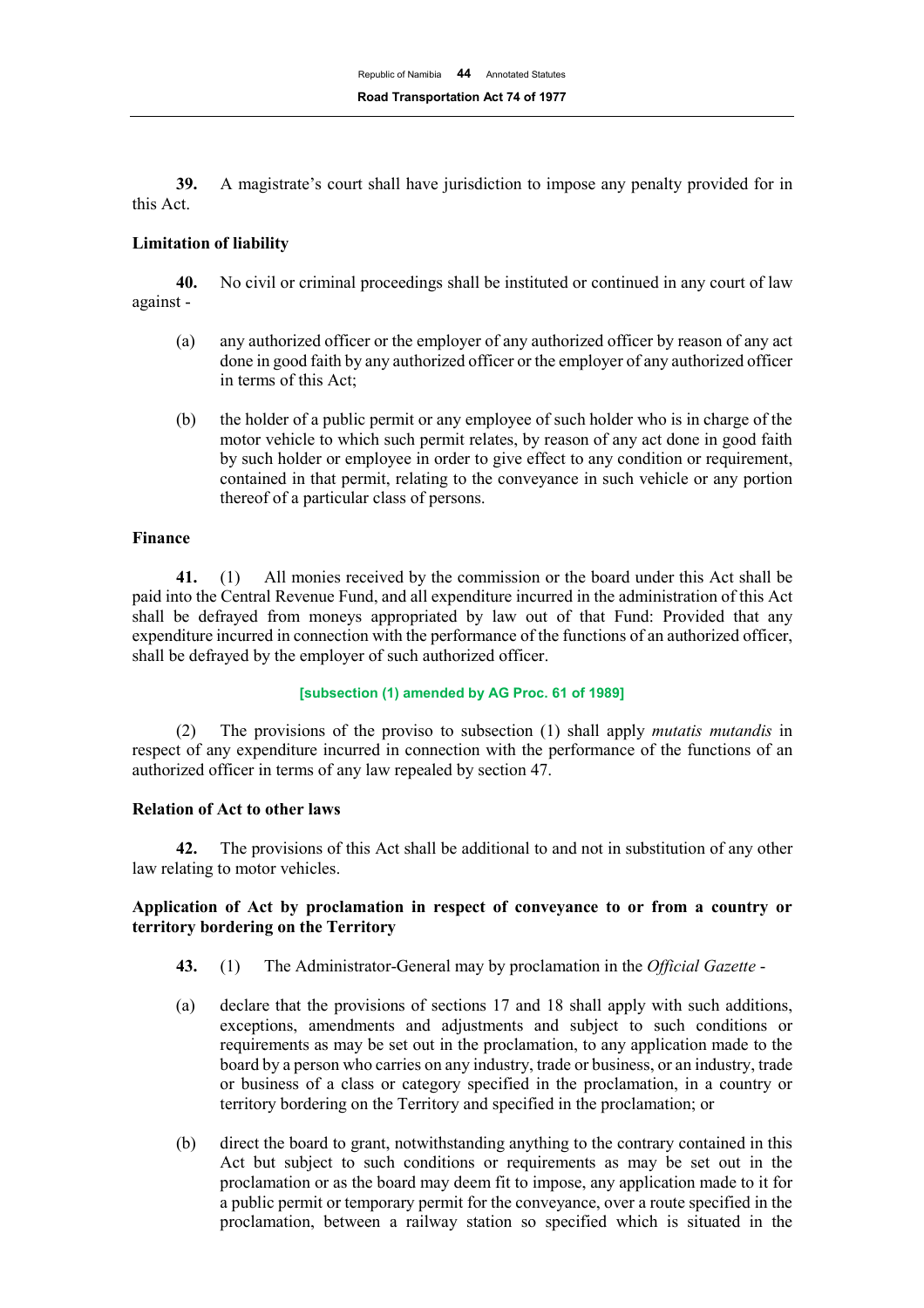Territory and any place so specified which is situated at or near the border between the Territory and any other country or territory and which is a port of entry as defined in the Admission of Persons to the Republic Regulation Act, 1972 (Act No. 59 of 1972), of persons proceeding to or from, or of goods destined for or emanating from, such other country or territory.

#### **[The full stop at the end of paragraph (b) should be a semicolon now that it is no longer the last paragraph in subsection (1). The repetition of the word "the" that results here from following the global amendment directions in AG Proc. 61 of 1989 has been corrected. The** *Admission of Persons to Namibia Regulation Act 59 of 1972* **was repealed by the Immigration Control Act 7 of 1993.]**

(c) notwithstanding anything to the contrary contained in this Act, prohibit the board from considering any application for a permit for the conveyance of persons, goods or any category of goods to or from a specified place or area or between specified places or areas as specified in the proclamation;

## **[paragraph (c) inserted by AG Proc. 33 of 1985]**

(d) notwithstanding anything to the contrary contained in this Act or the permit concerned, prohibit any holder of a permit to convey persons, goods or any category of goods to or from a specified place or area or between specified places or areas as specified in the proclamation;

## **[paragraph (d) inserted by AG Proc. 33 of 1985]**

(e) notwithstanding anything to the contrary contained in this Act, prohibit the conveyance to or from a specified place or area or between specified places or areas of goods which or persons who are in terms of section 1(2) excluded from the definition of "road transportation.

#### **[paragraph (e) inserted by AG Proc. 33 of 1985]**

(2) The Administrator-General may by proclamation in the *Official Gazette* at any time amend or repeal a proclamation issued under subsection (1).

(3) Any reference in this Act to a private permit shall be construed as including a reference to a private permit granted under section 18 as applied under subsection (1) of this section.

#### **[Section 43 is amended globally by AG Proc. 61 of 1989.]**

# **Agreement with government of country or territory bordering on the Territory**

**44.** (1) The Administrator-General may enter into an agreement with the government of any country or territory bordering on the Territory with reference to -

- (a) the manner in which and conditions upon which inhabitants of such a country or territory shall apply to the commission or a board for the grant, renewal, amendment or transfer of permits;
- (b) the procedure to be followed by the commission or a board upon the receipt of an application referred to in paragraph (a) and the factors to be taken into account in deciding whether such application shall be granted or refused and also in determining the conditions and requirements to which such permit shall be made subject;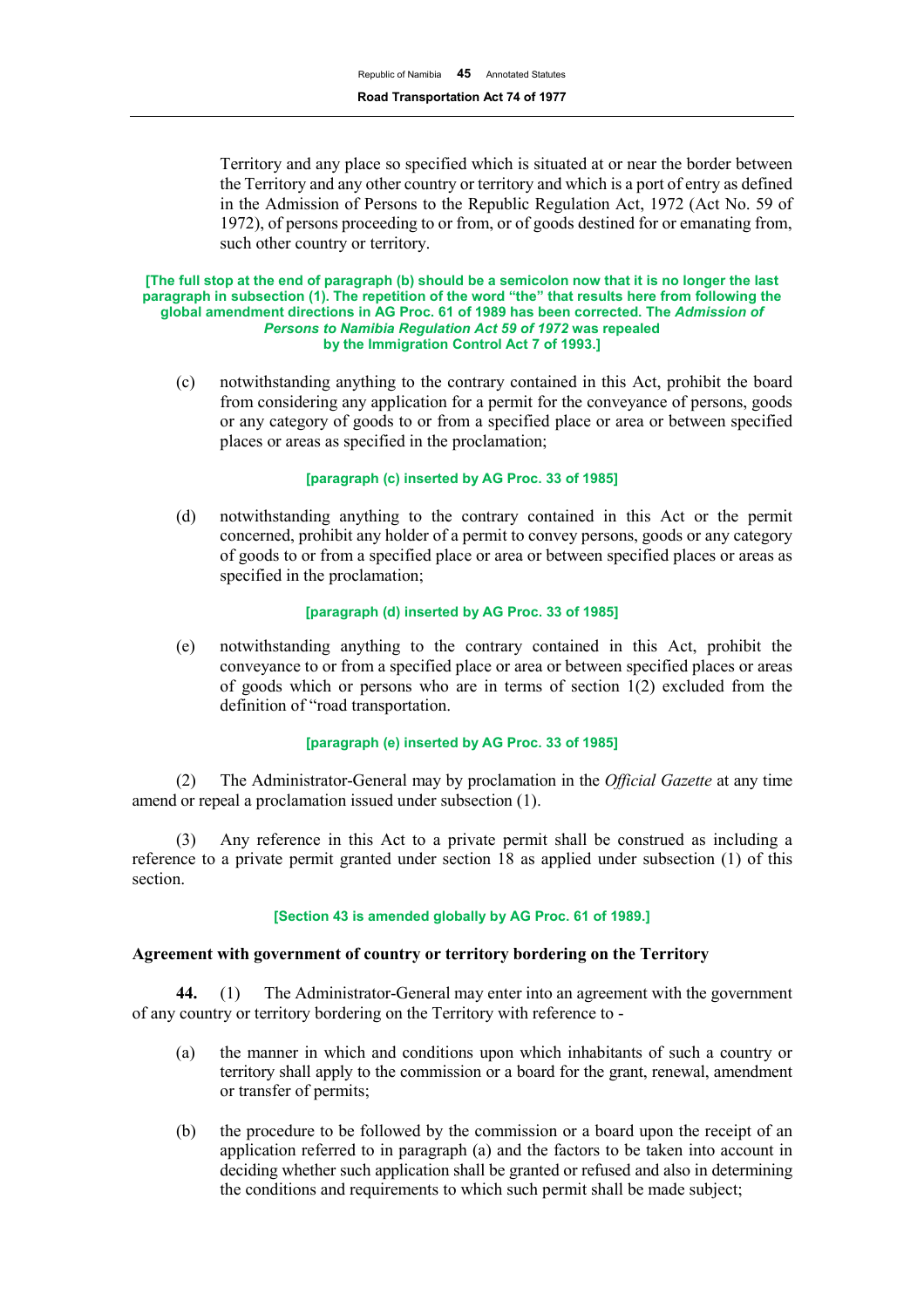(c) the circumstances in which and the conditions on which permits may or shall be granted to inhabitants of such a country or territory for the conveyance of persons or goods from one such country or territory to another such country or territory over the territory of the Territory,

and when an agreement has been so entered into with the government of such a country or territory, any application in respect of a permit received by the commission or a board from an inhabitant of a country or territory concerned in terms of such agreement shall, notwithstanding anything to the contrary contained in this Act, be disposed of in terms of such agreement.

**[Section 44 is amended globally by AG Proc. 61 of 1989. The subsection number "(1)" appears to be in error as there are no additional subsections.]**

## **Extent to which State is bound**

**45.**

#### **[Section 45 is deleted by AG Proc. 61 of 1989.]**

## **Application of Act to South West Africa**

**46.** The provisions of this Act and any amendment thereof shall apply in the Territory, including the Eastern Caprivi Zipfel.

#### **[Section 46 is amended by AG Proc. 61 of 1989.]**

## **Repeal of laws**

**47.** Subject to the provisions of section 48, the laws specified in the Schedule are hereby repealed to the extent set out in the third column of that Schedule.

#### **Transitional provisions**

- **48.** (1) (a) Subject to the provisions of subsections (2) and (3), any local transportation area or local road transportation board proclaimed or established, and any appointment, designation, regulation, notice or document made, published or issued, or any other thing done, under any provisions of a law repealed by section 47, shall be deemed to have been declared, established, made, published, issued or done under the corresponding provisions of this Act.
- (b) For the purposes of paragraph (a)
	- (i) any motor carrier certificate or exemption from the obligation to take out a motor carrier certificate, which was issued under a law repealed by section 47, and which, according to the nature of the road transportation authorized by it, could be granted and issued under this Act as a public permit or a private permit or a temporary permit, shall be deemed to be a public permit or a private permit or a temporary permit, as the case may be, granted and issued under the relevant provisions of this Act; and
	- (ii) any application for the issue or grant of such a certificate or exemption which has not been disposed of at the commencement of this Act, shall be deemed to be an application under this Act for the grant of the appropriate permit.

(2) The Administrator-General, acting upon the recommendation of the board, may at any time by notice in the *Official Gazette* and with effect from a date specified in such notice,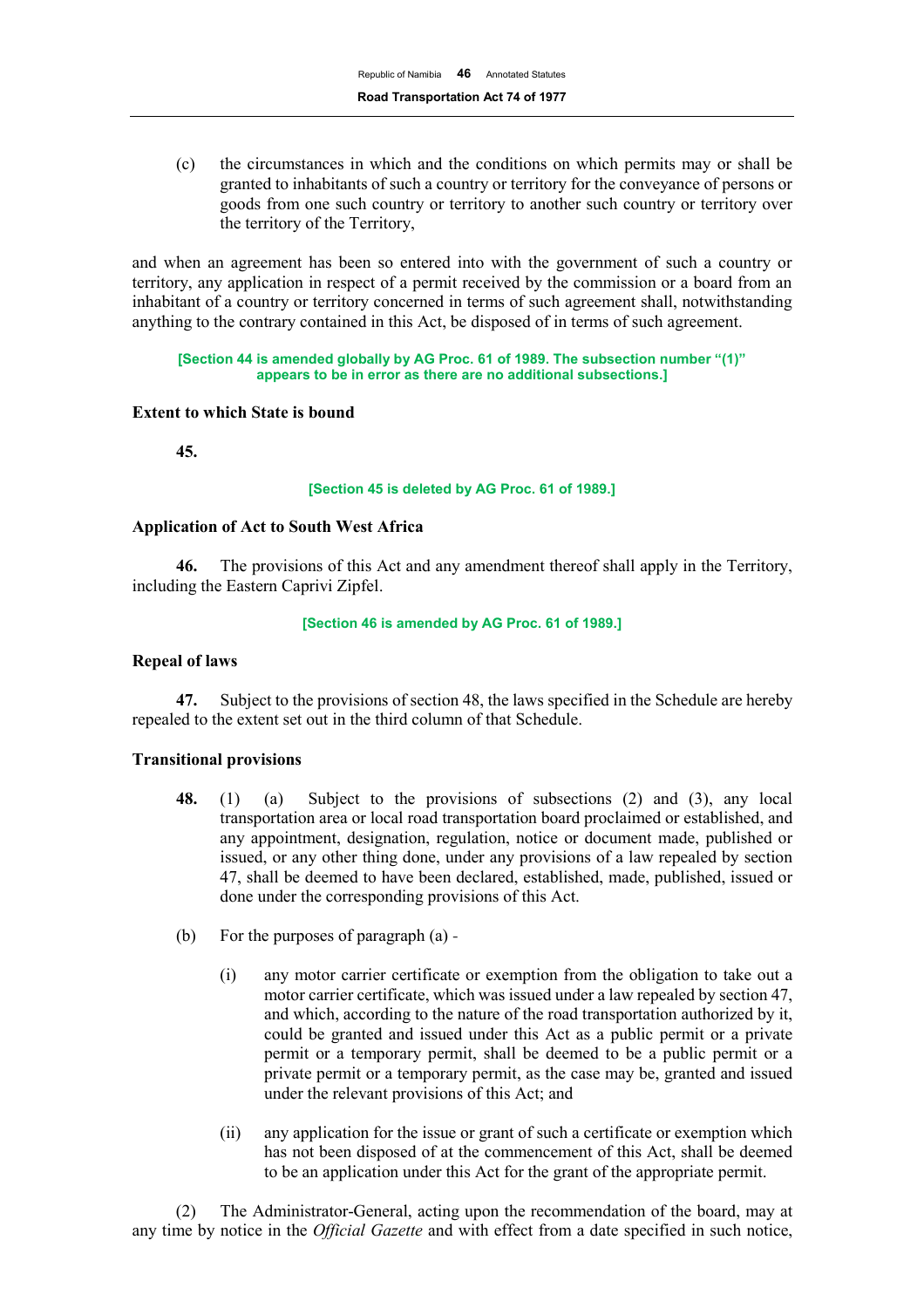terminate the validity of every certificate or exemption mentioned in subsection (1)(b) which was issued or granted for an indefinite period and which belongs to a class or category of such certificates or exemptions specified in such notice.

#### **[subsection (2) amended by AG Proc. 61 of 1989]**

(3) The board may by notice in writing sent by registered or certified post to the holder of a certificate or exemption mentioned in subsection (1)(b) (irrespective of whether it was issued or granted for a fixed period or for an indefinite period), withdraw such certificate or exemption with effect from a date specified in such notice.

#### **[subsection (3) amended by AG Proc. 61 of 1989]**

- (4) The board may, if it deems it expedient to do so -
- (a) in the case of a certificate or exemption mentioned in subsection  $(1)(b)$  of which the validity has been terminated by a notice under subsection (2) or which has been withdrawn by a notice under subsection (3), at the request in writing of the holder of such certificate or exemption made before the date specified in the relevant notice as the date of the termination or withdrawal, or within such period after that date as the commission or the board may allow; or
- (b) at the request in writing of the holder of a certificate or an exemption so mentioned, made at any time; or
- (c) after having duly considered, in accordance with the provisions of this Act, any application for the renewal, amendment or transfer of a certificate or an exemption so referred to,

issue, in substitution for the certificate or exemption in question, an appropriate permit subject to such conditions or requirements as the board may deem fit, as if such request or application, as the case may be, were an application for the grant of such permit duly made, published and considered under the relevant provisions of this Act.

#### **[Subsection (4) is amended by AG Proc. 61 of 1989. The repetition of the word "the" that results from following the amendment directions has been corrected.]**

(5) The provisions of subsections (2), (3) and (4) shall not be construed as limiting any power conferred on the Administrator-General or the board in respect of any permit or any application for or in respect of any permit by any other provision of this Act, or as requiring the giving of prior notice, or an opportunity to be heard, to any person affected by their application, and the fact that the validity of a certificate or an exemption has been terminated under subsection (2), or any certificate or exemption has been withdrawn under subsection (3), shall not prejudice any application for the grant of a permit made by the person who was the holder of the certificate or exemption in question.

#### **[subsection (5) amended by AG Proc. 61 of 1989]**

#### **[Section 48 is amended globally by AG Proc. 61 of 1989.]**

## **Short title and commencement**

**49.** This Act shall be called the Road Transportation Act, 1977, and shall come into operation on a date fixed by the State President by proclamation in the *Gazette*.